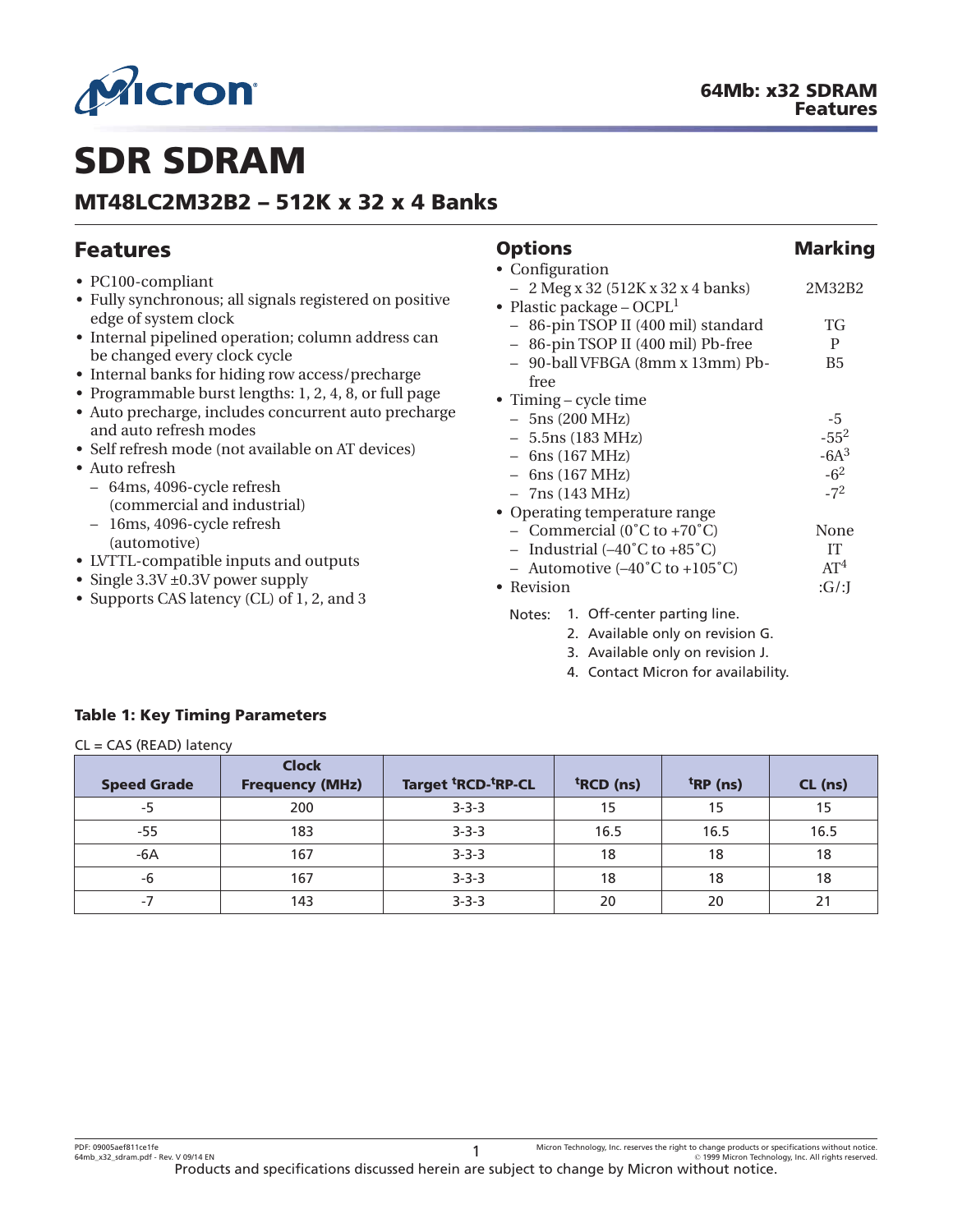<span id="page-1-0"></span>

#### **Table 2: Address Table**

| Parameter              | 2 Meg x 32          |
|------------------------|---------------------|
| Configuration          | 512K x 32 x 4 banks |
| Refresh count          | 4K                  |
| Row addressing         | 2K A[10:0]          |
| <b>Bank addressing</b> | 4 BA[1:0]           |
| Column addressing      | 256 A[7:0]          |

### **Table 3: 64Mb (x32) SDR Part Numbering**

| <b>Part Numbers</b>         | <b>Architecture</b> | <b>Package</b> |
|-----------------------------|---------------------|----------------|
| MT48LC2M32B2TG              | 2 Meg x 32          | 86-pin TSOP II |
| MT48LC2M32B2P               | 2 Meg x 32          | 86-pin TSOP II |
| MT48LC2M32B2B5 <sup>1</sup> | 2 Meg x 32          | 90-ball VFBGA  |

Note: 1. FBGA Device Decoder: [www.micron.com/decoder.](http://www.micron.com/decoder)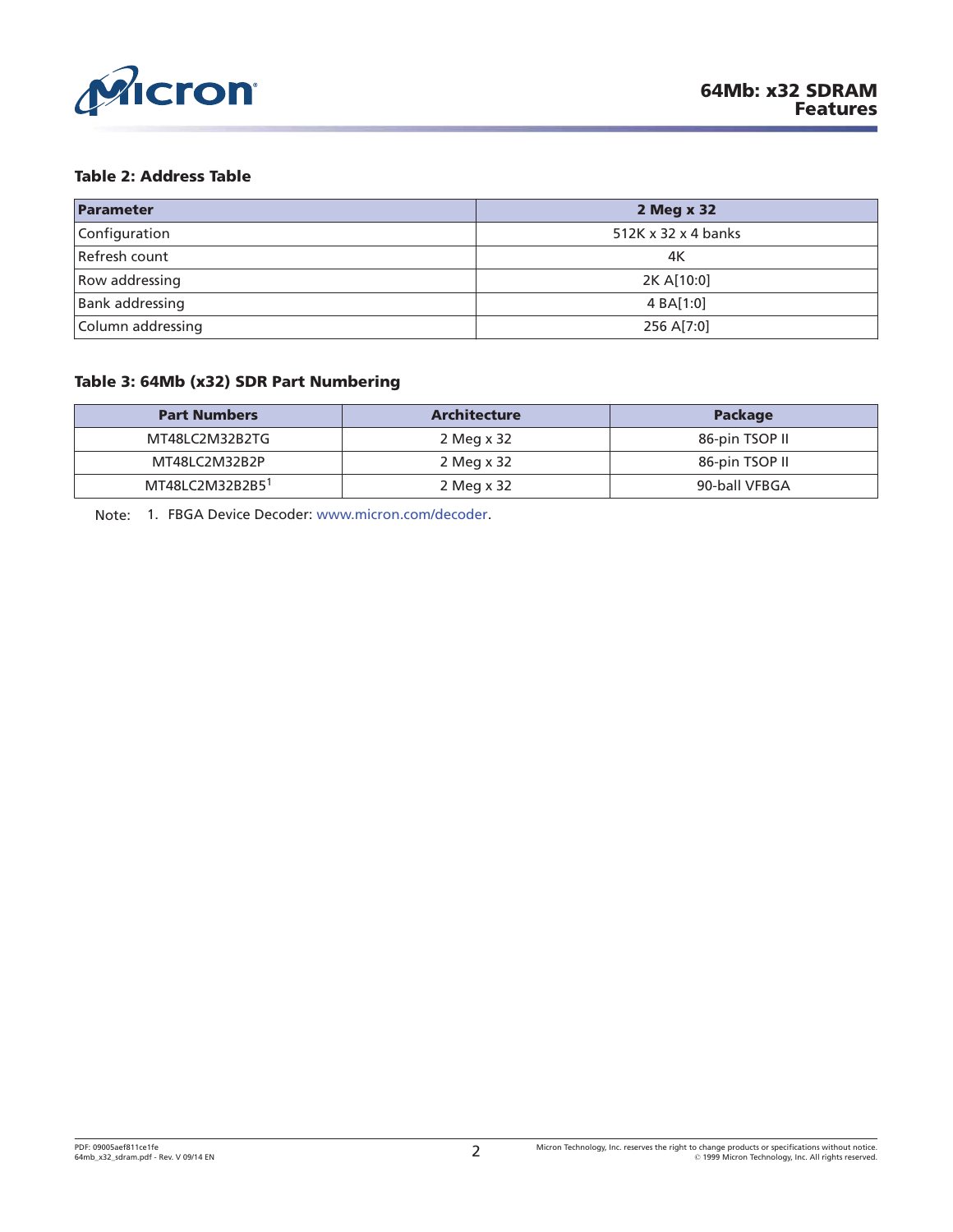

# **Contents**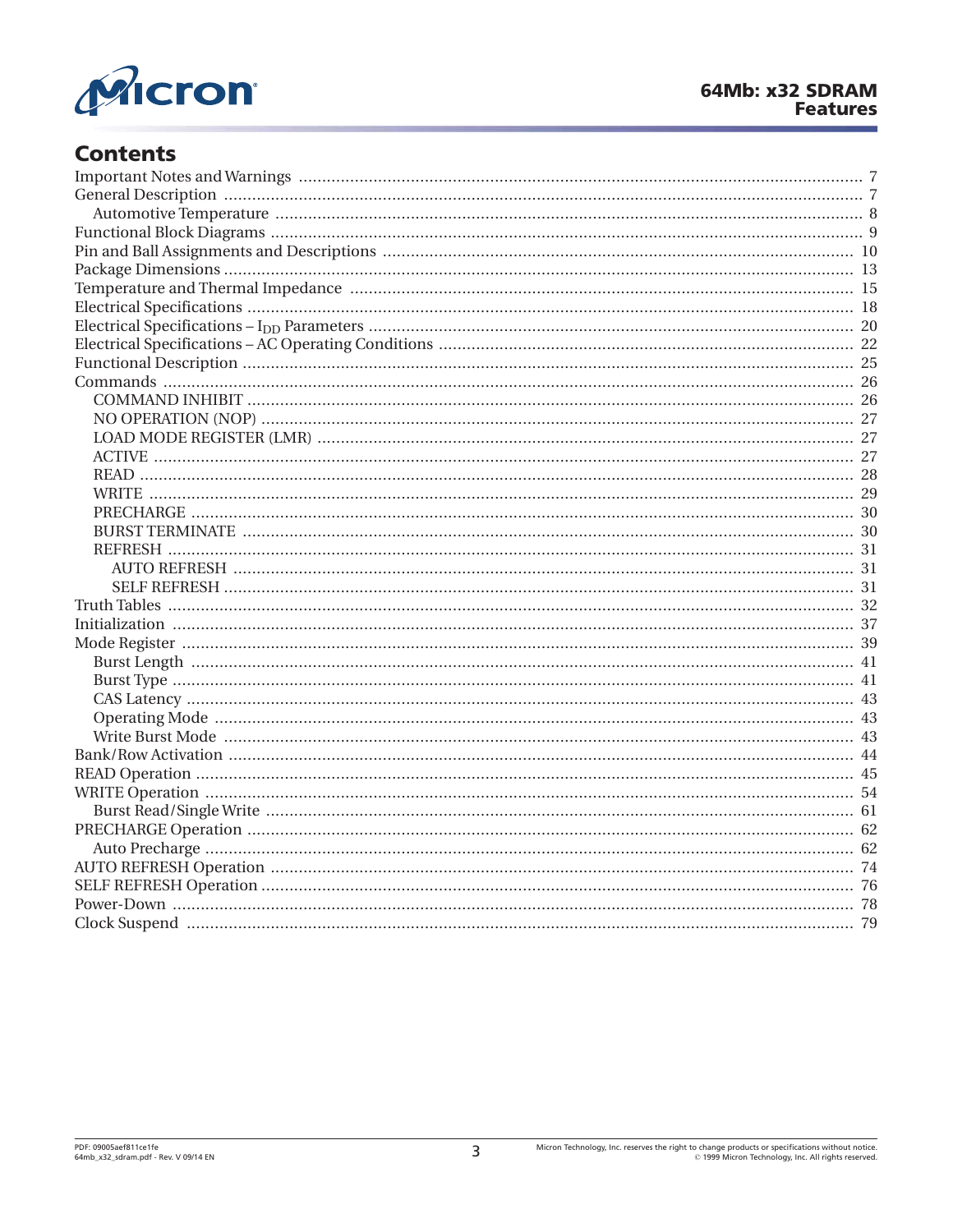

# **List of Figures**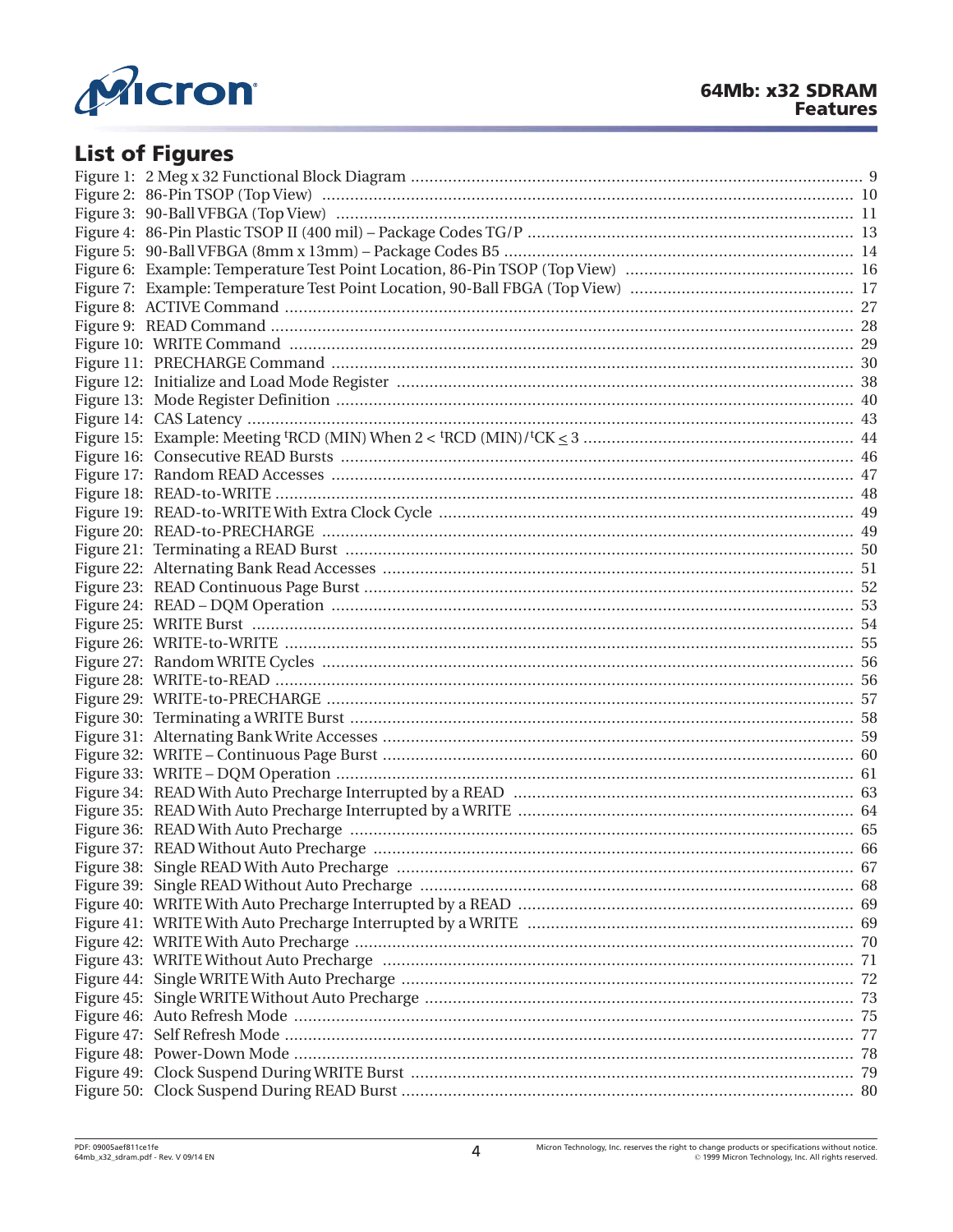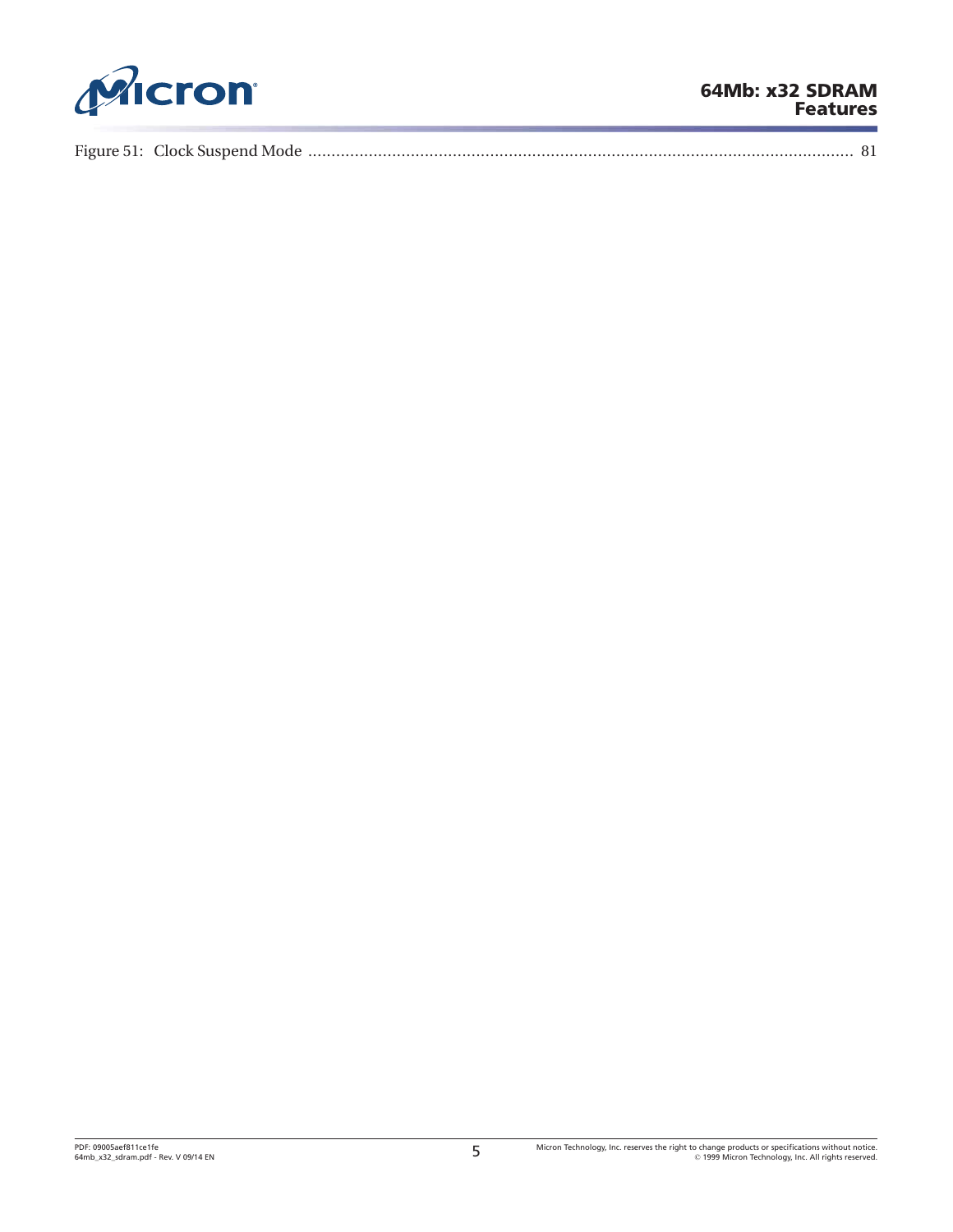

# **List of Tables**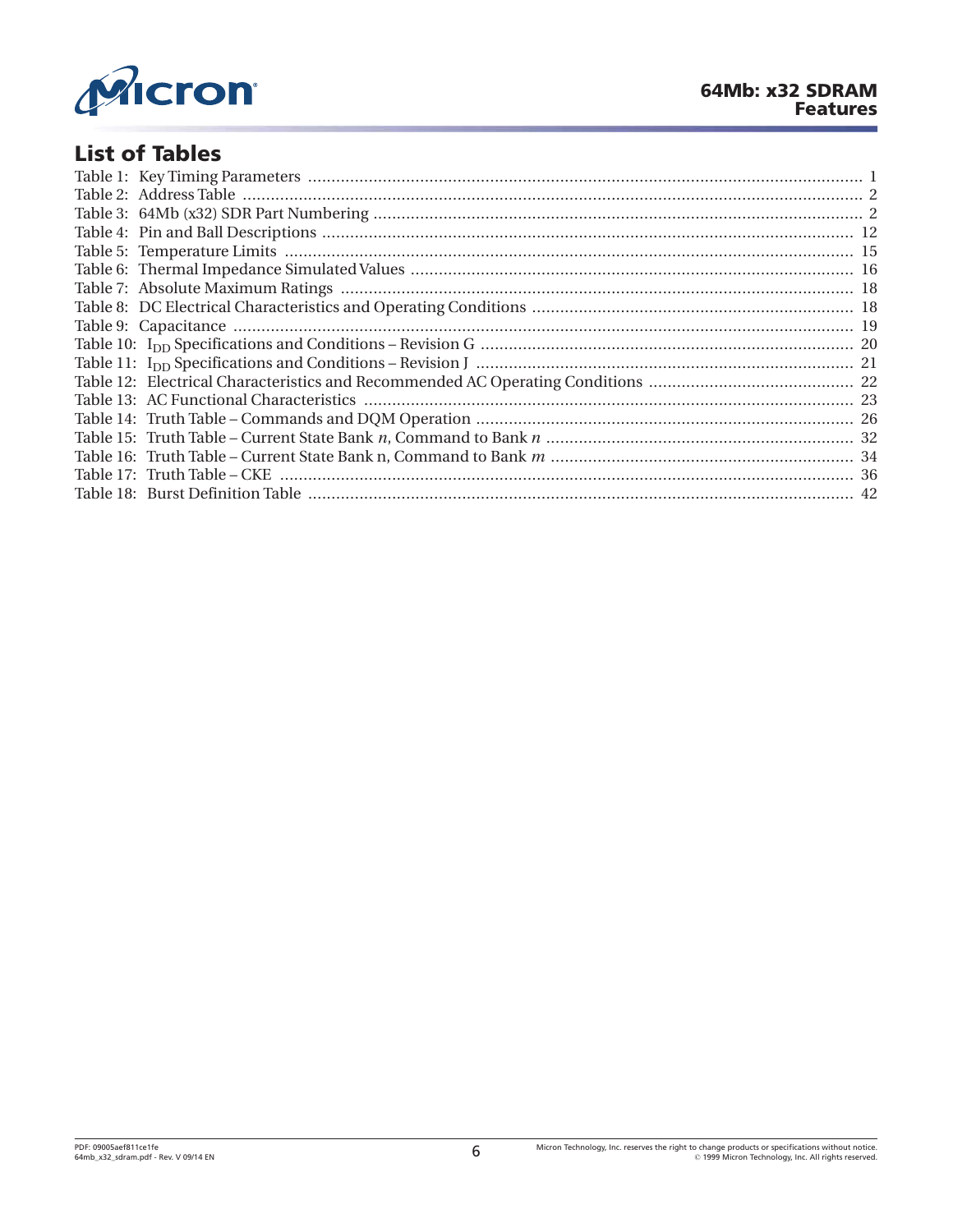<span id="page-6-0"></span>

# **Important Notes and Warnings**

Micron Technology, Inc. ("Micron") reserves the right to make changes to information published in this document, including without limitation specifications and product descriptions. This document supersedes and replaces all information supplied prior to the publication hereof. You may not rely on any information set forth in this document if you obtain the product described herein from any unauthorized distributor or other source not authorized by Micron.

**Automotive Applications.** Products are not designed or intended for use in automotive applications unless specifically designated by Micron as automotive-grade by their respective data sheets. Distributor and customer/distributor shall assume the sole risk and liability for and shall indemnify and hold Micron harmless against all claims, costs, damages, and expenses and reasonable attorneys' fees arising out of, directly or indirectly, any claim of product liability, personal injury, death, or property damage resulting directly or indirectly from any use of nonautomotive-grade products in automotive applications. Customer/distributor shall ensure that the terms and conditions of sale between customer/distributor and any customer of distributor/customer (1) state that Micron products are not designed or intended for use in automotive applications unless specifically designated by Micron as automotive-grade by their respective data sheets and (2) require such customer of distributor/customer to indemnify and hold Micron harmless against all claims, costs, damages, and expenses and reasonable attorneys' fees arising out of, directly or indirectly, any claim of product liability, personal injury, death, or property damage resulting from any use of non-automotive-grade products in automotive applications.

**Critical Applications.** Products are not authorized for use in applications in which failure of the Micron component could result, directly or indirectly in death, personal injury, or severe property or environmental damage ("Critical Applications"). Customer must protect against death, personal injury, and severe property and environmental damage by incorporating safety design measures into customer's applications to ensure that failure of the Micron component will not result in such harms. Should customer or distributor purchase, use, or sell any Micron component for any critical application, customer and distributor shall indemnify and hold harmless Micron and its subsidiaries, subcontractors, and affiliates and the directors, officers, and employees of each against all claims, costs, damages, and expenses and reasonable attorneys' fees arising out of, directly or indirectly, any claim of product liability, personal injury, or death arising in any way out of such critical application, whether or not Micron or its subsidiaries, subcontractors, or affiliates were negligent in the design, manufacture, or warning of the Micron product.

**Customer Responsibility.** Customers are responsible for the design, manufacture, and operation of their systems, applications, and products using Micron products. ALL SEMICONDUCTOR PRODUCTS HAVE INHERENT FAIL-URE RATES AND LIMITED USEFUL LIVES. IT IS THE CUSTOMER'S SOLE RESPONSIBILITY TO DETERMINE WHETHER THE MICRON PRODUCT IS SUITABLE AND FIT FOR THE CUSTOMER'S SYSTEM, APPLICATION, OR PRODUCT. Customers must ensure that adequate design, manufacturing, and operating safeguards are included in customer's applications and products to eliminate the risk that personal injury, death, or severe property or environmental damages will result from failure of any semiconductor component.

**Limited Warranty.** In no event shall Micron be liable for any indirect, incidental, punitive, special or consequential damages (including without limitation lost profits, lost savings, business interruption, costs related to the removal or replacement of any products or rework charges) whether or not such damages are based on tort, warranty, breach of contract or other legal theory, unless explicitly stated in a written agreement executed by Micron's duly authorized representative.

# **General Description**

The 64Mb SDRAM is a high-speed CMOS, dynamic random-access memory containing 67,108,864 bits. It is internally configured as a quad-bank DRAM with a synchronous interface (all signals are registered on the positive edge of the clock signal, CLK). Each of the x4's 67,108,864-bit banks is organized as 8192 rows by 2048 columns by 4 bits. Each of the 16,777,216-bit banks is organized as 2048 rows by 256 columns by 32 bits.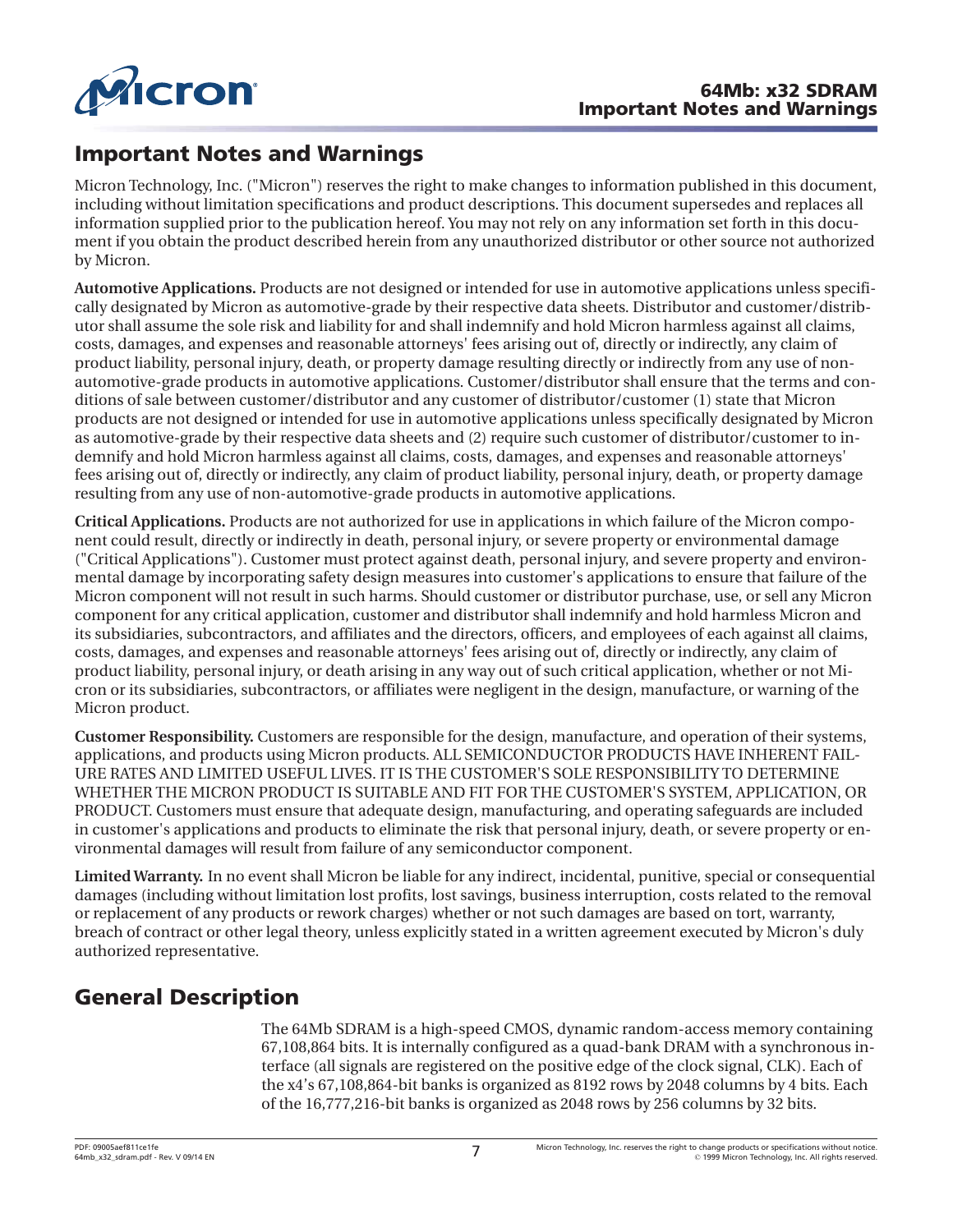<span id="page-7-0"></span>

Read and write accesses to the SDRAM are burst-oriented; accesses start at a selected location and continue for a programmed number of locations in a programmed sequence. Accesses begin with the registration of an ACTIVE command, which is then followed by a READ or WRITE command. The address bits registered coincident with the ACTIVE command are used to select the bank and row to be accessed (BA[1:0] select the bank; A[10:0] select the row). The address bits registered coincident with the READ or WRITE command are used to select the starting column location for the burst access.

The SDRAM provides for programmable read or write burst lengths (BL) of 1, 2, 4, or 8 locations, or the full page, with a burst terminate option. An auto precharge function may be enabled to provide a self-timed row precharge that is initiated at the end of the burst sequence.

The 64Mb SDRAM uses an internal pipelined architecture to achieve high-speed operation. This architecture is compatible with the 2*n* rule of prefetch architectures, but it also allows the column address to be changed on every clock cycle to achieve a highspeed, fully random access. Precharging one bank while accessing one of the other three banks will hide the PRECHARGE cycles and provide seamless, high-speed, random-access operation.

The 64Mb SDRAM is designed to operate in 3.3V memory systems. An auto refresh mode is provided, along with a power-saving, power-down mode. All inputs and outputs are LVTTL-compatible.

SDRAM devices offer substantial advances in DRAM operating performance, including the ability to synchronously burst data at a high data rate with automatic column-address generation, the ability to interleave between internal banks to hide precharge time, and the capability to randomly change column addresses on each clock cycle during a burst access.

## **Automotive Temperature**

The automotive temperature (AT) option adheres to the following specifications:

- 16ms refresh rate
- Self refresh not supported
- Ambient and case temperature cannot be less than –40°C or greater than +105°C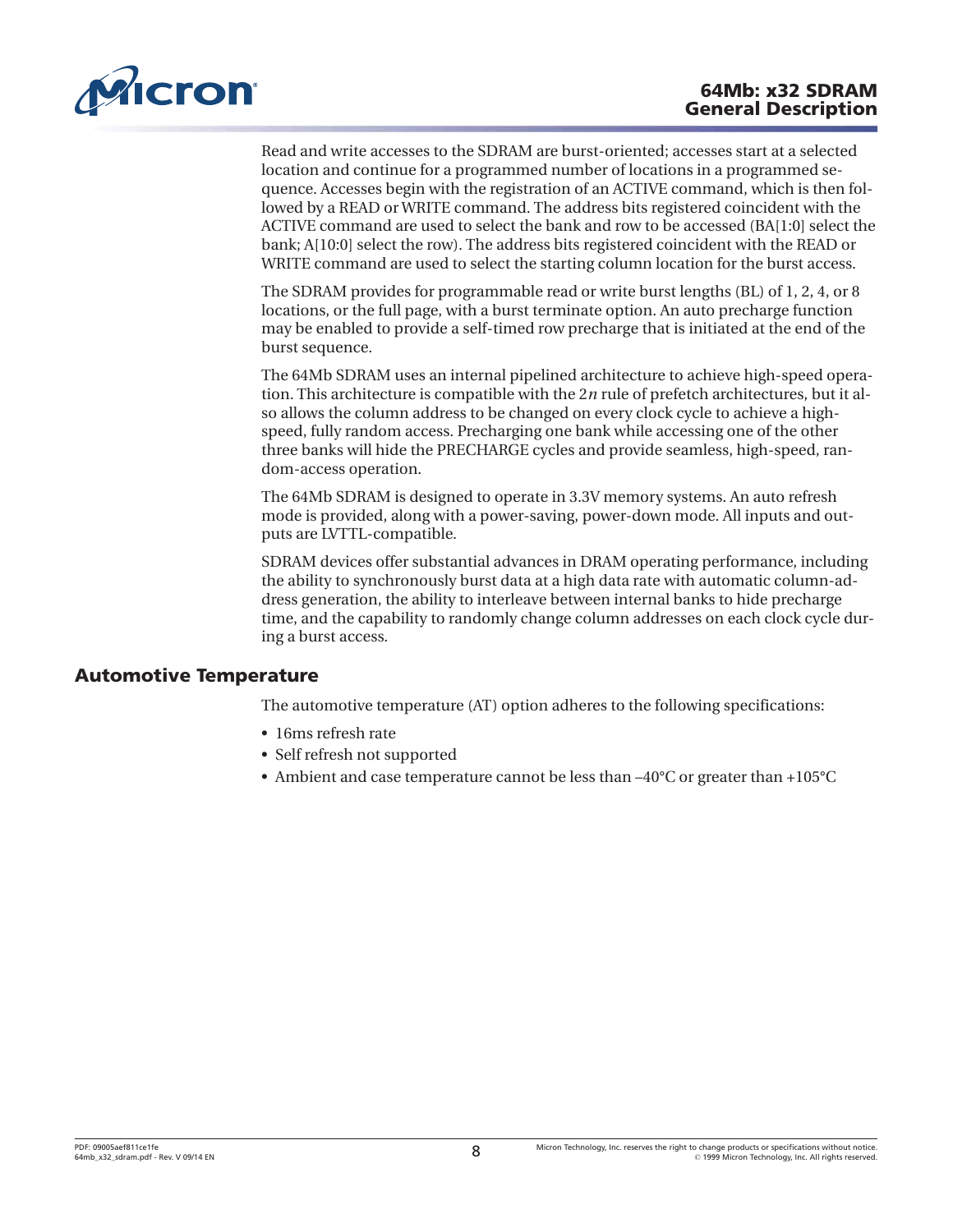<span id="page-8-0"></span>

# **Functional Block Diagrams**

### **Figure 1: 2 Meg x 32 Functional Block Diagram**

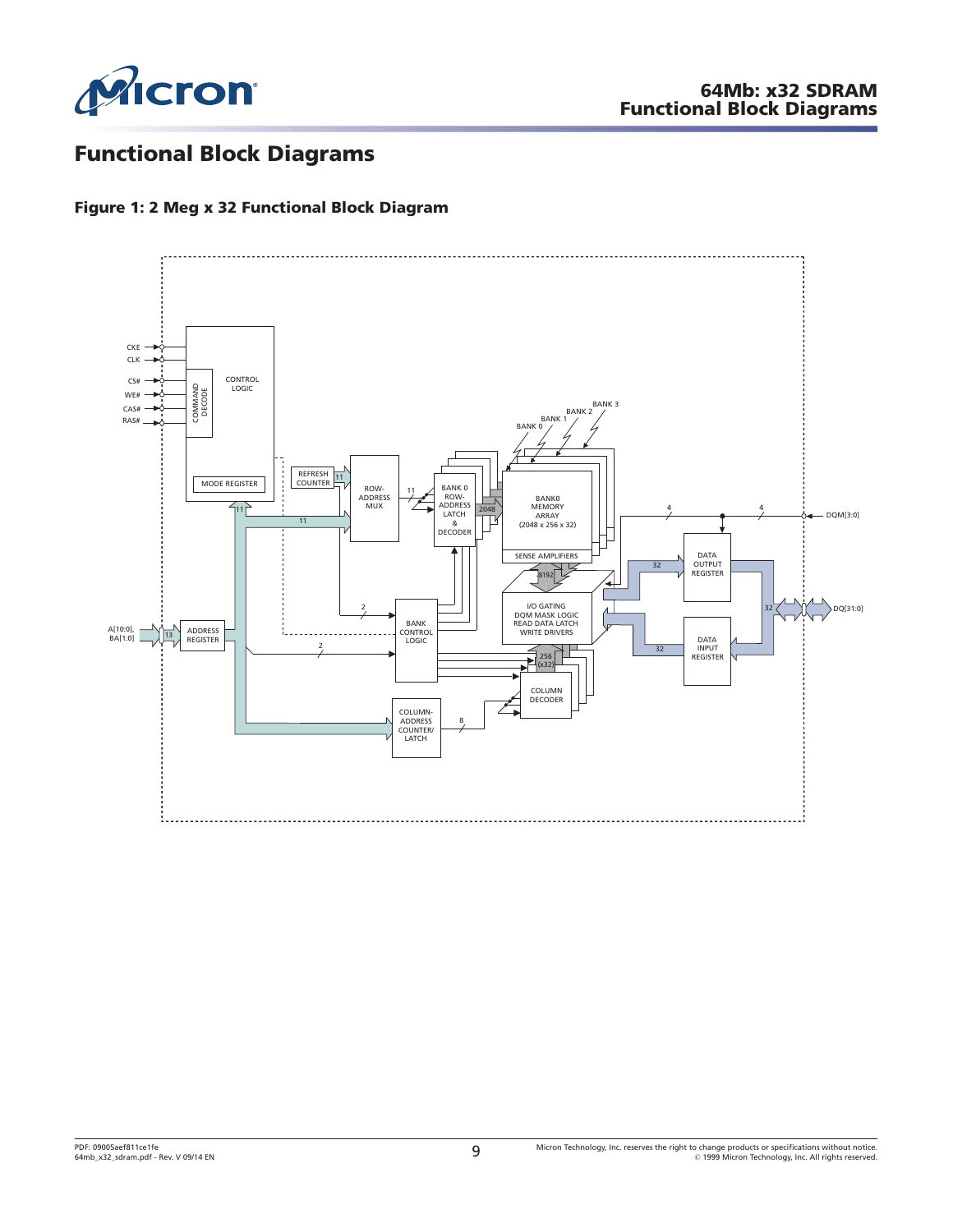<span id="page-9-0"></span>

# **Pin and Ball Assignments and Descriptions**

**Figure 2: 86-Pin TSOP (Top View)**



Note: 1. Package may or may not be assembled with a location notch.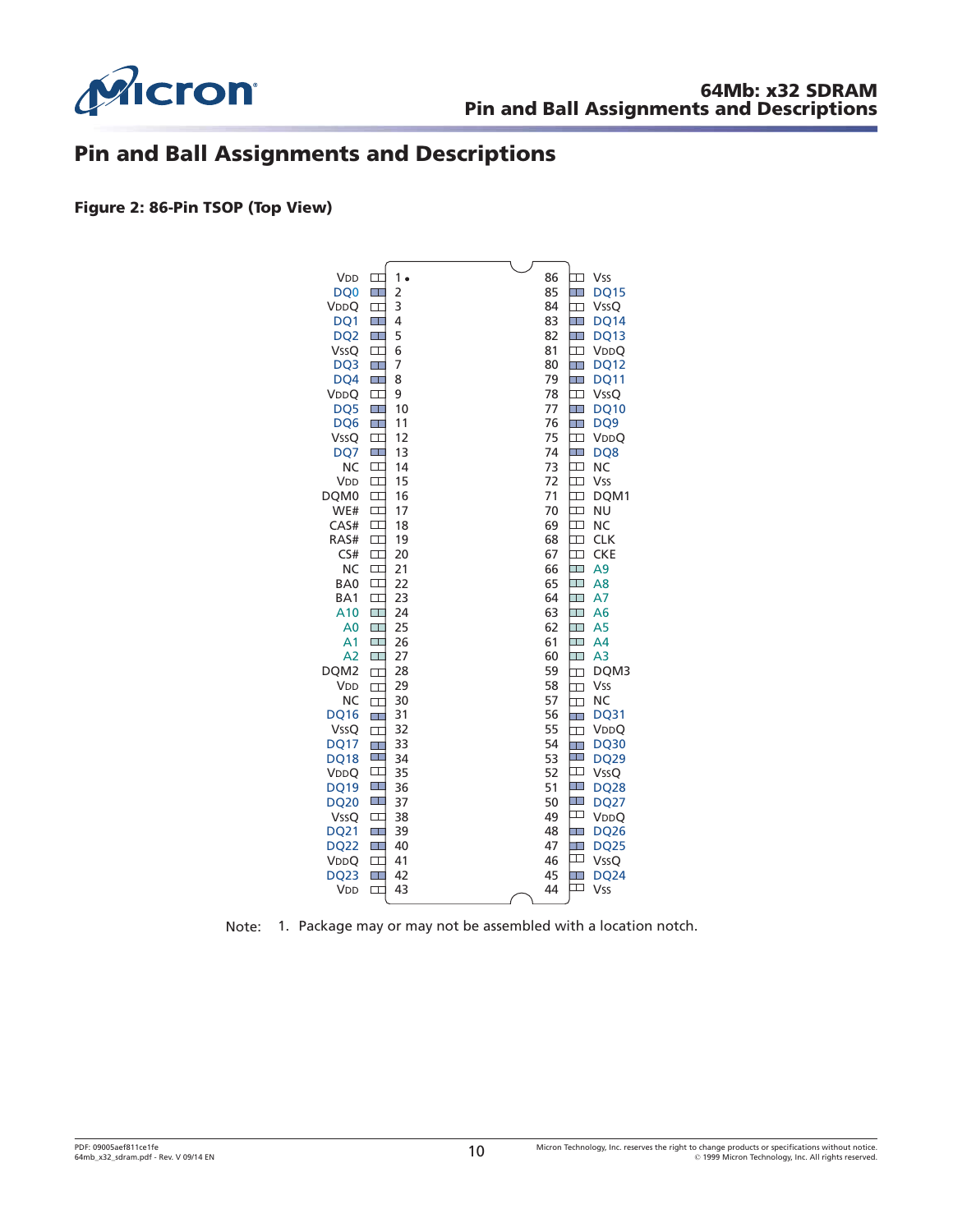<span id="page-10-0"></span>

### **Figure 3: 90-Ball VFBGA (Top View)**

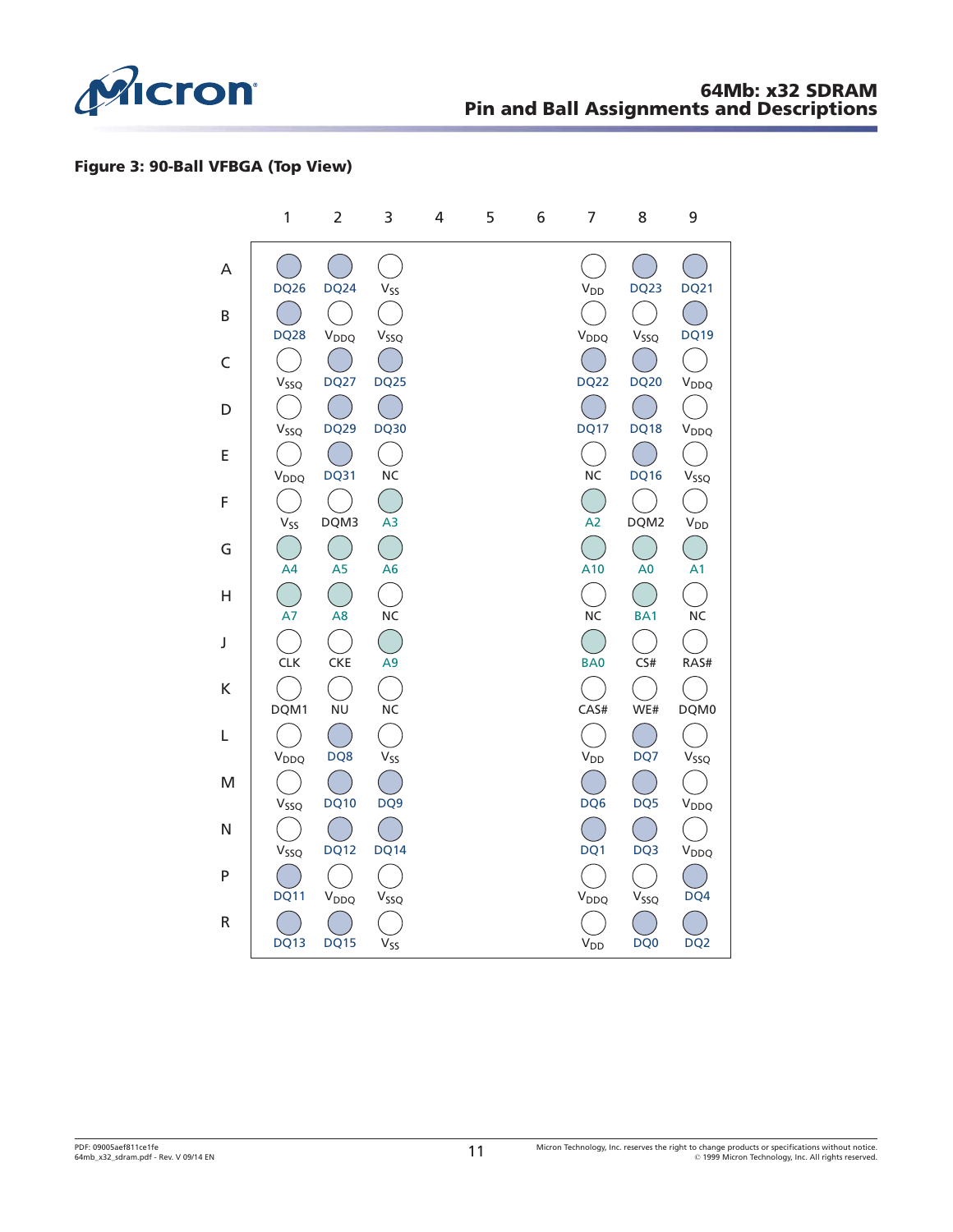<span id="page-11-0"></span>

#### **Table 4: Pin and Ball Descriptions**

| <b>Symbol</b>      | <b>Type</b>              | <b>Description</b>                                                                                                                                                                                                                                                                                                                                                                                                                                                                                                                                                                                     |
|--------------------|--------------------------|--------------------------------------------------------------------------------------------------------------------------------------------------------------------------------------------------------------------------------------------------------------------------------------------------------------------------------------------------------------------------------------------------------------------------------------------------------------------------------------------------------------------------------------------------------------------------------------------------------|
| <b>CLK</b>         | Input                    | Clock: CLK is driven by the system clock. All SDRAM input signals are sampled on the positive                                                                                                                                                                                                                                                                                                                                                                                                                                                                                                          |
|                    |                          | edge of CLK. CLK also increments the internal burst counter and controls the output registers.                                                                                                                                                                                                                                                                                                                                                                                                                                                                                                         |
| <b>CKE</b>         | Input                    | Clock enable: CKE activates (HIGH) and deactivates (LOW) the CLK signal. Deactivating the<br>clock provides precharge power-down and SELF REFRESH operation (all banks idle), active<br>power-down (row active in any bank), or CLOCK SUSPEND operation (burst/access in pro-<br>gress). CKE is synchronous except after the device enters power-down and self refresh modes,<br>where CKE becomes asynchronous until after exiting the same mode. The input buffers, in-<br>cluding CLK, are disabled during power-down and self refresh modes, providing low standby<br>power. CKE may be tied HIGH. |
| CS#                | Input                    | Chip select: CS# enables (registered LOW) and disables (registered HIGH) the command de-<br>coder. All commands are masked when CS# is registered HIGH, but READ/WRITE bursts already<br>in progress will continue, and DQM operation will retain its DQ mask capability while CS# is<br>HIGH. CS# provides for external bank selection on systems with multiple banks. CS# is consid-<br>ered part of the command code.                                                                                                                                                                               |
| CAS#, RAS#,<br>WE# | Input                    | <b>Command inputs:</b> RAS#, CAS#, and WE# (along with CS#) define the command being en-<br>tered.                                                                                                                                                                                                                                                                                                                                                                                                                                                                                                     |
| DQM[3:0]           | Input                    | Input/output mask: DQM is sampled HIGH and is an input mask signal for write accesses and<br>an output enable signal for read accesses. Input data is masked during a WRITE cycle. The<br>output buffers are placed in a High-Z state (two-clock latency) during a READ cycle. DQM0<br>corresponds to DQ[7:0]; DQM1 corresponds to DQ[15:8]; DQM2 corresponds to DQ[23:16]; and<br>DQM3 corresponds to DQ[31:24]. DQM[3:0] are considered same state when referenced as<br>DQM.                                                                                                                        |
| BA[1:0]            | Input                    | Bank address input(s): BA[1:0] define to which bank the ACTIVE, READ, WRITE, or PRE-<br>CHARGE command is being applied.                                                                                                                                                                                                                                                                                                                                                                                                                                                                               |
| A[10:0]            | Input                    | Address inputs: A[10:0] are sampled during the ACTIVE command (row address A[10:0]) and<br>READ or WRITE command (column address A[7:0] with A10 defining auto precharge) to select<br>one location out of the memory array in the respective bank. A10 is sampled during a PRE-<br>CHARGE command to determine if all banks are to be precharged (A10 HIGH) or bank selec-<br>ted by BA[1:0] (LOW). The address inputs also provide the op-code during a LOAD MODE<br>REGISTER command.                                                                                                               |
| DQ[31:0]           | I/O                      | Data input/output: Data bus.                                                                                                                                                                                                                                                                                                                                                                                                                                                                                                                                                                           |
| V <sub>DDQ</sub>   | Supply                   | DQ power supply: DQ power to the die for improved noise immunity.                                                                                                                                                                                                                                                                                                                                                                                                                                                                                                                                      |
| $V_{SSQ}$          | Supply                   | DQ ground: DQ ground to the die for improved noise immunity.                                                                                                                                                                                                                                                                                                                                                                                                                                                                                                                                           |
| $V_{DD}$           | Supply                   | Power supply: $3.3V \pm 0.3V$ .                                                                                                                                                                                                                                                                                                                                                                                                                                                                                                                                                                        |
| $V_{SS}$           | Supply                   | Ground.                                                                                                                                                                                                                                                                                                                                                                                                                                                                                                                                                                                                |
| $\sf NC$           |                          | No connect: These pins/balls should be left unconnected.                                                                                                                                                                                                                                                                                                                                                                                                                                                                                                                                               |
| <b>NU</b>          | $\overline{\phantom{0}}$ | Not used.                                                                                                                                                                                                                                                                                                                                                                                                                                                                                                                                                                                              |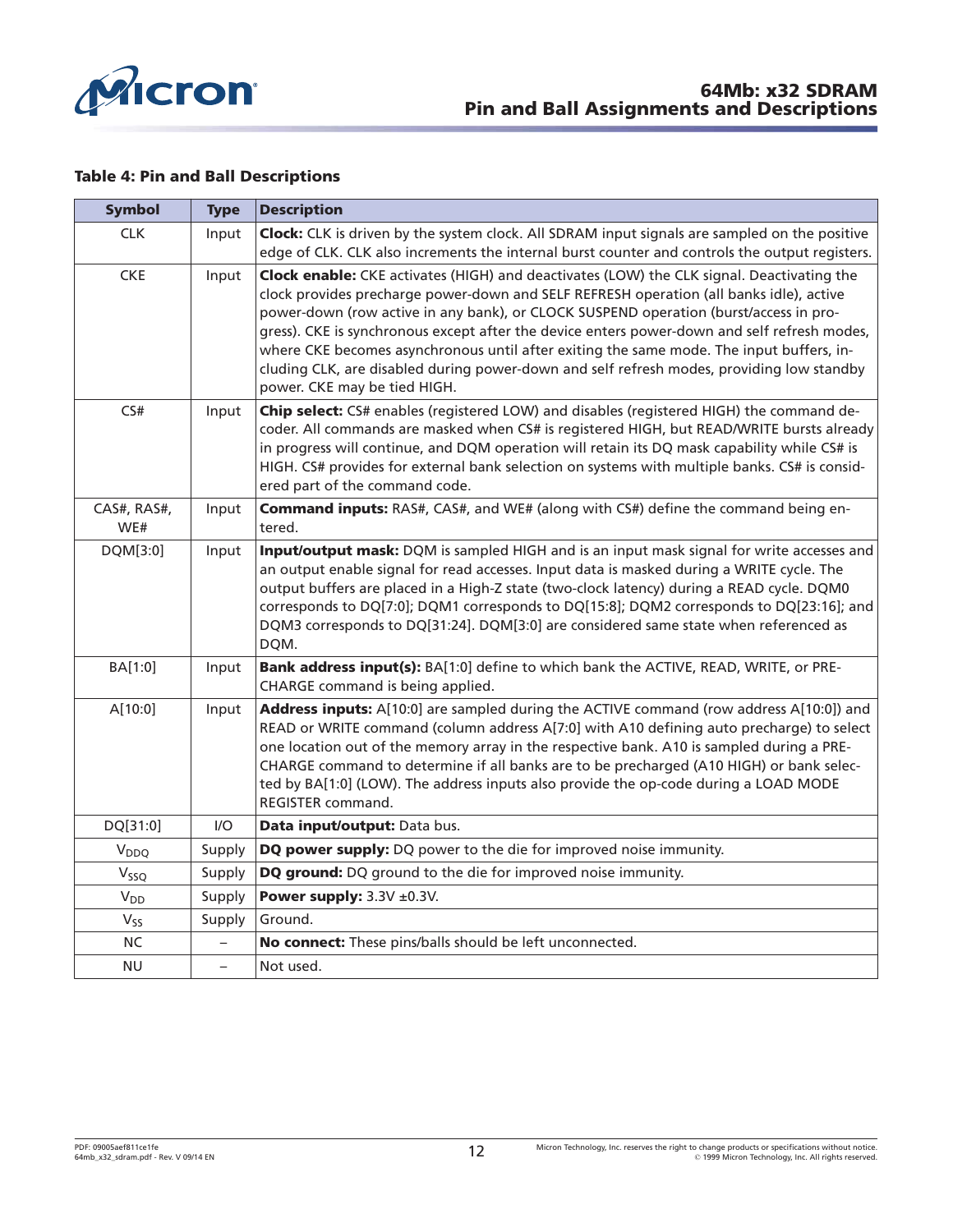<span id="page-12-0"></span>

# **Package Dimensions**

# **Figure 4: 86-Pin Plastic TSOP II (400 mil) – Package Codes TG/P**



Notes: 1. All dimensions are in millimeters.

- 2. Package width and length do not include mold protrusion; allowable mold protrusion is 0.25mm per side.
- 3. "2X" means the notch is present in two locations (both ends of the device).
- 4. Package may or may not be assembled with a location notch.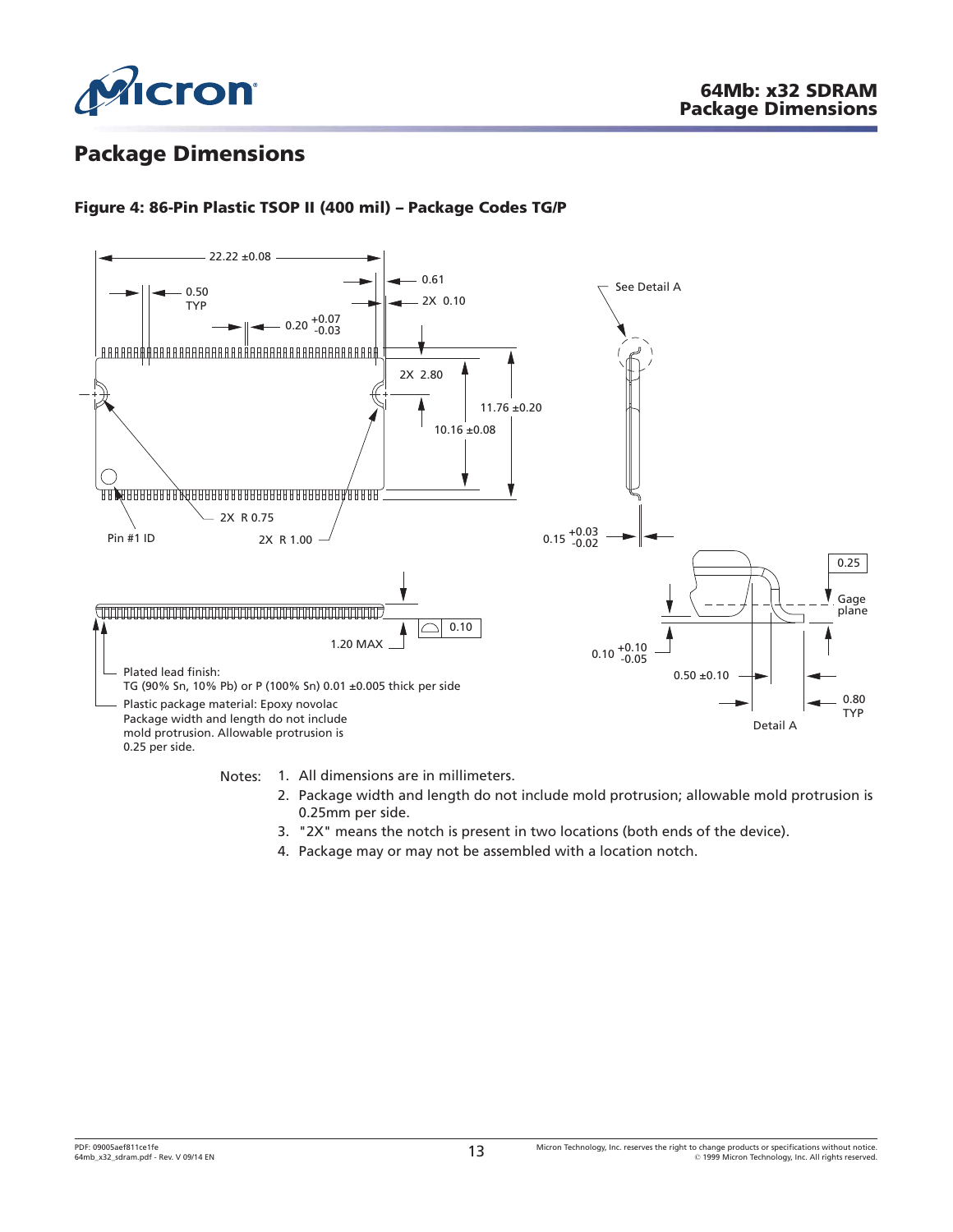<span id="page-13-0"></span>

### **Figure 5: 90-Ball VFBGA (8mm x 13mm) – Package Codes B5**



Notes: 1. All dimensions are in millimeters.

- 2. Package width and length do not include mold protrusion; allowable mold protrusion is 0.25mm per side.
- 3. Recommended pad size for PCB is 0.33mm ±0.025mm.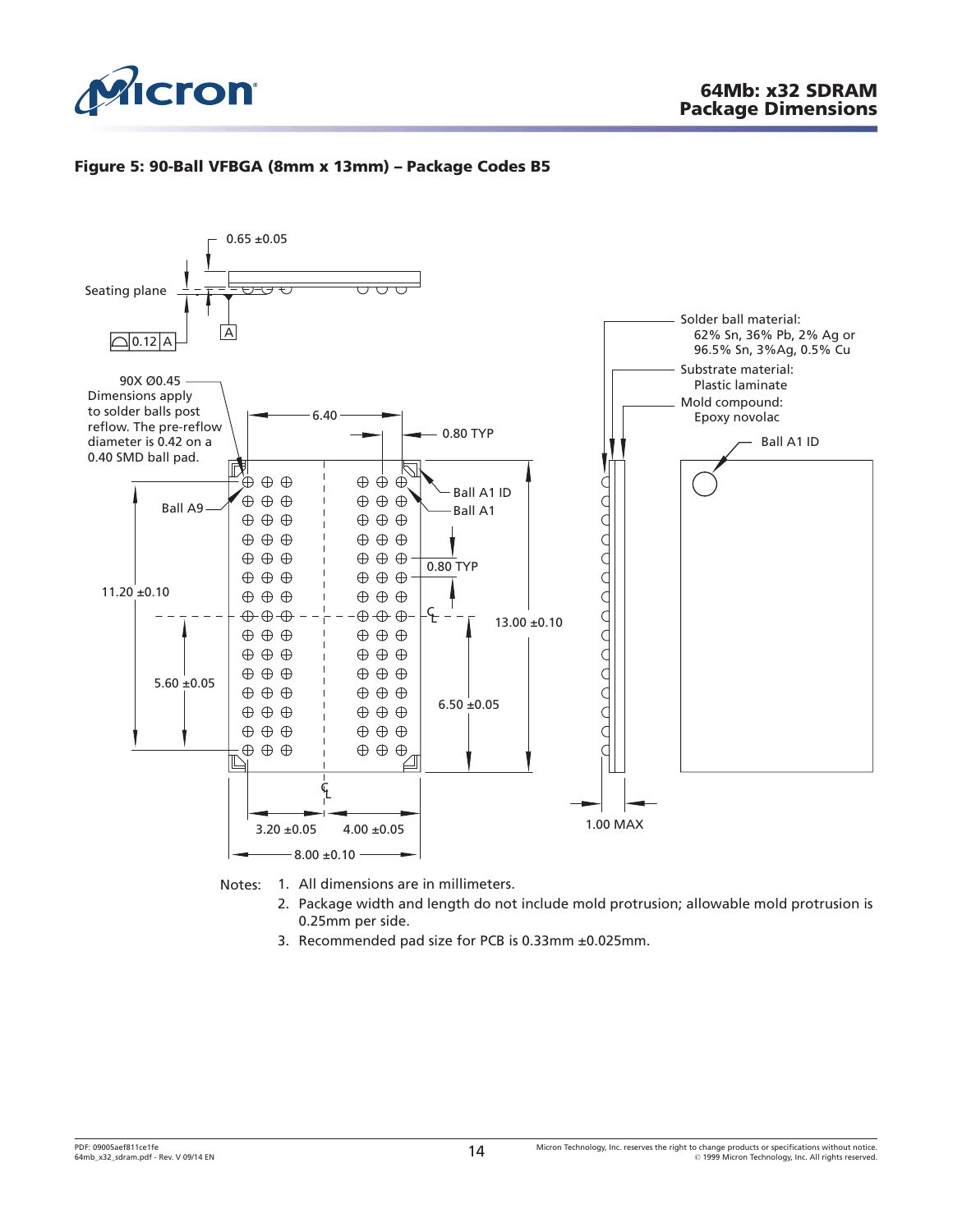<span id="page-14-0"></span>

# **Temperature and Thermal Impedance**

It is imperative that the SDRAM device's temperature specifications, shown in Temperature Limits below, be maintained to ensure the junction temperature is in the proper operating range to meet data sheet specifications. An important step in maintaining the proper junction temperature is using the device's thermal impedances correctly. The thermal impedances are listed in [Table 6](#page-15-0) ([page 16](#page-15-0)) for the applicable die revision and packages being made available. These thermal impedance values vary according to the density, package, and particular design used for each device.

Incorrectly using thermal impedances can produce significant errors. Read Micron technical note TN-00-08, "Thermal Applications" prior to using the thermal impedances listed in [Table 6](#page-15-0) ([page 16](#page-15-0)). To ensure the compatibility of current and future designs, contact Micron Applications Engineering to confirm thermal impedance values.

The SDRAM device's safe junction temperature range can be maintained when the  $T_c$ specification is not exceeded. In applications where the device's ambient temperature is too high, use of forced air and/or heat sinks may be required to satisfy the case temperature specifications.

| Parameter                  |            | <b>Symbol</b>                | <b>Min</b>               | <b>Max</b> | <b>Unit</b>  | <b>Notes</b> |
|----------------------------|------------|------------------------------|--------------------------|------------|--------------|--------------|
| Operating case temperature | Commercial | $T_C$                        | 0                        | 80         | °C           | 1, 2, 3, 4   |
|                            | Industrial |                              | $-40$                    | 90         |              |              |
|                            | Automotive |                              | $-40$                    | 105        |              |              |
| Junction temperature       | Commercial | $T_{\rm J}$                  | 0                        | 85         | $^{\circ}$ C | 3            |
|                            | Industrial |                              | $-40$                    | 95         |              |              |
|                            | Automotive |                              | $-40$                    | 110        |              |              |
| Ambient temperature        | Commercial | $T_A$                        | 0                        | 70         | °C           | 3, 5         |
|                            | Industrial |                              | $-40$                    | 85         |              |              |
|                            | Automotive |                              | $-40$                    | 105        |              |              |
| Peak reflow temperature    |            | $\mathsf{T}_{\mathsf{PEAK}}$ | $\overline{\phantom{0}}$ | 260        | °C           |              |

#### **Table 5: Temperature Limits**

Notes: 1. MAX operating case temperature  $T_c$  is measured in the center of the package on the top side of the device, as shown in [Figure 6](#page-15-0) ([page 16](#page-15-0)) and [Figure 7](#page-16-0) ([page 17](#page-16-0)).

- 2. Device functionality is not quaranteed if the device exceeds maximum  $T_c$  during operation.
- 3. All temperature specifications must be satisfied.
- 4. The case temperature should be measured by gluing a thermocouple to the top-center of the component. This should be done with a 1mm bead of conductive epoxy, as defined by the JEDEC EIA/JESD51 standards. Take care to ensure that the thermocouple bead is touching the case.
- 5. Operating ambient temperature surrounding the package.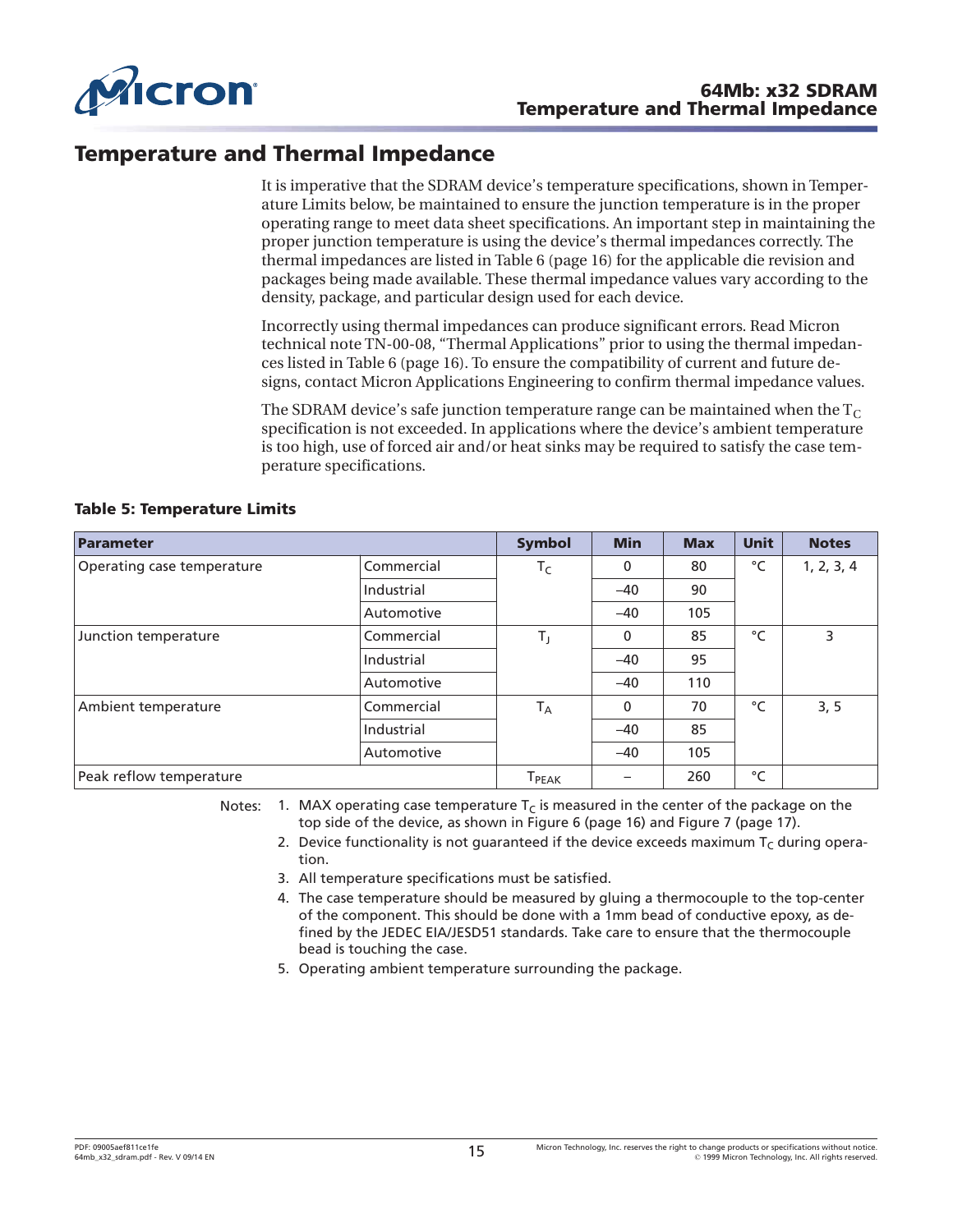<span id="page-15-0"></span>

| <b>Die</b><br><b>Revision</b> | <b>Package</b> | <b>Substrate</b>       | <b>OJA (°C/W)</b><br>$Airflow =$<br>0 <sub>m/s</sub> | <b>OJA (°C/W)</b><br>$Airflow =$<br>1 <sub>m/s</sub> | <b>OJA (°C/W)</b><br>$Airflow =$<br>2 <sub>m/s</sub> | <b>OJB (°C/W)</b> | <b>OJC (°C/W)</b> |
|-------------------------------|----------------|------------------------|------------------------------------------------------|------------------------------------------------------|------------------------------------------------------|-------------------|-------------------|
| G                             | 86-pin TSOP    | Low Con-<br>ductivity  | 95.2                                                 | 75.3                                                 | 69.0                                                 | 66.5              | 12.7              |
|                               |                | High Con-<br>ductivity | 66.6                                                 | 57.7                                                 | 54.6                                                 | 53.6              |                   |
|                               | 90-ball VFBGA  | Low Con-<br>ductivity  | 70.6                                                 | 57.6                                                 | 69.5                                                 | 35.7              | 7.95              |
|                               |                | High Con-<br>ductivity | 54                                                   | 47.3                                                 | 52.7                                                 | 35.2              |                   |
|                               | 86-pin TSOP    | Low Con-<br>ductivity  | 122.3                                                | 105.6                                                | 98.1                                                 | 89.5              | 20.7              |
|                               |                | High Con-<br>ductivity | 101.9                                                | 93.5                                                 | 88.8                                                 | 87.6              |                   |
|                               | 90-ball VFBGA  | Low Con-<br>ductivity  | 76.8                                                 | 63.1                                                 | 63.1                                                 | 50.1              | 10.4              |
|                               |                | High Con-<br>ductivity | 56.3                                                 | 49.6                                                 | 46.9                                                 | 43.5              |                   |

### **Table 6: Thermal Impedance Simulated Values**

Notes: 1. For designs expected to last beyond the die revision listed, contact Micron Applications Engineering to confirm thermal impedance values.

- 2. Thermal resistance data is sampled from multiple lots, and the values should be viewed as typical.
- 3. These are estimates; actual results may vary.

### **Figure 6: Example: Temperature Test Point Location, 86-Pin TSOP (Top View)**



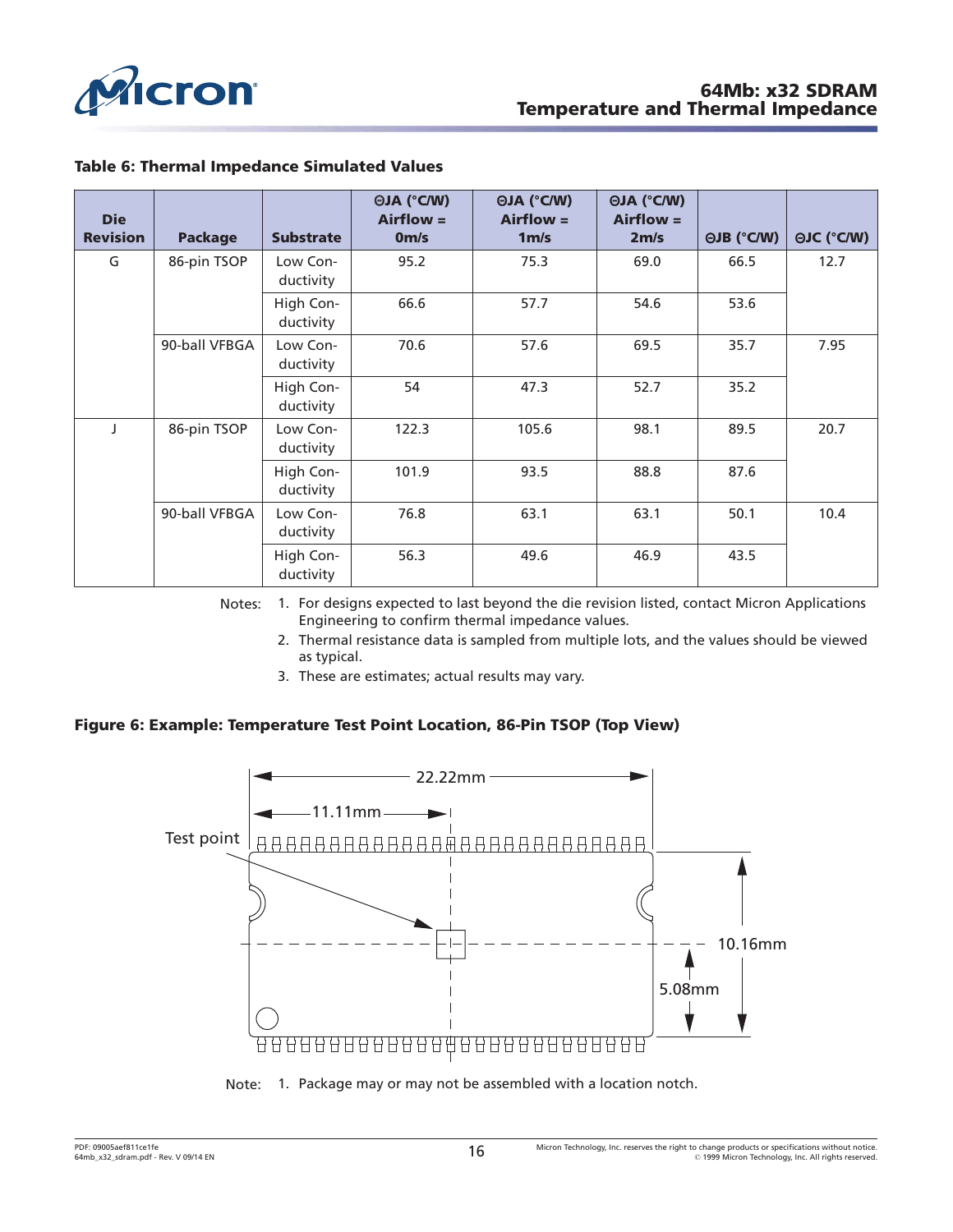<span id="page-16-0"></span>

### **Figure 7: Example: Temperature Test Point Location, 90-Ball FBGA (Top View)**

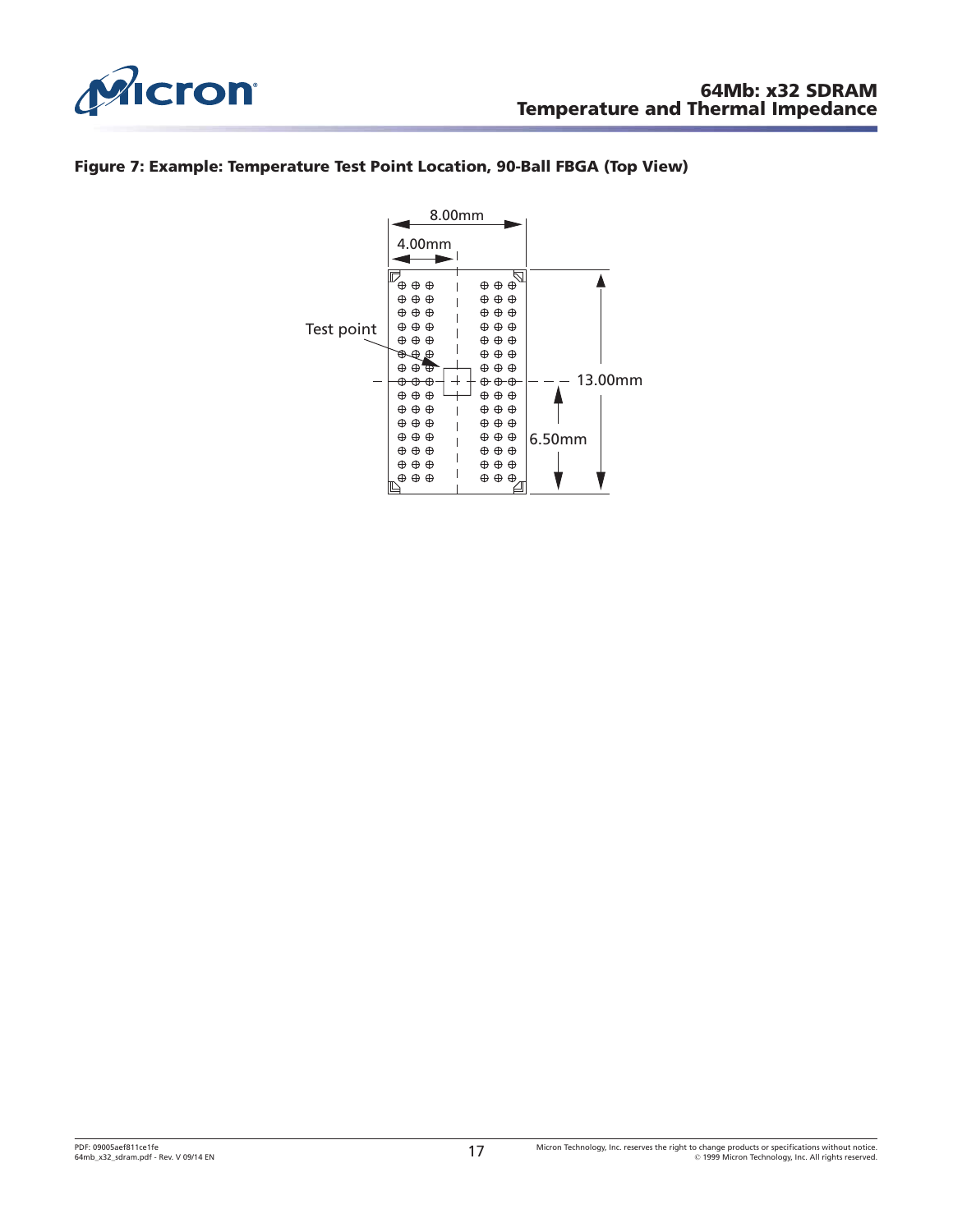<span id="page-17-0"></span>

# **Electrical Specifications**

Stresses greater than those listed may cause permanent damage to the device. This is a stress rating only, and functional operation of the device at these or any other conditions above those indicated in the operational sections of this specification is not implied. Exposure to absolute maximum rating conditions for extended periods may affect reliability.

### **Table 7: Absolute Maximum Ratings**

| <b>Voltage/Temperature</b>                                  | <b>Symbol</b>               | <b>Min</b>               | <b>Max</b> | <b>Unit</b>   |
|-------------------------------------------------------------|-----------------------------|--------------------------|------------|---------------|
| Voltage on $V_{DD}$ , $V_{DDO}$ supply relative to $V_{SS}$ | $V_{DD}$ , $V_{DDO}$        | $\overline{\phantom{0}}$ | 4.6        | $\mathcal{L}$ |
| Voltage on inputs, NC, or I/O pins relative to $V_{ss}$     | $V_{IN}$                    | $\overline{\phantom{0}}$ | 4.6        |               |
| Storage temperature (plastic)                               | $\mathsf{r}_{\mathsf{STG}}$ | $-55$                    | 150        | $\circ$       |
| Power dissipation                                           |                             |                          |            | W             |

### **Table 8: DC Electrical Characteristics and Operating Conditions**

| <b>Parameter/Condition</b>                                                                                 |            | <b>Symbol</b>           | <b>Min</b>   | <b>Max</b>     | <b>Unit</b> | <b>Notes</b> |
|------------------------------------------------------------------------------------------------------------|------------|-------------------------|--------------|----------------|-------------|--------------|
| Supply voltage                                                                                             |            | $V_{DD}$ , $V_{DDQ}$    | 3            | 3.6            | V           |              |
| Input high voltage: Logic 1; All inputs                                                                    |            | $V_{\text{IH}}$         | 2            | $V_{DD}$ + 0.3 | $\vee$      | 4            |
| Input low voltage: Logic 0; All inputs                                                                     |            | $V_{IL}$                | $-0.3$       | 0.8            | V           | 4            |
| Output high voltage: $I_{\text{OUT}} = -4 \text{mA}$                                                       |            | $V_{OH}$                | 2.4          |                | $\vee$      |              |
| Output low voltage: $I_{\text{OUT}} = 4 \text{mA}$                                                         |            | $V_{OL}$                |              | 0.4            | $\vee$      |              |
| Input leakage current: Any input $0 \vee \leq V_{1N} \leq V_{DD}$ (All other pins<br>$not under test = 0V$ |            | Ч.                      | $-5$         | 5              | μA          |              |
| Output leakage current: DQs are disabled; $0 \vee \leq V_{\text{OUT}} \leq V_{\text{DDO}}$                 |            | $I_{OZ}$                | $-5$         | 5              | μA          |              |
| Operating temperature:                                                                                     | Commercial | $T_A$                   | $\mathbf{0}$ | 70             | °C          |              |
|                                                                                                            | Industrial | $T_A$                   | $-40$        | 85             | °C          |              |
|                                                                                                            | Automotive | $\mathsf{T}_\mathsf{A}$ | $-40$        | 105            | °C          |              |

Notes 1–3 apply to all parameters and conditions;  $V_{\text{DE}}$ ,  $V_{\text{DE}}$  = 3.3V +0.3V

Notes: 1. All voltages referenced to  $V_{\mathsf{SS}}$ .

- 2. An initial pulse of 100μs is required after power-up, followed by two AUTO REFRESH commands, before proper device operation is ensured ( $V_{DD}$  and  $V_{DDO}$  must be powered up simultaneously. V<sub>SS</sub> and V<sub>SSO</sub> must be at same potential). The two AUTO REFRESH command wake-ups should be repeated any time the <sup>t</sup>REF refresh requirement is exceeded.
- 3.  $V_{DD,min} = 3.135V$  for -6, -55, and -5 speed grades.
- 4. V<sub>IH</sub> overshoot: V<sub>IH,max</sub> = V<sub>DDQ</sub> + 1.2V for a pulse width  $\leq$  3ns, and the pulse width cannot be greater than one-third of the cycle rate.  $V_{\text{IL}}$  undershoot:  $V_{\text{IL,min}} = -1.2V$  for a pulse width  $\leq$ 3ns, and the pulse width cannot be greater than one-third of the cycle rate.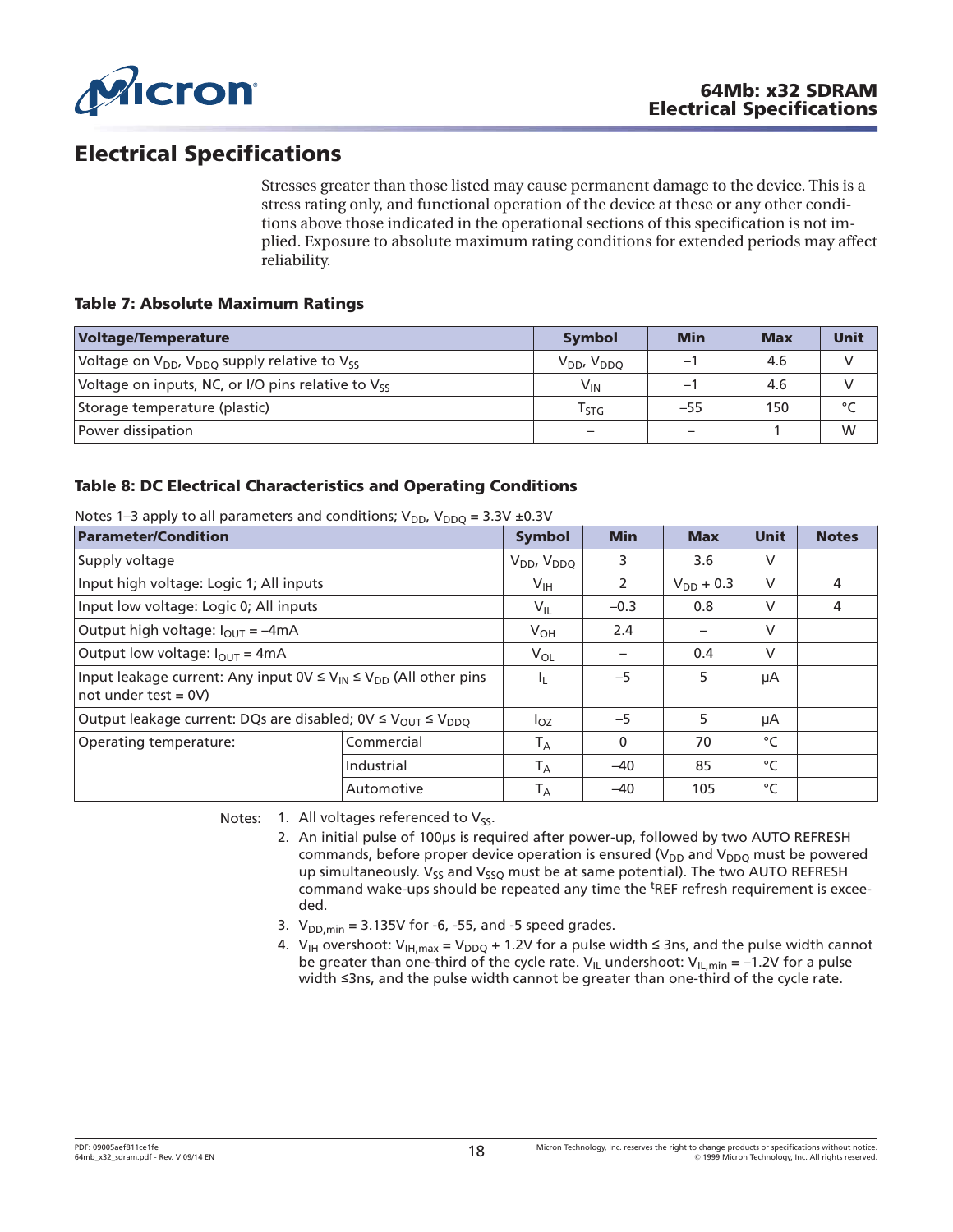<span id="page-18-0"></span>

#### **Table 9: Capacitance**

Note 1 applies to all parameters and conditions

| Package              | <b>Parameter</b>                                      | <b>Min</b> | <b>Max</b> | <b>Unit</b> |
|----------------------|-------------------------------------------------------|------------|------------|-------------|
| <b>TSOP Package</b>  | Input capacitance: CLK                                | 2.5        | 4.0        | pF          |
|                      | Input capacitance: All other input-only<br>balls/pins | 2.5        | 4.0        | pF          |
|                      | Input/output capacitance: DQ                          | 4.0        | 6.5        | pF          |
| <b>VFBGA Package</b> | Input capacitance: CLK                                | 1.5        | 4.0        | pF          |
|                      | Input capacitance: All other input-only<br>balls/pins | 1.5        | 4.0        | pF          |
|                      | Input/output capacitance: DQ                          |            | 6.5        | рF          |

Note: 1. This parameter is sampled. V<sub>DD</sub>, V<sub>DDQ</sub> = 3.3V; f = 1 MHz, T<sub>A</sub> = 25°C; pin under test biased at 1.4V. AC can range from 0pF to 6pF.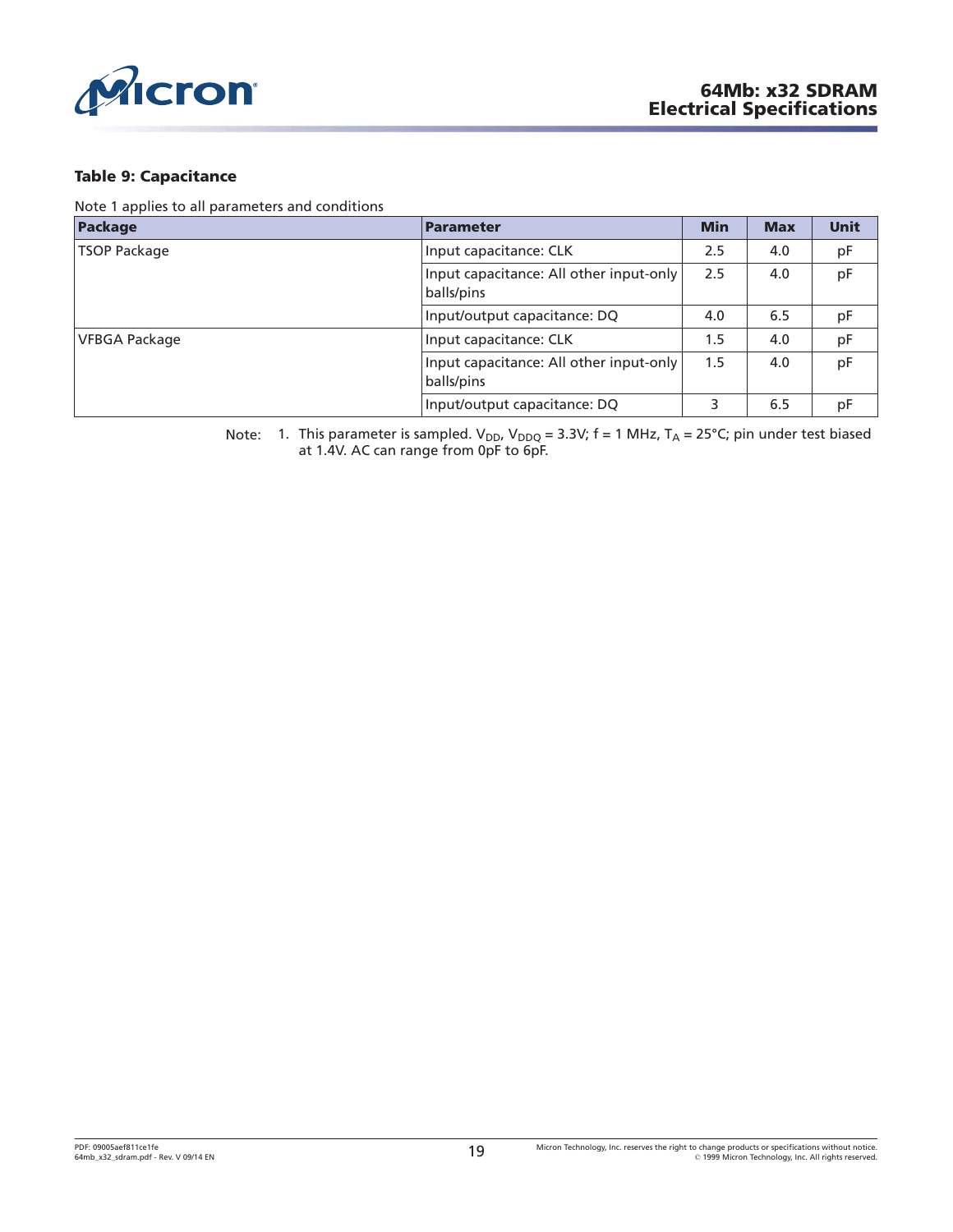<span id="page-19-0"></span>

# **Electrical Specifications – I<sub>DD</sub> Parameters**

# Table 10: I<sub>DD</sub> Specifications and Conditions - Revision G

Notes 1–5 apply to all parameters and conditions;  $V_{DD}$ ,  $V_{DDQ} = 3.3V \pm 0.3V$ 

|                                                                                                                                 |                  |      | <b>Max</b> |                |                |             |                   |
|---------------------------------------------------------------------------------------------------------------------------------|------------------|------|------------|----------------|----------------|-------------|-------------------|
| <b>Parameter/Condition</b>                                                                                                      | Symbol           | $-5$ | $-55$      | -6             | $-7$           | <b>Unit</b> | <b>Notes</b>      |
| Operating current: Active mode; Burst = 2; READ or WRITE; ${}^{\text{t}}$ RC $\geq$ ${}^{\text{t}}$ RC<br>$(MIN):CL = 3$        | I <sub>DD1</sub> | 200  | 190        | 150            | 130            | mA          | 6, 7, 8, 9        |
| Standby current: Power-down mode; All banks idle; CKE = LOW                                                                     | I <sub>DD2</sub> | 2    | 2          | $\mathfrak{p}$ | 2              | mA          |                   |
| Standby current: Active mode; CKE = HIGH; CS# = HIGH; All banks ac-<br>tive after <sup>t</sup> RCD met; No accesses in progress | I <sub>DD3</sub> | 80   | 70         | 60             | 50             | mA          | 6, 8, 9, 10       |
| Operating current: Burst mode; Continuous burst; READ or WRITE;<br>All banks active; $CL = 3$                                   | I <sub>DD4</sub> | 280  | 260        | 180            | 160            | mA          | 6, 7, 8, 9        |
| Auto refresh current: $CL = 3$ ; $CKE$ , $CS# = HIGH   HFC = HFC (MIN)$                                                         | $I_{DD5}$        | 225  | 225        | 225            | 225            | mA          | 6, 7, 8, 9,<br>10 |
| Self refresh current: CKE ≤ 0.2V                                                                                                | <b>IDD6</b>      | 2    |            | フ              | $\overline{2}$ | mA          | 11                |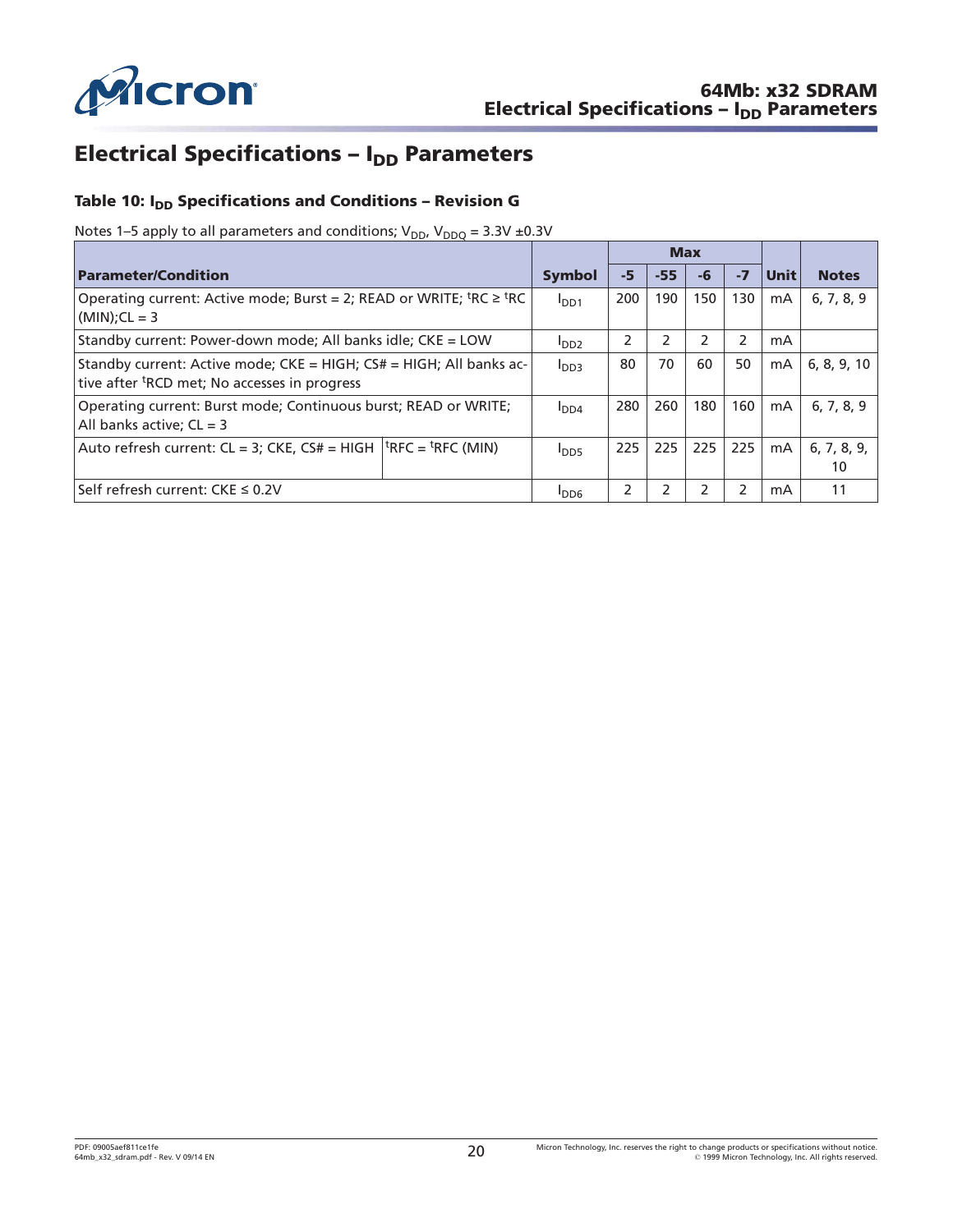<span id="page-20-0"></span>

### **Table 11: I<sub>DD</sub> Specifications and Conditions – Revision J**

#### Notes 1–5 apply to all parameters and conditions;  $V_{DD}$ ,  $V_{DDQ} = 3.3V \pm 0.3V$

| <b>Parameter/Condition</b>                                                                                                    | Symbol           | -5               | $-6A$ | <b>Unit</b> | <b>Notes</b>   |             |  |  |  |  |
|-------------------------------------------------------------------------------------------------------------------------------|------------------|------------------|-------|-------------|----------------|-------------|--|--|--|--|
| Operating current: Active mode; Burst = 2; READ or WRITE; <sup>t</sup> RC ≥ <sup>t</sup> RC (MIN); CL<br>$l = 3$              | I <sub>DD1</sub> | 140              | 120   | mA          | 6, 7, 8, 9     |             |  |  |  |  |
| Standby current: Power-down mode; All banks idle; CKE = LOW                                                                   |                  | I <sub>DD2</sub> | 2.5   | 2.5         | mA             |             |  |  |  |  |
| Standby current: Active mode; CKE = HIGH; CS# = HIGH; All banks active after<br><sup>t</sup> RCD met; No accesses in progress |                  | I <sub>DD3</sub> | 45    | 45          | mA             | 6, 8, 9, 10 |  |  |  |  |
| Operating current: Burst mode; Continuous burst; READ or WRITE; All banks ac-<br>  tive; $CL = 3$                             | I <sub>DD4</sub> | 140              | 120   | mA          | 6, 7, 8, 9     |             |  |  |  |  |
| Auto refresh current: CL = 3; CKE, CS# = HIGH                                                                                 | $I_{\text{DD5}}$ | 200              | 180   | mA          | 6, 7, 8, 9, 10 |             |  |  |  |  |
| Self refresh current: CKE ≤ 0.2V                                                                                              |                  | $I_{DD6}$        |       |             | mA             | 11          |  |  |  |  |

Notes: 1. All voltages referenced to  $V_{ss}$ .

- 2. An initial pause of 100µs is required after power-up, followed by two AUTO REFRESH commands, before proper device operation is ensured. ( $V_{DD}$  and  $V_{DDO}$  must be powered up simultaneously.  $V_{SS}$  and  $V_{SSO}$  must be at same potential.) The two AUTO REFRESH command wake-ups should be repeated any time the <sup>t</sup>REF refresh requirement is exceeded.
- 3. AC timing and  $I_{DD}$  tests have V<sub>IL</sub> = 0.25V and V<sub>IH</sub> = 2.75V, with timing referenced to 1.5V crossover point.
- 4.  $I<sub>DD</sub>$  specifications are tested after the device is properly initialized.
- 5.  $V_{DD} = 3.135V$  for -6, -55, and -5 speed grades.
- 6.  $I_{DD}$  is dependent on output loading and cycle rates. Specified values are obtained with minimum cycle time and the outputs open.
- 7. The  $I_{DD}$  current will decrease as the CL is reduced. This is due to the fact that the maximum cycle rate is slower as the CL is reduced.
- 8. Address transitions average one transition every two clocks.
- 9.  $tCK = 7$ ns for -7, 6ns for -6, 5.5ns for -55, and 5ns for -5.
- 10. Other input signals are allowed to transition no more than once in any two-clock period and are otherwise at valid  $V_{\text{IH}}$  or  $V_{\text{II}}$  levels.
- 11. Enables on-chip refresh and address counters.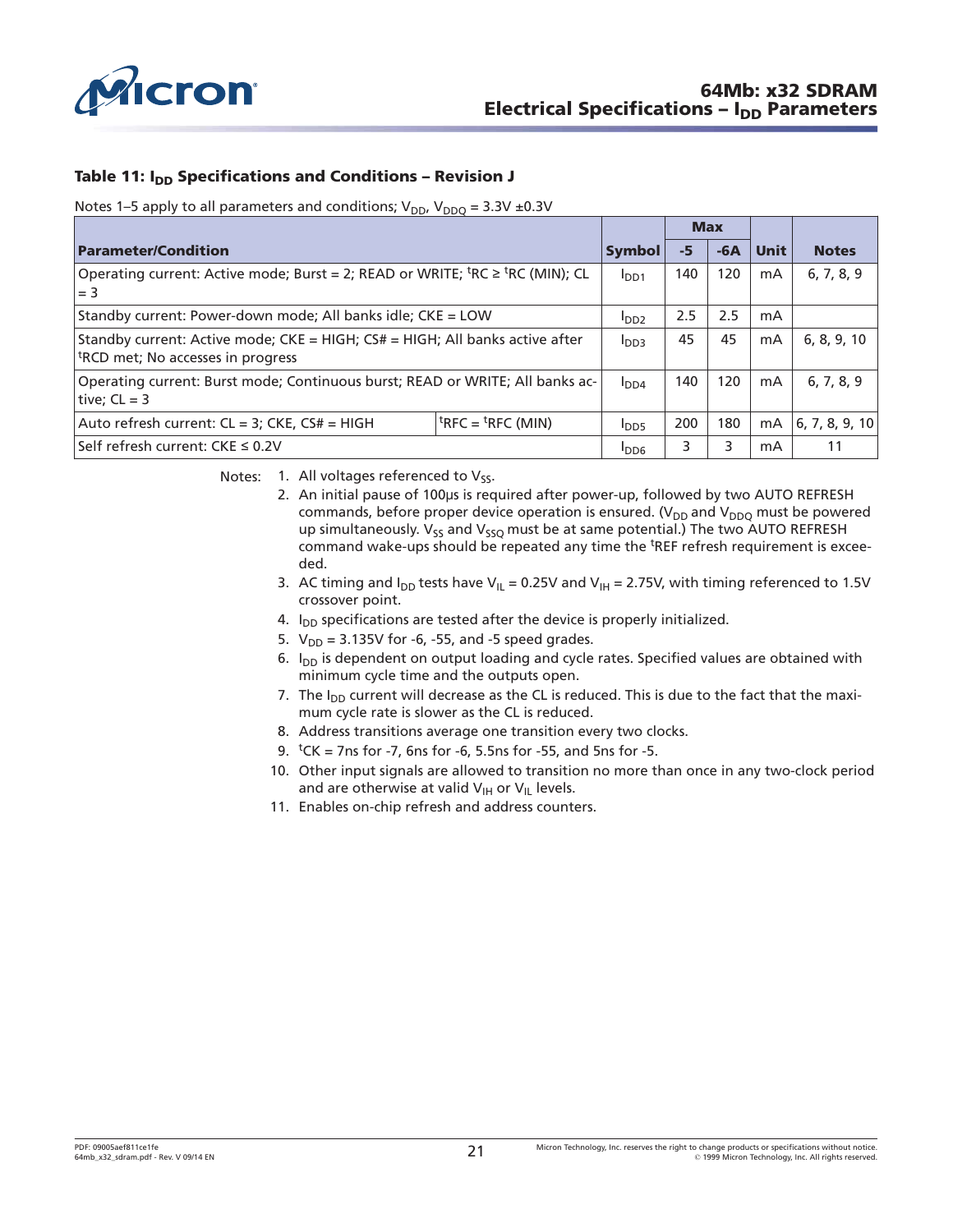<span id="page-21-0"></span>

# **Electrical Specifications – AC Operating Conditions**

### **Table 12: Electrical Characteristics and Recommended AC Operating Conditions**

|                                            |          |                                | $-5$                     |                          | $-55$                    |                          | $-6A6$                   |                          | -6                       |                          | $-7$                     |                          |             |                |
|--------------------------------------------|----------|--------------------------------|--------------------------|--------------------------|--------------------------|--------------------------|--------------------------|--------------------------|--------------------------|--------------------------|--------------------------|--------------------------|-------------|----------------|
| <b>Parameter</b>                           |          | <b>Symbol</b>                  | <b>Min</b>               | <b>Max</b>               | <b>Min</b>               | <b>Max</b>               | <b>Min</b>               | <b>Max</b>               | <b>Min</b>               | <b>Max</b>               | <b>Min</b>               | <b>Max</b>               | <b>Unit</b> | <b>Notes</b>   |
| Access time from CLK $ CL = 3$             |          | $tAC(3)$                       | $\overline{\phantom{0}}$ | 4.5                      | $\overline{\phantom{0}}$ | 5                        | $\overline{\phantom{0}}$ | 5.4                      | $\overline{\phantom{0}}$ | 5.5                      | $\overline{\phantom{0}}$ | 5.5                      | ns          |                |
| (positive edge)                            | $CL = 2$ | tAC(2)                         | $\overline{\phantom{0}}$ | $\qquad \qquad -$        | $\overline{\phantom{0}}$ | $\overline{\phantom{0}}$ | $\overline{\phantom{0}}$ | 7.5                      | $\overline{\phantom{0}}$ | 7.5                      | $\overline{\phantom{0}}$ | 8                        | ns          |                |
|                                            | $CL = 1$ | $tAC(1)$                       | $\overline{\phantom{0}}$ | $\qquad \qquad -$        | $\overline{\phantom{0}}$ | $\overline{\phantom{0}}$ | $\overline{\phantom{0}}$ | 17                       | $\overline{\phantom{0}}$ | 17                       | $\overline{\phantom{0}}$ | 17                       | ns          |                |
| Address hold time                          |          | $t$ AH                         | 1                        | $\overline{\phantom{a}}$ | 1                        | $\overline{\phantom{0}}$ | 0.8                      | $\overline{\phantom{0}}$ | $\mathbf{1}$             | $\overline{\phantom{0}}$ | 1                        | $\overline{\phantom{0}}$ | ns          |                |
| Address setup time                         |          | t <sub>AS</sub>                | 1.5                      | $\overline{\phantom{0}}$ | 1.5                      | $\overline{\phantom{0}}$ | 1.5                      | $\overline{\phantom{0}}$ | 1.5                      | $\overline{\phantom{0}}$ | 2                        | $\overline{\phantom{0}}$ | ns          |                |
| CLK high-level width                       |          | <sup>t</sup> CH                | $\overline{2}$           | $\overline{\phantom{a}}$ | $\overline{2}$           | $\overline{\phantom{0}}$ | 2.5                      | $-$                      | 2.5                      | $\overline{\phantom{0}}$ | 2.75                     | $\overline{\phantom{0}}$ | ns          |                |
| CLK low-level width                        |          | tCL                            | 2                        | $\overline{\phantom{0}}$ | 2                        | $\overline{\phantom{0}}$ | 2.5                      | $\overline{\phantom{0}}$ | 2.5                      | $\overline{\phantom{0}}$ | 2.75                     | $\overline{\phantom{0}}$ | ns          |                |
| Clock cycle time                           | $CL = 3$ | tCK(3)                         | 5                        | $\overline{\phantom{0}}$ | 5.5                      | $\overline{\phantom{0}}$ | 6                        | $\overline{\phantom{0}}$ | 6                        | $\overline{\phantom{0}}$ | $\overline{7}$           | $\overline{\phantom{0}}$ | ns          | $\overline{7}$ |
|                                            | $CL = 2$ | tCK(2)                         | $\overline{\phantom{0}}$ | $\overline{\phantom{0}}$ | $\overline{\phantom{0}}$ | $\overline{\phantom{0}}$ | 10                       | $\overline{\phantom{0}}$ | 10                       | $\overline{\phantom{0}}$ | 10                       | $\overline{\phantom{0}}$ | ns          | $\overline{7}$ |
|                                            | $CL = 1$ | tCK(1)                         | $\overline{\phantom{0}}$ | $\qquad \qquad -$        | $\overline{\phantom{0}}$ | $\overline{\phantom{0}}$ | 20                       | $\overline{\phantom{0}}$ | 20                       | $\overline{\phantom{0}}$ | 20                       | $\overline{\phantom{0}}$ | ns          | $\overline{7}$ |
| <b>CKE</b> hold time                       |          | <sup>t</sup> CKH               | 1                        | $\qquad \qquad -$        | 1                        | $\overline{\phantom{0}}$ | 0.8                      | $\overline{\phantom{0}}$ | $\mathbf{1}$             | $\overline{\phantom{0}}$ | 1                        | $\overline{\phantom{0}}$ | ns          |                |
| CKE setup time                             |          | <sup>t</sup> CKS               | 1.5                      | $\overline{\phantom{a}}$ | 1.5                      | $\equiv$                 | 1.5                      | $\overline{\phantom{0}}$ | 1.5                      | $\overline{\phantom{0}}$ | $\overline{2}$           | $\overline{\phantom{0}}$ | ns          |                |
| CS#, RAS#, CAS#, WE#, DQM<br>hold time     |          | <sup>t</sup> CMH               | 1                        |                          | 1                        | $\overline{\phantom{0}}$ | 0.8                      | $\overline{\phantom{0}}$ | 1                        |                          | 1                        | $\overline{\phantom{0}}$ | ns          |                |
| CS#, RAS#, CAS#, WE#, DQM<br>setup time    |          | <sup>t</sup> CMS               | 1.5                      | $\overline{\phantom{0}}$ | 1.5                      | $\overline{\phantom{0}}$ | 1.5                      | $\overline{\phantom{0}}$ | 1.5                      | $\overline{\phantom{0}}$ | $\overline{2}$           | $\overline{\phantom{0}}$ | ns          |                |
| Data-in hold time                          |          | <sup>t</sup> DH                | 1                        | $\overline{\phantom{a}}$ | $\mathbf{1}$             | $\overline{\phantom{0}}$ | 0.8                      | $\overline{\phantom{0}}$ | $\mathbf{1}$             | $\qquad \qquad -$        | 1                        | $\overline{\phantom{0}}$ | ns          |                |
| Data-in setup time                         |          | t <sub>DS</sub>                | 1.5                      | $\overline{\phantom{0}}$ | 1.5                      | $\overline{\phantom{0}}$ | 1.5                      | $\overline{\phantom{0}}$ | 1.5                      | $\overline{\phantom{0}}$ | $\overline{2}$           | $\overline{\phantom{0}}$ | ns          |                |
| Data-out High-Z time $ CL = 3$             |          | $t$ HZ(3)                      | 4.5                      | $\overline{\phantom{0}}$ | 5                        | $\overline{\phantom{0}}$ | $\overline{\phantom{0}}$ | 5.4                      | $\overline{\phantom{0}}$ | 5.5                      | $\overline{\phantom{0}}$ | 5.5                      | ns          | 8              |
|                                            | $CL = 2$ | HZ(2)                          | $\overline{\phantom{0}}$ | $\overline{\phantom{a}}$ | $\overline{\phantom{0}}$ | $\overline{\phantom{0}}$ | $\overline{\phantom{0}}$ | 7.5                      | $\overline{\phantom{0}}$ | 7.5                      | $\overline{\phantom{0}}$ | 8                        | ns          | 8              |
|                                            | $CL = 1$ | $†HZ(1)$                       | $\qquad \qquad -$        | $\overline{\phantom{0}}$ | $\overline{\phantom{0}}$ | $\overline{\phantom{0}}$ | $\overline{\phantom{0}}$ | 17                       | $\overline{\phantom{0}}$ | 17                       | $\overline{\phantom{0}}$ | 17                       | ns          | 8              |
| Data-out Low-Z time                        |          | $t_{\text{LZ}}$                | 1                        | $\overline{\phantom{0}}$ | 1                        | $\qquad \qquad -$        | $\mathbf{1}$             | $\overline{\phantom{0}}$ | $\mathbf{1}$             | $\overline{\phantom{0}}$ | 1                        | $\overline{\phantom{0}}$ | ns          |                |
| Data-out hold time                         |          | <sup>t</sup> OH                | 1.5                      | $\qquad \qquad -$        | 2                        | $\overline{\phantom{0}}$ | 3                        | $\overline{\phantom{0}}$ | $\overline{2}$           | $\overline{\phantom{0}}$ | 2.5                      | $\overline{\phantom{0}}$ | ns          |                |
| ACTIVE-to-PRECHARGE com-<br>mand           |          | <sup>t</sup> RAS               | 38.7                     | 120k                     | 38.7                     | 120k                     | 42                       | 120k                     | 42                       | 120k                     | 42                       | 120k                     | ns          |                |
| ACTIVE-to-ACTIVE command<br>period         |          | <sup>t</sup> RC                | 55                       | $\overline{\phantom{0}}$ | 55                       | $\overline{\phantom{0}}$ | 60                       | $\overline{\phantom{0}}$ | 60                       | $\overline{\phantom{0}}$ | 70                       | $\overline{\phantom{0}}$ | ns          | 9              |
| <b>AUTO REFRESH period</b>                 |          | <sup>t</sup> RFC               | 60                       | $\overline{\phantom{0}}$ | 60                       | $\qquad \qquad -$        | 60                       | $\overline{\phantom{0}}$ | 60                       | $\overline{\phantom{0}}$ | 70                       | $\overline{\phantom{0}}$ | ns          |                |
| ACTIVE-to-READ or WRITE<br>delay           |          | <sup>t</sup> RCD               | 15                       | $\overline{\phantom{0}}$ | 16.5                     | $\qquad \qquad -$        | 18                       | $\overline{\phantom{0}}$ | 18                       | $\overline{\phantom{0}}$ | 20                       | $\overline{\phantom{0}}$ | ns          |                |
| Refresh period (4096 rows)                 |          | <sup>t</sup> REF               | $\overline{\phantom{0}}$ | 64                       | $\overline{\phantom{0}}$ | 64                       | $\overline{\phantom{0}}$ | 64                       | $\overline{\phantom{0}}$ | 64                       | $\overline{\phantom{0}}$ | 64                       | ms          |                |
| Refresh period - automotive<br>(4096 rows) |          | <sup>t</sup> REF <sub>AT</sub> | $\qquad \qquad -$        | 16                       | $\qquad \qquad -$        | 16                       | $\overline{\phantom{0}}$ | 16                       | $\overline{\phantom{0}}$ | 16                       | $\overline{\phantom{0}}$ | 16                       | ms          |                |
| PRECHARGE command peri-<br>od              |          | ${}^{\text{t}}$ RP             | 15                       | $\overline{\phantom{m}}$ | 16.5                     | $\overline{\phantom{0}}$ | 18                       | $\overline{\phantom{0}}$ | 18                       | $\overline{\phantom{0}}$ | 20                       | $\qquad \qquad -$        | ns          |                |
| ACTIVE bank a to ACTIVE<br>bank b command  |          | <sup>t</sup> RRD               | 10                       | $\qquad \qquad -$        | 11                       | $\overline{\phantom{0}}$ | 12                       | $\overline{\phantom{0}}$ | 12                       | $\overline{\phantom{0}}$ | 14                       | $\overline{\phantom{0}}$ | ns          | 10             |

Notes 1–5 apply to all parameters and conditions;  $V_{DD}$ ,  $V_{DDQ} = 3.3V \pm 0.3V$ 

PDF: 09005aef811ce1fe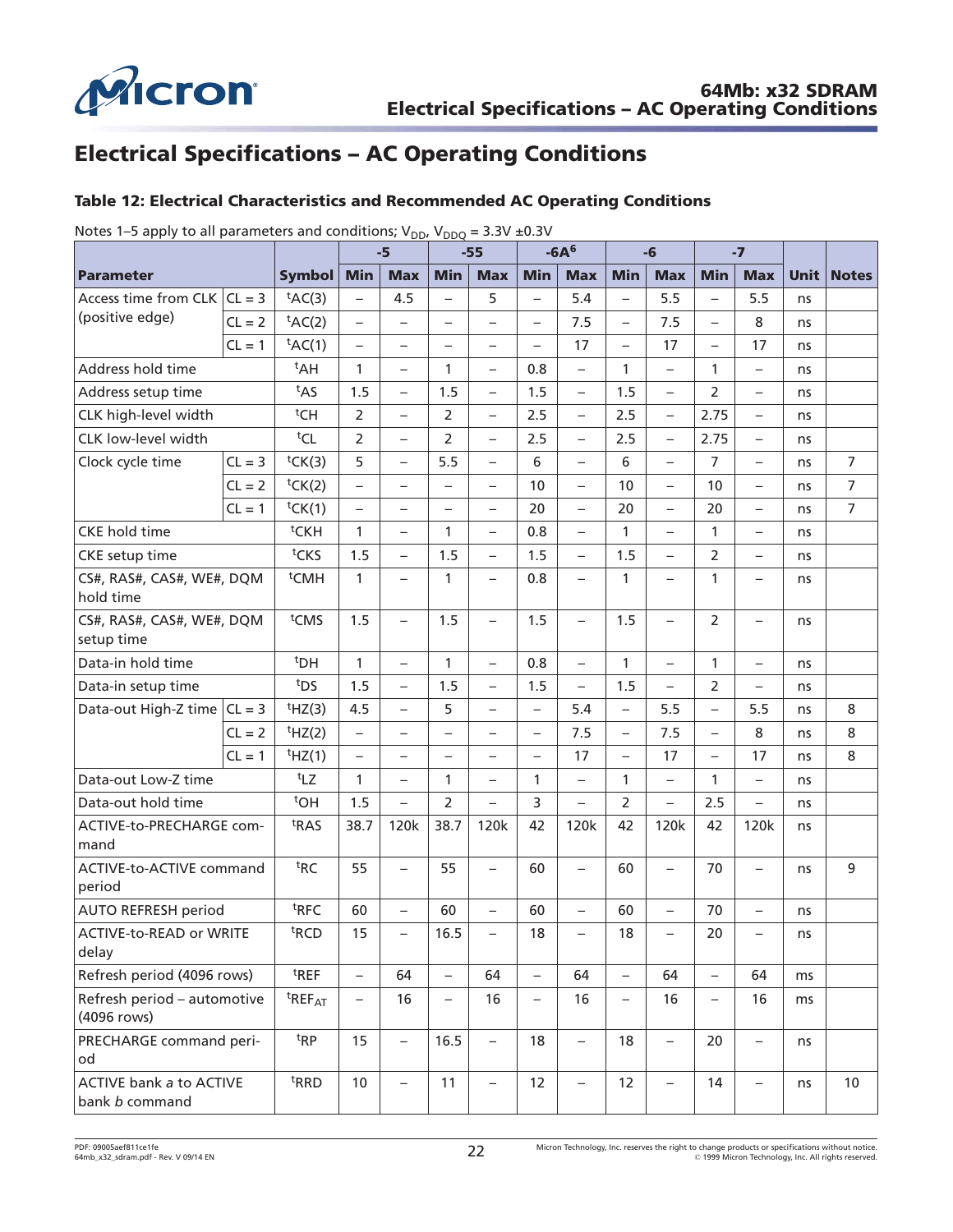<span id="page-22-0"></span>

### **Table 12: Electrical Characteristics and Recommended AC Operating Conditions (Continued)**

|                                                 |                  |            | $-5$                     |            | $-55$                    |            | $-6A6$                   |            | -6                       |            | -7         |     |              |
|-------------------------------------------------|------------------|------------|--------------------------|------------|--------------------------|------------|--------------------------|------------|--------------------------|------------|------------|-----|--------------|
| <b>Parameter</b>                                | <b>Symbol</b>    | <b>Min</b> | <b>Max</b>               | <b>Min</b> | <b>Max</b>               | Min        | <b>Max</b>               | <b>Min</b> | <b>Max</b>               | Min        | <b>Max</b> |     | Unit   Notes |
| <b>Transition time</b>                          | tŢ               | 0.3        | 1.2                      | 0.3        | 1.2                      | 0.3        | 1.2                      | 0.3        | 1.2                      | 0.3        | 1.2        | ns  | 11           |
| <b>WRITE recovery time</b>                      | tw <sub>R</sub>  | 2          | $\overline{\phantom{0}}$ | 2          |                          |            |                          |            |                          |            |            | tCK | 12           |
|                                                 |                  |            |                          |            |                          | <b>CLK</b> |                          | <b>CLK</b> |                          | <b>CLK</b> |            |     |              |
|                                                 |                  |            |                          |            |                          | +          |                          | ٠          |                          | ÷.         |            |     |              |
|                                                 |                  |            |                          |            |                          | 6ns        |                          | 6ns        |                          | 7ns        |            |     |              |
|                                                 |                  |            |                          |            |                          | 12         | —                        | 12         | —                        | 14         | —          | ns  | 13           |
| <b>Exit SELF REFRESH-to-ACTIVE</b><br>l command | <sup>t</sup> XSR | 55         | $\overline{\phantom{m}}$ | 55         | $\overline{\phantom{0}}$ | 67         | $\overline{\phantom{0}}$ | 70         | $\overline{\phantom{0}}$ | 70         | —          | ns  | 14           |

Notes 1–5 apply to all parameters and conditions;  $V_{DD}$ ,  $V_{DDQ} = 3.3V \pm 0.3V$ 

### **Table 13: AC Functional Characteristics**

Notes 2–5 apply to all parameters and conditions

| Parameter                                                  |          | <b>Symbol</b>    | $-5$                     | $-55$                             | $-6/6A$        | $-7$           | <b>Unit</b>        | <b>Notes</b> |
|------------------------------------------------------------|----------|------------------|--------------------------|-----------------------------------|----------------|----------------|--------------------|--------------|
| READ/WRITE command to READ/WRITE command                   |          | <sup>t</sup> CCD | $\mathbf{1}$             | 1                                 | 1              | 1              | ${}^{\text{t}}$ CK | 15           |
| CKE to clock disable or power-down entry mode              |          | tCKED            | 1                        | 1                                 | 1              | 1              | ${}^{\text{t}}$ CK | 16           |
| CKE to clock enable or power-down exit setup mode          |          | <sup>t</sup> PED | 1                        | 1                                 | 1              | 1              | ${}^{\text{t}}$ CK | 16           |
| DQM to input data delay                                    |          | <sup>t</sup> DQD | $\Omega$                 | $\mathbf{0}$                      | $\mathbf{0}$   | 0              | ${}^{\text{t}}$ CK | 15           |
| DQM to data mask during WRITEs                             |          | <sup>t</sup> DQM | $\mathbf{0}$             | $\mathbf{0}$                      | $\Omega$       | 0              | ${}^{\text{t}}$ CK | 15           |
| DQM to data High-Z during READs                            |          | <sup>t</sup> DQZ | 2                        | 2                                 | 2              | $\overline{2}$ | ${}^{\text{t}}$ CK | 15           |
| WRITE command to input data delay                          |          | <sup>t</sup> DWD | $\Omega$                 | $\Omega$                          | $\Omega$       | 0              | ${}^{\text{t}}$ CK | 15           |
| Data-in to ACTIVE command                                  | $CL = 3$ | $tDAL(3)$        | 5                        | 5                                 | 5              | 5              | ${}^{\text{t}}$ CK | 17, 18       |
|                                                            | $CL = 2$ | $t$ DAL(2)       | $\overline{\phantom{0}}$ | $\overbrace{\phantom{12322111}}$  | 4              | 4              | ${}^{\text{t}}$ CK | 17, 18       |
|                                                            | $CL = 1$ | $t$ DAL(1)       | $\overline{\phantom{0}}$ | $\overbrace{\phantom{123221111}}$ | 3              | 3              | ${}^{\text{t}}$ CK | 17, 18       |
| Data-in to PRECHARGE command                               |          | <sup>t</sup> DPL | 2                        | 2                                 | $\overline{2}$ | $\overline{2}$ | ${}^{\text{t}}$ CK | 18, 19       |
| Last data-in to burst STOP command                         |          | <sup>t</sup> BDL | 1                        | 1                                 | 1              | 1              | ${}^{\text{t}}$ CK | 15           |
| Last data-in to new READ/WRITE command                     |          | <sup>t</sup> CDL | 1                        | 1                                 | 1              | 1              | ${}^{\text{t}}$ CK | 15           |
| Last data-in to PRECHARGE command                          |          | <sup>t</sup> RDL | 2                        | 2                                 | $\overline{2}$ | $\overline{2}$ | ${}^{\text{t}}$ CK | 18, 19       |
| LOAD MODE REGISTER command to ACTIVE or REFRESH<br>command |          | <sup>t</sup> MRD | 2                        | $\mathcal{P}$                     | $\mathcal{P}$  | $\overline{2}$ | ${}^{\text{t}}$ CK | 20           |
|                                                            |          |                  | 3                        |                                   |                |                | ${}^{\text{t}}$ CK |              |
| Data-out to High-Z from PRECHARGE command                  | $CL = 3$ | $t$ ROH(3)       |                          | 3                                 | 3              | 3              |                    | 15           |
|                                                            | $CL = 2$ | $t$ ROH(2)       | $\overline{\phantom{0}}$ |                                   | $\overline{2}$ | $\overline{2}$ | ${}^{\text{t}}$ CK | 15           |
|                                                            | $CL = 1$ | $t$ ROH(1)       |                          |                                   | 1              | 1              | ${}^{\text{t}}$ CK | 15           |

Notes: 1. Minimum specifications are used only to indicate the cycle time at which proper operation over the full temperature range is ensured:

- $0^{\circ}C \leq T_A \leq +70^{\circ}C$  (commercial)
- –40°C ≤ T<sub>A</sub> ≤ +85°C (industrial)
- $-40^{\circ}$ C  $\leq$  T<sub>A</sub>  $\leq$  +105 $^{\circ}$ C (automotive)
- 2. An initial pause of 100µs is required after power-up, followed by two AUTO REFRESH commands, before proper device operation is ensured. ( $V_{DD}$  and  $V_{DDO}$  must be powered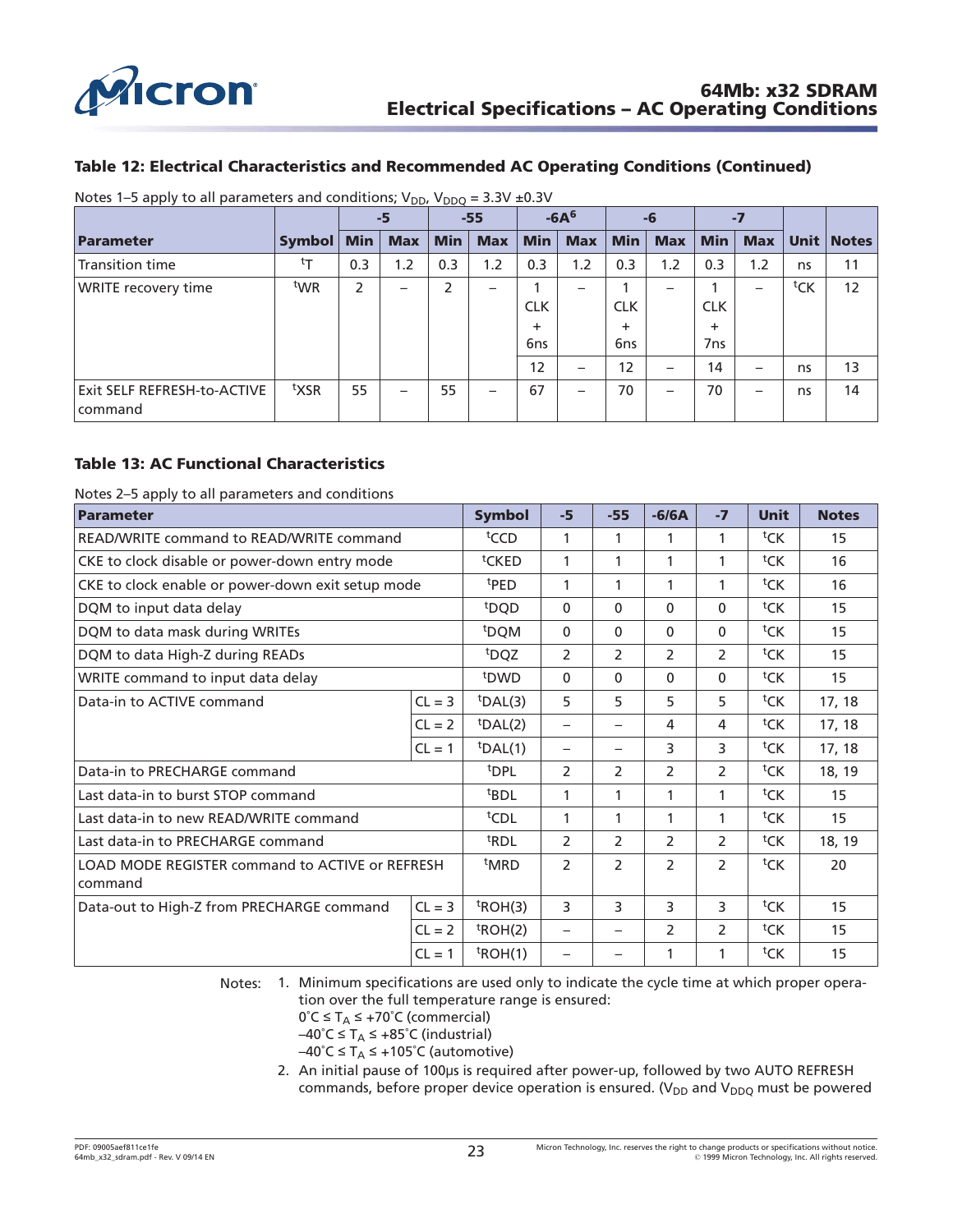<span id="page-23-0"></span>

up simultaneously.  $V_{55}$  and  $V_{550}$  must be at same potential.) The two AUTO REFRESH command wake-ups should be repeated any time the <sup>t</sup>REF refresh requirement is exceeded.

- 3. In addition to meeting the transition rate specification, the clock and CKE must transit between  $V_{\text{IH}}$  and  $V_{\text{IL}}$  (or between  $V_{\text{IL}}$  and  $V_{\text{IH}}$ ) in a monotonic manner.
- 4. Outputs measured at 1.5V with equivalent load:



- 5. AC timing and  $I_{DD}$  tests have V<sub>IL</sub> = 0.25V and V<sub>IH</sub> = 2.75V, with timing referenced to 1.5V crossover point.
- 6. Not applicable for revision G.

Q

- 7. The clock frequency must remain constant (stable clock is defined as a signal cycling within timing constraints specified for the clock pin) during access or precharge states (READ, WRITE, including <sup>t</sup>WR, and PRECHARGE commands). CKE may be used to reduce the data rate.
- 8. <sup>t</sup>HZ defines the time at which the output achieves the open circuit condition; it is not a reference to V<sub>OH</sub> or V<sub>OL</sub>. The last valid data element will meet <sup>t</sup>OH before going High-Z.
- 9. DRAM devices should be evenly addressed when being accessed. Disproportionate accesses to a particular row address may result in reduction of the product lifetime.
- 10. JEDEC and PC100 specify three clocks.
- 11. AC characteristics assume  $<sup>t</sup>T = 1$ ns.</sup>
- 12. Auto precharge mode only.
- 13. Check factory for availability of specially screened devices having  $WR = 10$ ns.  $WR = 1$ <sup>t</sup>CK for 100 MHz and slower (<sup>t</sup>CK = 10ns and higher) in manual precharge.
- 14. CLK must be toggled a minimum of two times during this period.
- 15. Required clocks are specified by JEDEC functionality and are not dependent on any timing parameter.
- 16. Timing is specified by <sup>t</sup>CKS. Clock(s) specified as a reference only at minimum cycle rate.
- 17. Timing is specified by <sup>t</sup>WR plus <sup>t</sup>RP. Clock(s) specified as a reference only at minimum cycle rate.
- 18. Based on <sup>t</sup>CK = 143 MHz for -7, 166 MHz for -6, 183 MHz for -55, and 200 MHz for -5.
- 19. Timing is specified by <sup>t</sup>WR.
- 20.  $tCK = 7$ ns for -7, 6ns for -6, 5.5ns for -55, and 5ns for -5.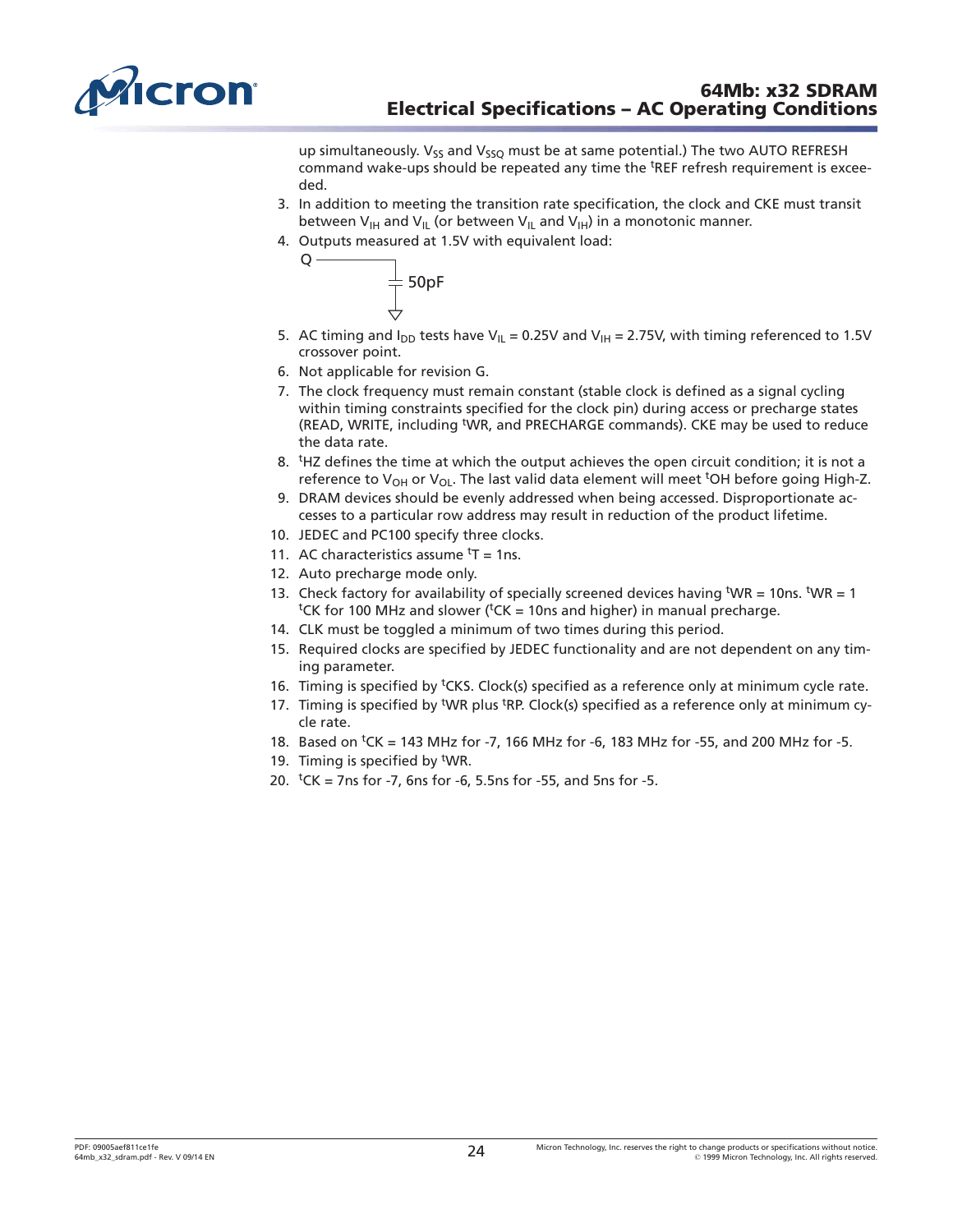<span id="page-24-0"></span>

# **Functional Description**

In general, this 64Mb SDRAM device (512K x 32x 4 banks) is a quad-bank DRAM that operates at 3.3V and include a synchronous interface. All signals are registered on the positive edge of the clock signal, CLK. Each of the 16,777,216-bit banks is organized as 2048 rows by 256 columns by 32 bits.

Read and write accesses to the SDRAM are burst-oriented; accesses start at a selected location and continue for a programmed number of locations in a programmed sequence. Accesses begin with the registration of an ACTIVE command, followed by a READ or WRITE command. The address bits registered coincident with the ACTIVE command are used to select the bank and row to be accessed (BA0 and BA1 select the bank, A[10:0] select the row). The address bits (A[7:0]) registered coincident with the READ or WRITE command are used to select the starting column location for the burst access.

Prior to normal operation, the device must be initialized. The following sections provide detailed information covering device initialization, register definition, command descriptions, and device operation.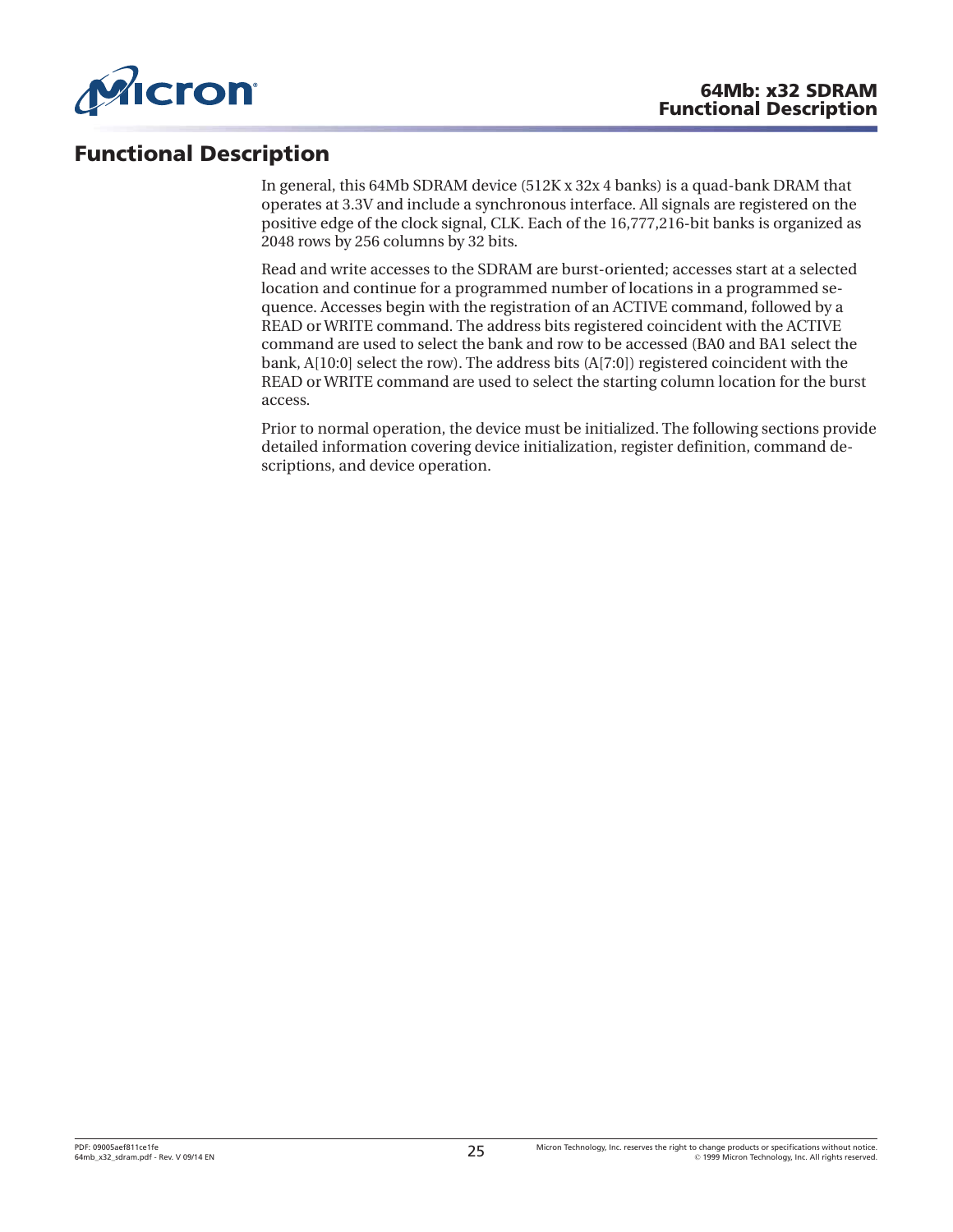<span id="page-25-0"></span>

# **Commands**

The following table provides a quick reference of available commands, followed by a written description of each command. Additional Truth Tables ([Table 15](#page-31-0) ([page 32](#page-31-0)), [Ta](#page-33-0)[ble 16](#page-33-0) ([page 34](#page-33-0)), and [Table 17](#page-35-0) [\(page 36\)](#page-35-0)) provide current state/next state information.

### **Table 14: Truth Table – Commands and DQM Operation**

Note 1 applies to all parameters and conditions

| <b>Name (Function)</b>                                 | CS# | RAS# | CAS# | WE# | <b>DOM</b> | <b>ADDR</b> | <b>DQ</b> | <b>Notes</b> |
|--------------------------------------------------------|-----|------|------|-----|------------|-------------|-----------|--------------|
| <b>COMMAND INHIBIT (NOP)</b>                           | н   | X    | X    | X   | X          | X           | X         |              |
| NO OPERATION (NOP)                                     |     | H    | н    | н   | X          | X           | X         |              |
| ACTIVE (select bank and activate row)                  |     | L    | Н    | н   | X          | Bank/row    | X         | 2            |
| READ (select bank and column, and start READ burst)    |     | H    |      | н   | L/H        | Bank/col    | X         | 3            |
| WRITE (select bank and column, and start WRITE burst)  |     | H    |      |     | L/H        | Bank/col    | Valid     | 3            |
| <b>BURST TERMINATE</b>                                 |     | H    | Н    |     | X          | X           | Active    | 4            |
| PRECHARGE (Deactivate row in bank or banks)            |     |      | н    |     | X          | Code        | X         | 5            |
| AUTO REFRESH or SELF REFRESH (enter self refresh mode) |     |      |      | н   | X          | X           | X         | 6, 7         |
| <b>LOAD MODE REGISTER</b>                              |     | L    |      |     | X          | Op-code     | X         | 8            |
| Write enable/output enable                             | X   | X    | X    | X   |            | X           | Active    | 9            |
| Write inhibit/output High-Z                            | X   | X    | X    | X   | н          | X           | High-Z    | 9            |

Notes: 1. CKE is HIGH for all commands shown except SELF REFRESH.

- 2. A[0*:n*] provide row address (where A*n* is the most significant address bit), BA0 and BA1 determine which bank is made active.
- 3.  $A[0:j]$  provide column address (where  $i =$  the most significant column address for a given device configuration). A10 HIGH enables the auto precharge feature (nonpersistent), while A10 LOW disables the auto precharge feature. BA0 and BA1 determine which bank is being read from or written to.
- 4. The purpose of the BURST TERMINATE command is to stop a data burst, thus the command could coincide with data on the bus. However, the DQ column reads a "Don't Care" state to illustrate that the BURST TERMINATE command can occur when there is no data present.
- 5. A10 LOW: BA0, BA1 determine the bank being precharged. A10 HIGH: all banks precharged and BA0, BA1 are "Don't Care."
- 6. This command is AUTO REFRESH if CKE is HIGH, SELF REFRESH if CKE is LOW.
- 7. Internal refresh counter controls row addressing; all inputs and I/Os are "Don't Care" except for CKE.
- 8. A[11:0] define the op-code written to the mode register.
- 9. Activates or deactivates the DQ during WRITEs (zero-clock delay) and READs (two-clock delay).

## **COMMAND INHIBIT**

The COMMAND INHIBIT function prevents new commands from being executed by the device, regardless of whether the CLK signal is enabled. The device is effectively deselected. Operations already in progress are not affected.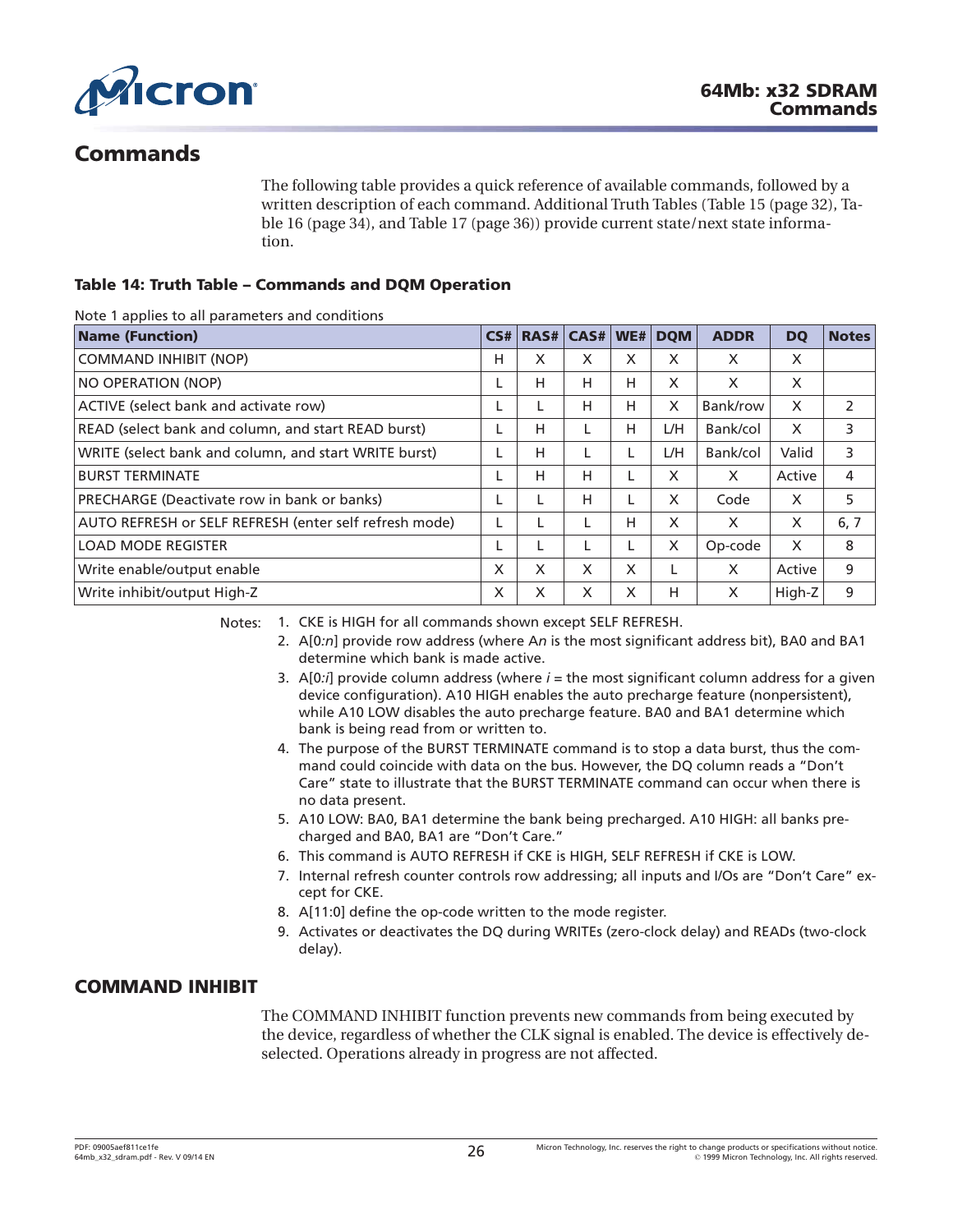<span id="page-26-0"></span>

# **NO OPERATION (NOP)**

The NO OPERATION (NOP) command is used to perform a NOP to the selected device (CS# is LOW). This prevents unwanted commands from being registered during idle or wait states. Operations already in progress are not affected.

# **LOAD MODE REGISTER (LMR)**

The mode registers are loaded via inputs A[*n:0]* (where A*n* is the most significant address term), BA0, and BA1(see [Mode Register \(page 39\)](#page-38-0)). The LOAD MODE REGISTER command can only be issued when all banks are idle and a subsequent executable command cannot be issued until <sup>t</sup>MRD is met.

## **ACTIVE**

The ACTIVE command is used to activate a row in a particular bank for a subsequent access. The value on the BA0, BA1 inputs selects the bank, and the address provided selects the row. This row remains active for accesses until a PRECHARGE command is issued to that bank. A PRECHARGE command must be issued before opening a different row in the same bank.

### **Figure 8: ACTIVE Command**

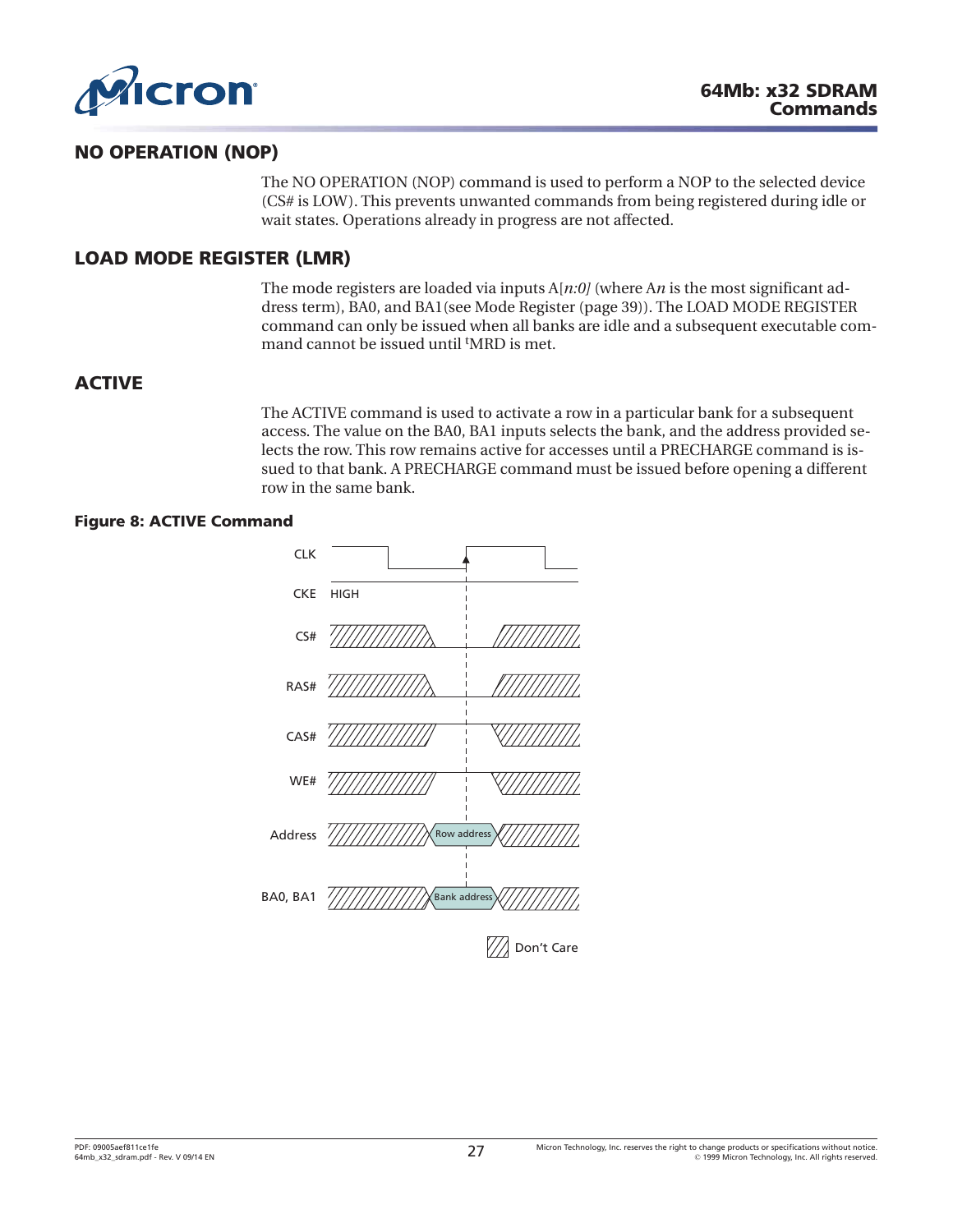<span id="page-27-0"></span>

# **READ**

The READ command is used to initiate a burst read access to an active row. The values on the BA0 and BA1 inputs select the bank; the address provided selects the starting column location. The value on input A10 determines whether auto precharge is used. If auto precharge is selected, the row being accessed is precharged at the end of the READ burst; if auto precharge is not selected, the row remains open for subsequent accesses. Read data appears on the DQ subject to the logic level on the DQM inputs two clocks earlier. If a given DQM signal was registered HIGH, the corresponding DQ will be High-Z two clocks later; if the DQM signal was registered LOW, the DQ will provide valid data.

#### **Figure 9: READ Command**



Note: 1. EN AP = enable auto precharge, DIS AP = disable auto precharge.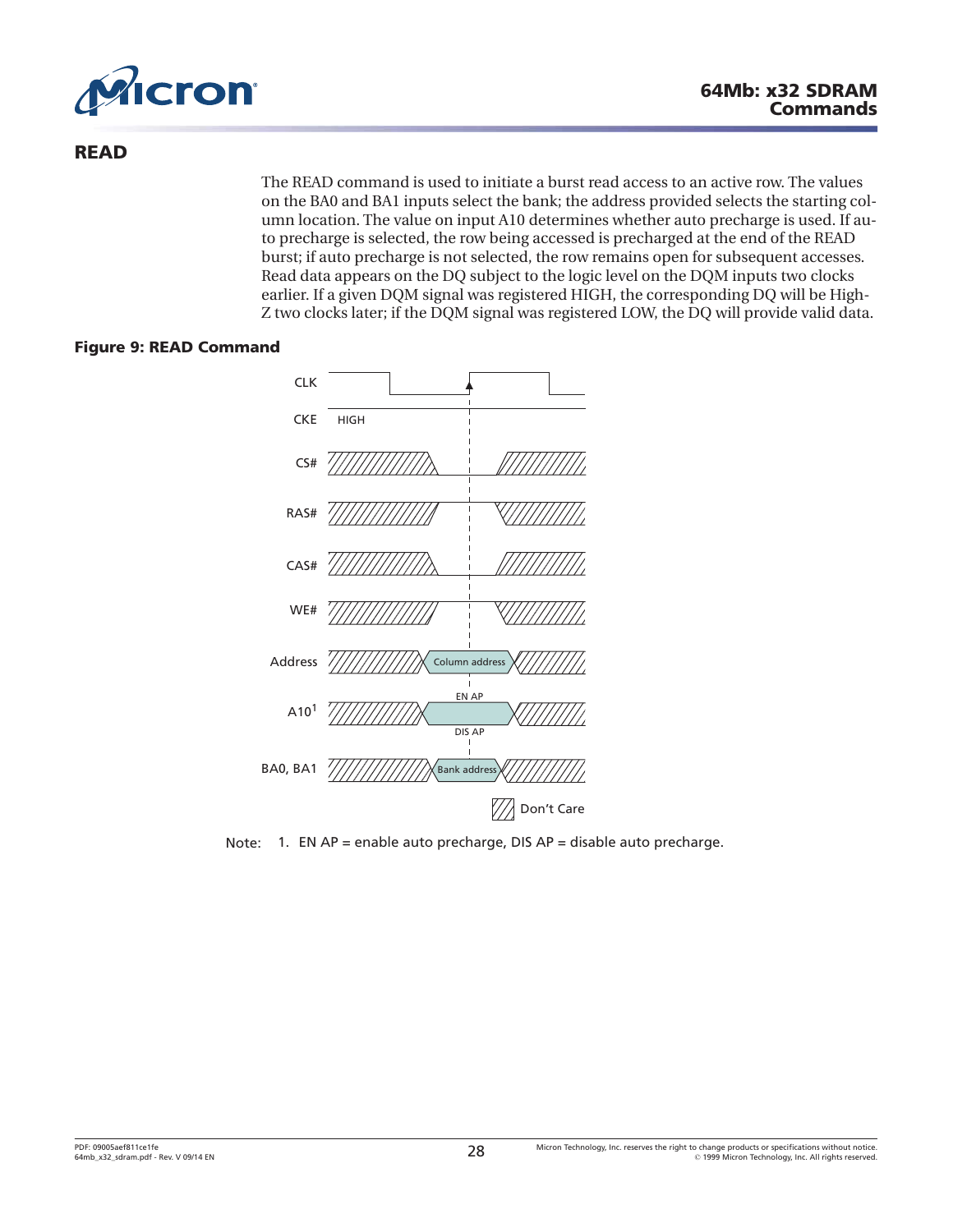<span id="page-28-0"></span>

# **WRITE**

The WRITE command is used to initiate a burst write access to an active row. The values on the BA0 and BA1 inputs select the bank; the address provided selects the starting column location. The value on input A10 determines whether auto precharge is used. If auto precharge is selected, the row being accessed is precharged at the end of the write burst; if auto precharge is not selected, the row remains open for subsequent accesses. Input data appearing on the DQ is written to the memory array, subject to the DQM input logic level appearing coincident with the data. If a given DQM signal is registered LOW, the corresponding data is written to memory; if the DQM signal is registered HIGH, the corresponding data inputs are ignored and a WRITE is not executed to that byte/column location.

### **Figure 10: WRITE Command**



Note: 1. EN AP = enable auto precharge, DIS AP = disable auto precharge.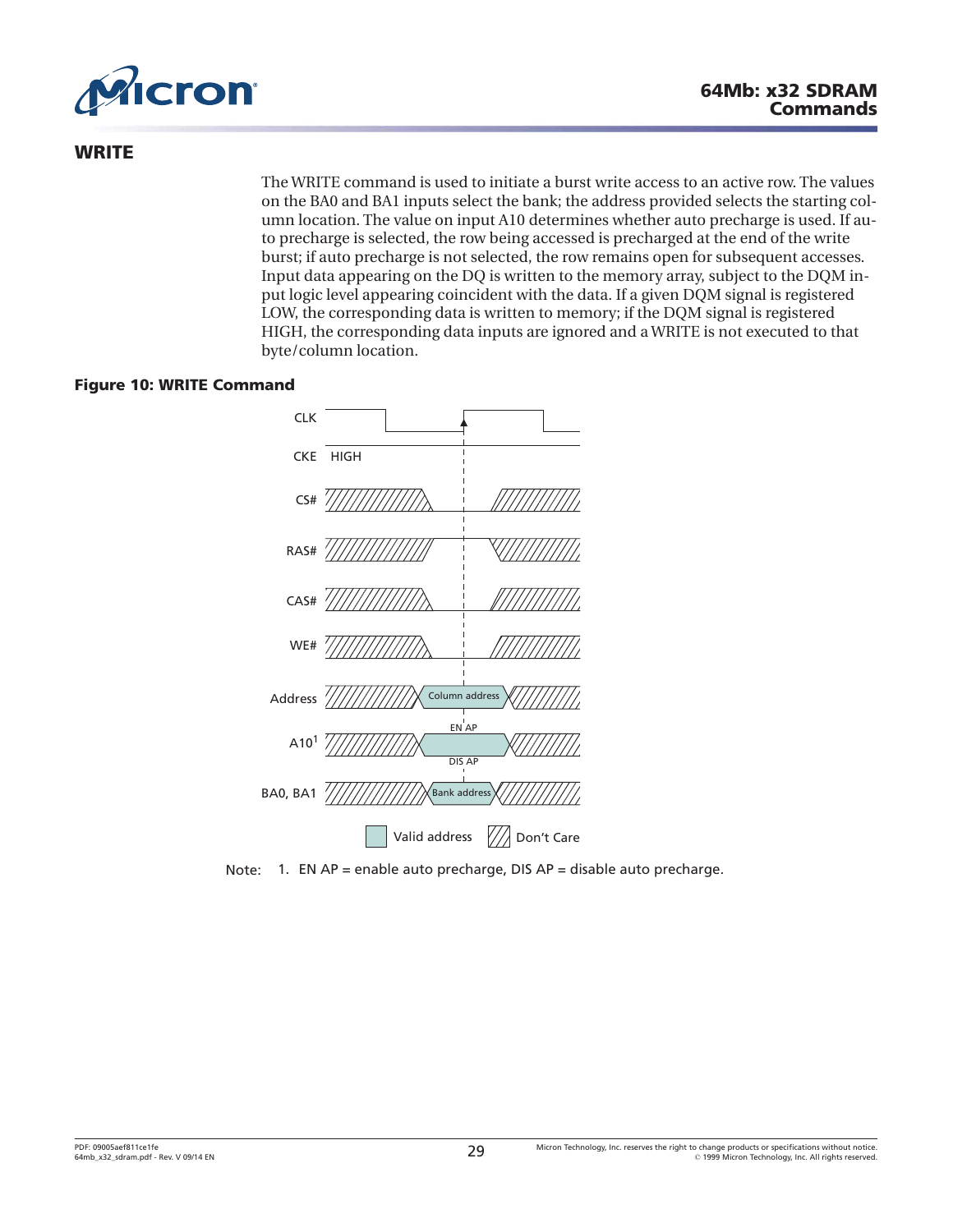<span id="page-29-0"></span>

# **PRECHARGE**

The PRECHARGE command is used to deactivate the open row in a particular bank or the open row in all banks. The bank(s) will be available for a subsequent row access a specified time ('RP) after the PRECHARGE command is issued. Input A10 determines whether one or all banks are to be precharged, and in the case where only one bank is precharged, inputs BA0 and BA1 select the bank. Otherwise BA0 and BA1 are treated as "Don't Care." After a bank has been precharged, it is in the idle state and must be activated prior to any READ or WRITE commands are issued to that bank.

### **Figure 11: PRECHARGE Command**



# **BURST TERMINATE**

The BURST TERMINATE command is used to truncate either fixed-length or continuous page bursts. The most recently registered READ or WRITE command prior to the BURST TERMINATE command is truncated.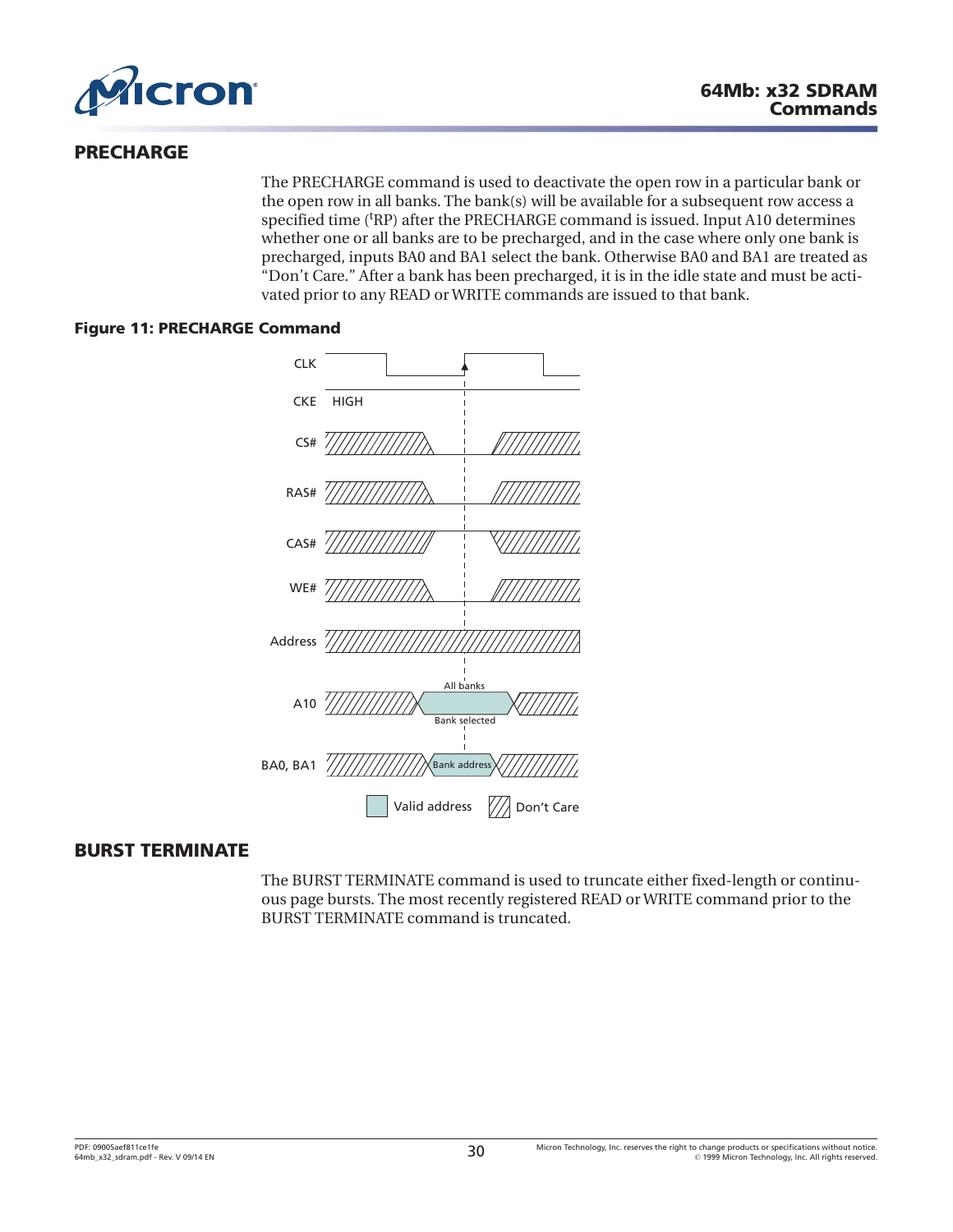<span id="page-30-0"></span>

# **64Mb: x32 SDRAM Commands**

# **REFRESH**

#### **AUTO REFRESH**

AUTO REFRESH is used during normal operation of the SDRAM and is analogous to CAS#-BEFORE-RAS# (CBR) refresh in conventional DRAMs. This command is nonpersistent, so it must be issued each time a refresh is required. All active banks must be precharged prior to issuing an AUTO REFRESH command. The AUTO REFRESH command should not be issued until the minimum <sup>t</sup> RP has been met after the PRECHARGE command, as shown in [Bank/Row Activation](#page-43-0) ([page 44](#page-43-0)).

The addressing is generated by the internal refresh controller. This makes the address bits a "Don't Care" during an AUTO REFRESH command. Regardless of device width, the 64Mb SDRAM requires 4096 AUTO REFRESH cycles every 64ms (commercial and industrial) or 16ms (automotive). Providing a distributed AUTO REFRESH command every 15.625µs (commercial and industrial) or 3.906µs (automotive) will meet the refresh requirement and ensure that each row is refreshed. Alternatively, 4096 AUTO RE-FRESH commands can be issued in a burst at the minimum cycle rate ('RFC), once every 64ms (commercial and industrial) or 16ms (automotive).

#### **SELF REFRESH**

The SELF REFRESH command can be used to retain data in the SDRAM, even if the rest of the system is powered-down. When in the self refresh mode, the SDRAM retains data without external clocking.

The SELF REFRESH command is initiated like an AUTO REFRESH command except CKE is disabled (LOW). After the SELF REFRESH command is registered, all the inputs to the SDRAM become a "Don't Care" with the exception of CKE, which must remain LOW.

After self refresh mode is engaged, the SDRAM provides its own internal clocking, causing it to perform its own AUTO REFRESH cycles. The SDRAM must remain in self refresh mode for a minimum period equal to <sup>t</sup>RAS and may remain in self refresh mode for an indefinite period beyond that.

The procedure for exiting self refresh requires a sequence of commands. First, CLK must be stable (stable clock is defined as a signal cycling within timing constraints specified for the clock pin) prior to CKE going back HIGH. After CKE is HIGH, the SDRAM must have NOP commands issued (a minimum of two clocks) for <sup>t</sup> XSR because time is required for the completion of any internal refresh in progress.

Upon exiting the self refresh mode, AUTO REFRESH commands must be issued at the specified intervals, as both SELF REFRESH and AUTO REFRESH utilize the row refresh counter.

Self refresh is not supported on automotive temperature devices.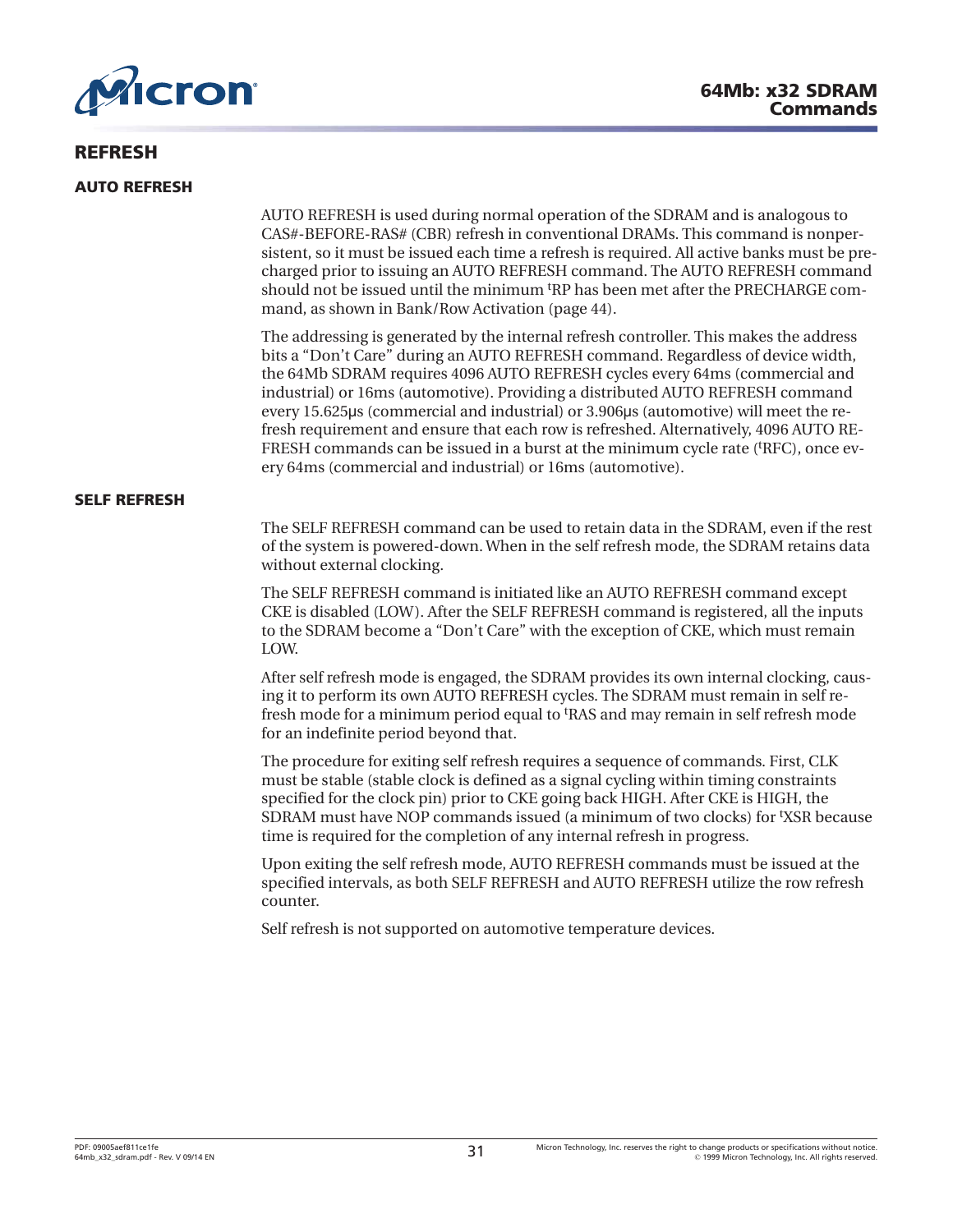<span id="page-31-0"></span>

# **Truth Tables**

### **Table 15: Truth Table – Current State Bank** *n***, Command to Bank** *n*

| <b>Current State</b>      | CS# | RAS# | CAS# | WE# | <b>Command/Action</b>                             | <b>Notes</b>    |
|---------------------------|-----|------|------|-----|---------------------------------------------------|-----------------|
| Any                       | H   | X    | X    | X   | COMMAND INHIBIT (NOP/continue previous operation) |                 |
|                           | L   | н    | H    | H   | NO OPERATION (NOP/continue previous operation)    |                 |
| Idle                      |     | L    | H    | н   | ACTIVE (select and activate row)                  |                 |
|                           |     | L    | L    | H   | <b>AUTO REFRESH</b>                               | 7               |
|                           |     | L    | L    | L   | <b>LOAD MODE REGISTER</b>                         | 7               |
|                           |     | L    | н    | L   | PRECHARGE                                         | 8               |
| <b>Row active</b>         |     | н    | L    | H   | READ (select column and start READ burst)         | 9               |
|                           |     | н    |      | L   | WRITE (select column and start WRITE burst)       | 9               |
|                           |     | L    | H    | L   | PRECHARGE (deactivate row in bank or banks)       | 10 <sup>°</sup> |
| Read                      |     | н    | L    | н   | READ (select column and start new READ burst)     | 9               |
| (auto precharge disabled) |     | н    | L    | L   | WRITE (select column and start WRITE burst)       | 9               |
|                           |     | L    | H    | L   | PRECHARGE (truncate READ burst, start PRECHARGE)  | 10              |
|                           |     | н    | H    | L   | <b>BURST TERMINATE</b>                            | 11              |
| Write                     |     | н    | L    | H   | READ (select column and start READ burst)         | 9               |
| (auto precharge disabled) |     | н    | L    | L   | WRITE (select column and start new WRITE burst)   | 9               |
|                           |     | L    | H    | L   | PRECHARGE (truncate WRITE burst, start PRECHARGE) | 10 <sup>°</sup> |
|                           |     | н    | H    | L   | <b>BURST TERMINATE</b>                            | 11              |

#### Notes 1–6 apply to all parameters and conditions

Notes: 1. This table applies when  $CKE_{n-1}$  was HIGH and  $CKE_n$  is HIGH (see [Table 17 \(page 36\)](#page-35-0)) and after <sup>t</sup>XSR has been met (if the previous state was self refresh).

- 2. This table is bank-specific, except where noted (for example, the current state is for a specific bank and the commands shown can be issued to that bank when in that state). Exceptions are covered below.
- 3. Current state definitions:

Idle: The bank has been precharged, and <sup>t</sup>RP has been met.

Row active: A row in the bank has been activated, and <sup>t</sup>RCD has been met. No data bursts/accesses and no register accesses are in progress.

**Read**: A READ burst has been initiated, with auto precharge disabled, and has not yet terminated or been terminated.

**Write**: A WRITE burst has been initiated, with auto precharge disabled, and has not yet terminated or been terminated.

4. The following states must not be interrupted by a command issued to the same bank. COMMAND INHIBIT or NOP commands, or supported commands to the other bank should be issued on any clock edge occurring during these states. Supported commands to any other bank are determined by the bank's current state and the conditions described in this and the following table.

Precharging: Starts with registration of a PRECHARGE command and ends when <sup>t</sup>RP is met. After <sup>t</sup>RP is met, the bank will be in the idle state.

Row activating: Starts with registration of an ACTIVE command and ends when <sup>t</sup>RCD is met. After <sup>t</sup>RCD is met, the bank will be in the row active state.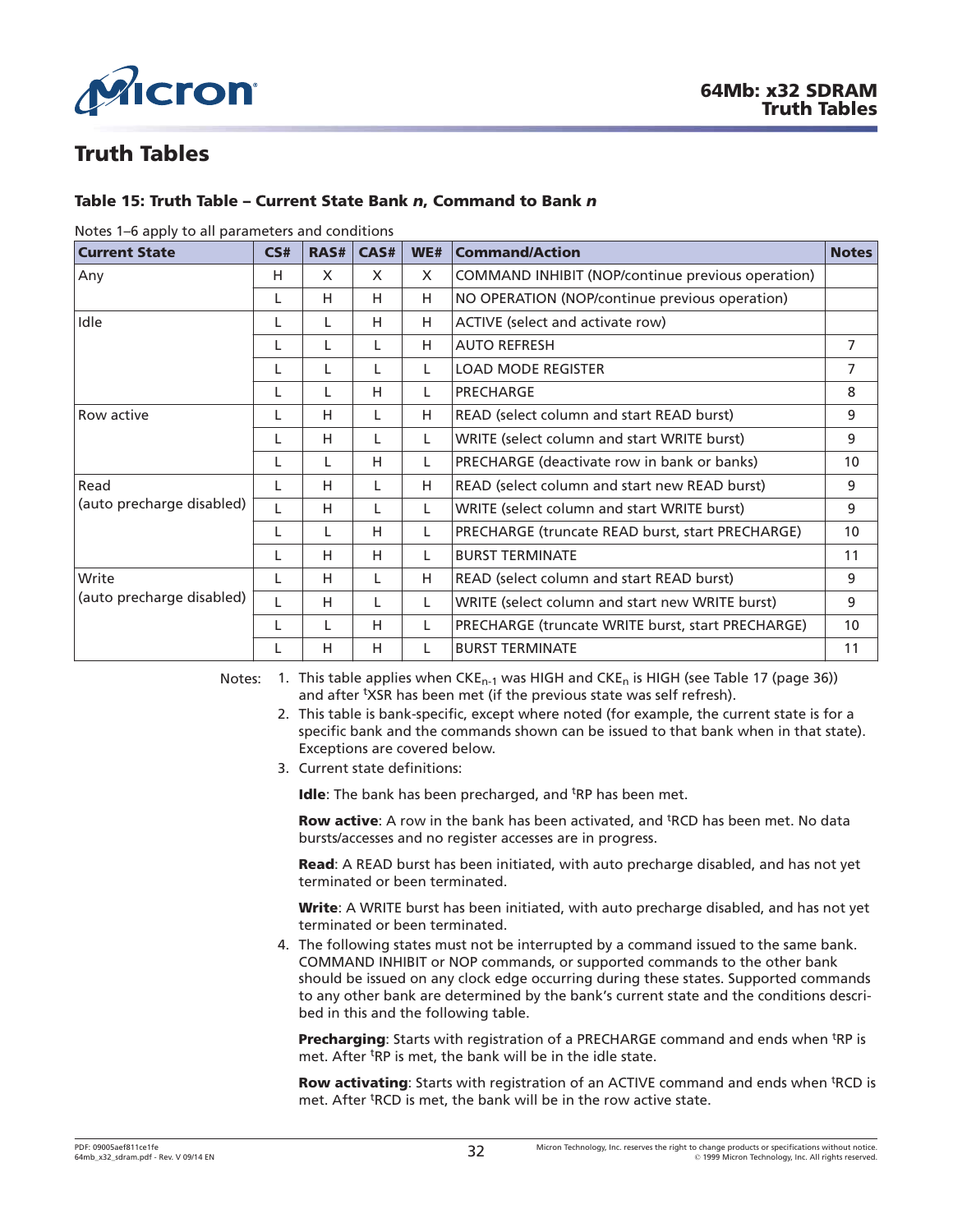<span id="page-32-0"></span>

**Read with auto precharge enabled**: Starts with registration of a READ command with auto precharge enabled and ends when <sup>t</sup>RP has been met. After <sup>t</sup>RP is met, the bank will be in the idle state.

**Write with auto precharge enabled**: Starts with registration of a WRITE command with auto precharge enabled and ends when <sup>t</sup>RP has been met. After <sup>t</sup>RP is met, the bank will be in the idle state.

5. The following states must not be interrupted by any executable command; COMMAND INHIBIT or NOP commands must be applied on each positive clock edge during these states.

**Refreshing**: Starts with registration of an AUTO REFRESH command and ends when <sup>t</sup>RFC is met. After <sup>t</sup>RFC is met, the device will be in the all banks idle state.

**Accessing mode register**: Starts with registration of a LOAD MODE REGISTER command and ends when <sup>t</sup>MRD has been met. After <sup>t</sup>MRD is met, the device will be in the all banks idle state.

**Precharging all**: Starts with registration of a PRECHARGE ALL command and ends when <sup>t</sup>RP is met. After <sup>t</sup>RP is met, all banks will be in the idle state.

- 6. All states and sequences not shown are illegal or reserved.
- 7. Not bank specific; requires that all banks are idle.
- 8. Does not affect the state of the bank and acts as a NOP to that bank.
- 9. READs or WRITEs listed in the Command/Action column include READs or WRITEs with auto precharge enabled and READs or WRITEs with auto precharge disabled.
- 10. May or may not be bank specific; if all banks need to be precharged, each must be in a valid state for precharging.
- 11. Not bank-specific; BURST TERMINATE affects the most recent READ or WRITE burst, regardless of bank.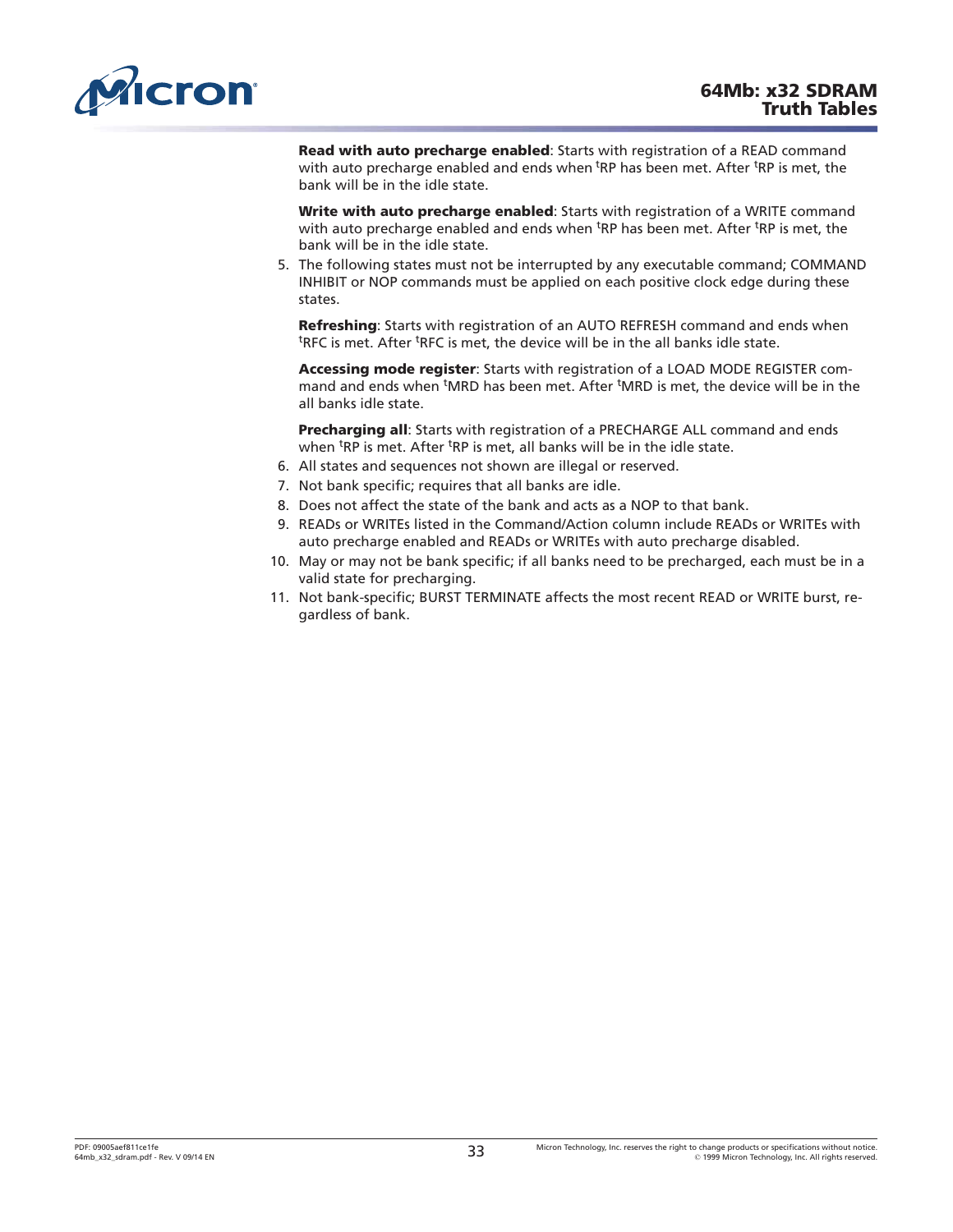<span id="page-33-0"></span>

### **Table 16: Truth Table – Current State Bank n, Command to Bank** *m*

Notes 1–6 apply to all parameters and conditions

| <b>Current State</b>       | CS#      | RAS#         | CAS#         | WE# | <b>Command/Action</b>                             | <b>Notes</b>   |
|----------------------------|----------|--------------|--------------|-----|---------------------------------------------------|----------------|
| Any                        | H        | X            | X            | X   | COMMAND INHIBIT (NOP/continue previous operation) |                |
|                            | L        | H            | H            | H   | NO OPERATION (NOP/continue previous operation)    |                |
| Idle                       | $\times$ | $\mathsf{x}$ | $\mathsf{x}$ | X   | Any command otherwise supported for bank m        |                |
| Row activating, active, or | L        | L            | H            | H   | ACTIVE (select and activate row)                  |                |
| precharging                | L        | H            | L            | H   | READ (select column and start READ burst)         | $\overline{7}$ |
|                            | L        | H            | L            | L   | WRITE (select column and start WRITE burst)       | $\overline{7}$ |
|                            | L        | L            | H            | L   | PRECHARGE                                         |                |
| Read                       | L        | L            | H            | H   | ACTIVE (select and activate row)                  |                |
| (auto precharge disabled)  | L        | H            | L            | H   | READ (select column and start new READ burst)     | 7, 10          |
|                            | L        | H            | L            | L   | WRITE (select column and start WRITE burst)       | 7, 11          |
|                            | L        | L            | H            | L   | PRECHARGE                                         | 9              |
| Write                      | L        | L            | H            | H   | ACTIVE (select and activate row)                  |                |
| (auto precharge disabled)  | L        | H            | L            | H   | READ (select column and start READ burst)         | 7, 12          |
|                            | L        | H            | L            | L   | WRITE (select column and start new WRITE burst)   | 7, 13          |
|                            | L        | L            | H            | L   | PRECHARGE                                         | 9              |
| Read                       | L        | L            | H            | H   | ACTIVE (select and activate row)                  |                |
| (with auto precharge)      | L        | H            | L            | H   | READ (select column and start new READ burst)     | 7, 8, 14       |
|                            | L        | H            | L            | L   | WRITE (select column and start WRITE burst)       | 7, 8, 15       |
|                            | L        | L            | H            | L   | PRECHARGE                                         | 9              |
| Write                      | L        | L            | H            | H   | ACTIVE (select and activate row)                  |                |
| (with auto precharge)      | L        | H            | L            | H   | READ (select column and start READ burst)         | 7, 8, 16       |
|                            | L        | H            | L            | L   | WRITE (select column and start new WRITE burst)   | 7, 8, 17       |
|                            | L        | L            | H            | L   | PRECHARGE                                         | 9              |

Notes: 1. This table applies when CKE<sub>n-1</sub> was HIGH and CKE<sub>n</sub> is HIGH ([Table 17 \(page 36\)](#page-35-0)), and after <sup>t</sup>XSR has been met (if the previous state was self refresh).

- 2. This table describes alternate bank operation, except where noted; for example, the current state is for bank *n* and the commands shown can be issued to bank *m*, assuming that bank *m* is in such a state that the given command is supported. Exceptions are covered below.
- 3. Current state definitions:

Idle: The bank has been precharged, and <sup>t</sup>RP has been met.

Row active: A row in the bank has been activated, and <sup>t</sup>RCD has been met. No data bursts/accesses and no register accesses are in progress.

**Read**: A READ burst has been initiated, with auto precharge disabled, and has not yet terminated or been terminated.

**Write**: A WRITE burst has been initiated, with auto precharge disabled, and has not yet terminated or been terminated.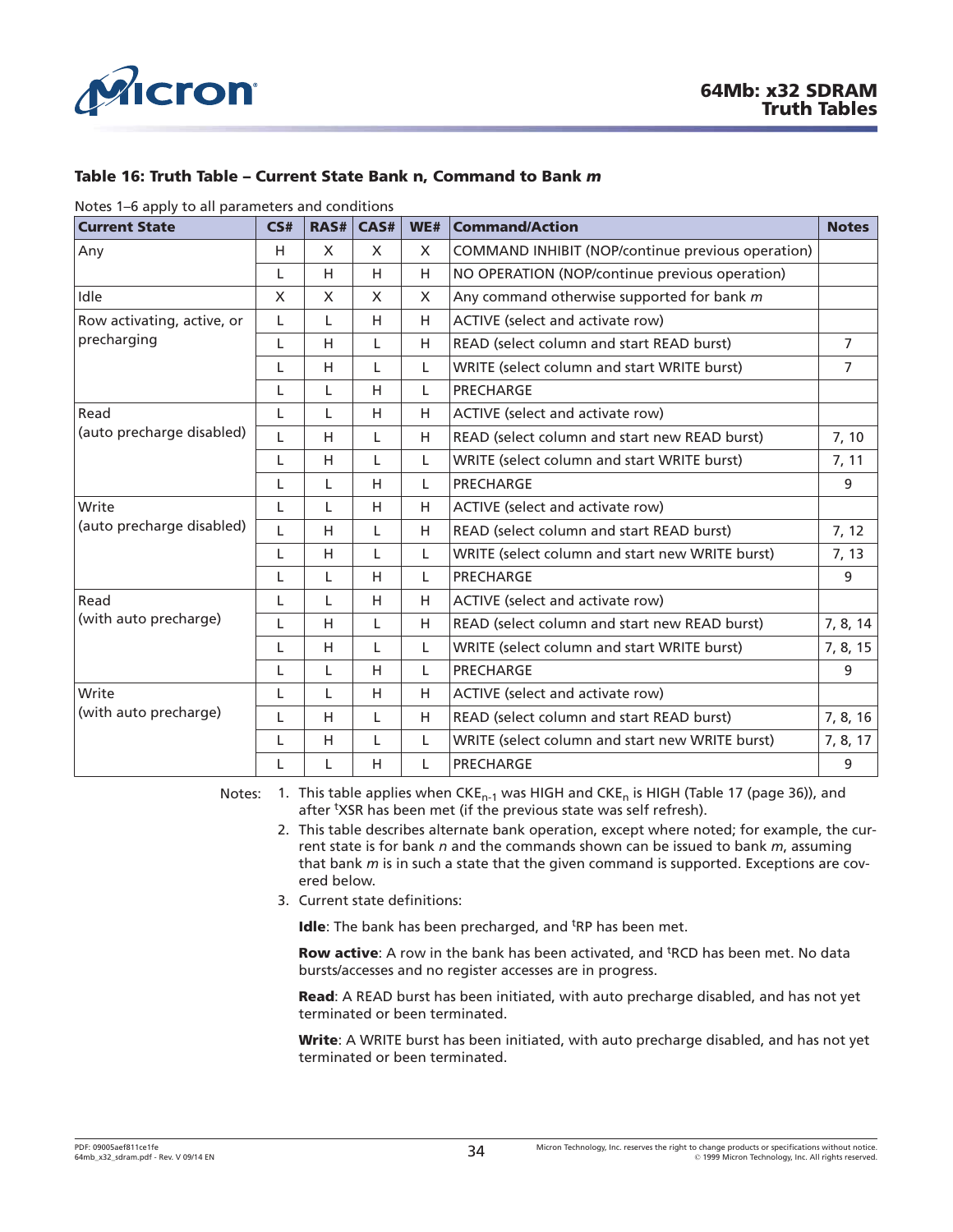<span id="page-34-0"></span>

**Read with auto precharge enabled**: Starts with registration of a READ command with auto precharge enabled and ends when <sup>t</sup>RP has been met. After <sup>t</sup>RP is met, the bank will be in the idle state.

**Write with auto precharge enabled**: Starts with registration of a WRITE command with auto precharge enabled and ends when <sup>t</sup>RP has been met. After <sup>t</sup>RP is met, the bank will be in the idle state.

- 4. AUTO REFRESH, SELF REFRESH, and LOAD MODE REGISTER commands can only be issued when all banks are idle.
- 5. A BURST TERMINATE command cannot be issued to another bank; it applies to the bank represented by the current state only.
- 6. All states and sequences not shown are illegal or reserved.
- 7. READs or WRITEs to bank *m* listed in the Command/Action column include READs or WRITEs with auto precharge enabled and READs or WRITEs with auto precharge disabled.
- 8. Concurrent auto precharge: Bank *n* will initiate the auto precharge command when its burst has been interrupted by bank *m* burst.
- 9. The burst in bank *n* continues as initiated.
- 10. For a READ without auto precharge interrupted by a READ (with or without auto precharge), the READ to bank *m* will interrupt the READ on bank *n*, CAS latency (CL) later.
- 11. For a READ without auto precharge interrupted by a WRITE (with or without auto precharge), the WRITE to bank *m* will interrupt the READ on bank *n* when registered. DQM should be used one clock prior to the WRITE command to prevent bus contention.
- 12. For a WRITE without auto precharge interrupted by a READ (with or without auto precharge), the READ to bank *m* will interrupt the WRITE on bank *n* when registered, with the data-out appearing CL later. The last valid WRITE to bank *n* will be data-in registered one clock prior to the READ to bank *m*.
- 13. For a WRITE without auto precharge interrupted by a WRITE (with or without auto precharge), the WRITE to bank *m* will interrupt the WRITE on bank *n* when registered. The last valid WRITE to bank *n* will be data-in registered one clock prior to the READ to bank *m*.
- 14. For a READ with auto precharge interrupted by a READ (with or without auto precharge), the READ to bank *m* will interrupt the READ on bank *n*, CL later. The PRE-CHARGE to bank *n* will begin when the READ to bank *m* is registered.
- 15. For a READ with auto precharge interrupted by a WRITE (with or without auto precharge), the WRITE to bank *m* will interrupt the READ on bank *n* when registered. DQM should be used two clocks prior to the WRITE command to prevent bus contention. The PRECHARGE to bank *n* will begin when the WRITE to bank *m* is registered.
- 16. For a WRITE with auto precharge interrupted by a READ (with or without auto precharge), the READ to bank *m* will interrupt the WRITE on bank *n* when registered, with the data-out appearing CL later. The PRECHARGE to bank *n* will begin after <sup>t</sup>WR is met, where t WR begins when the READ to bank *m* is registered. The last valid WRITE bank *n* will be data-in registered one clock prior to the READ to bank *m*.
- 17. For a WRITE with auto precharge interrupted by a WRITE (with or without auto precharge), the WRITE to bank *m* will interrupt the WRITE on bank *n* when registered. The PRECHARGE to bank n will begin after <sup>t</sup>WR is met, where <sup>t</sup>WR begins when the WRITE to bank *m* is registered. The last valid WRITE to bank *n* will be data registered one clock to the WRITE to bank *m*.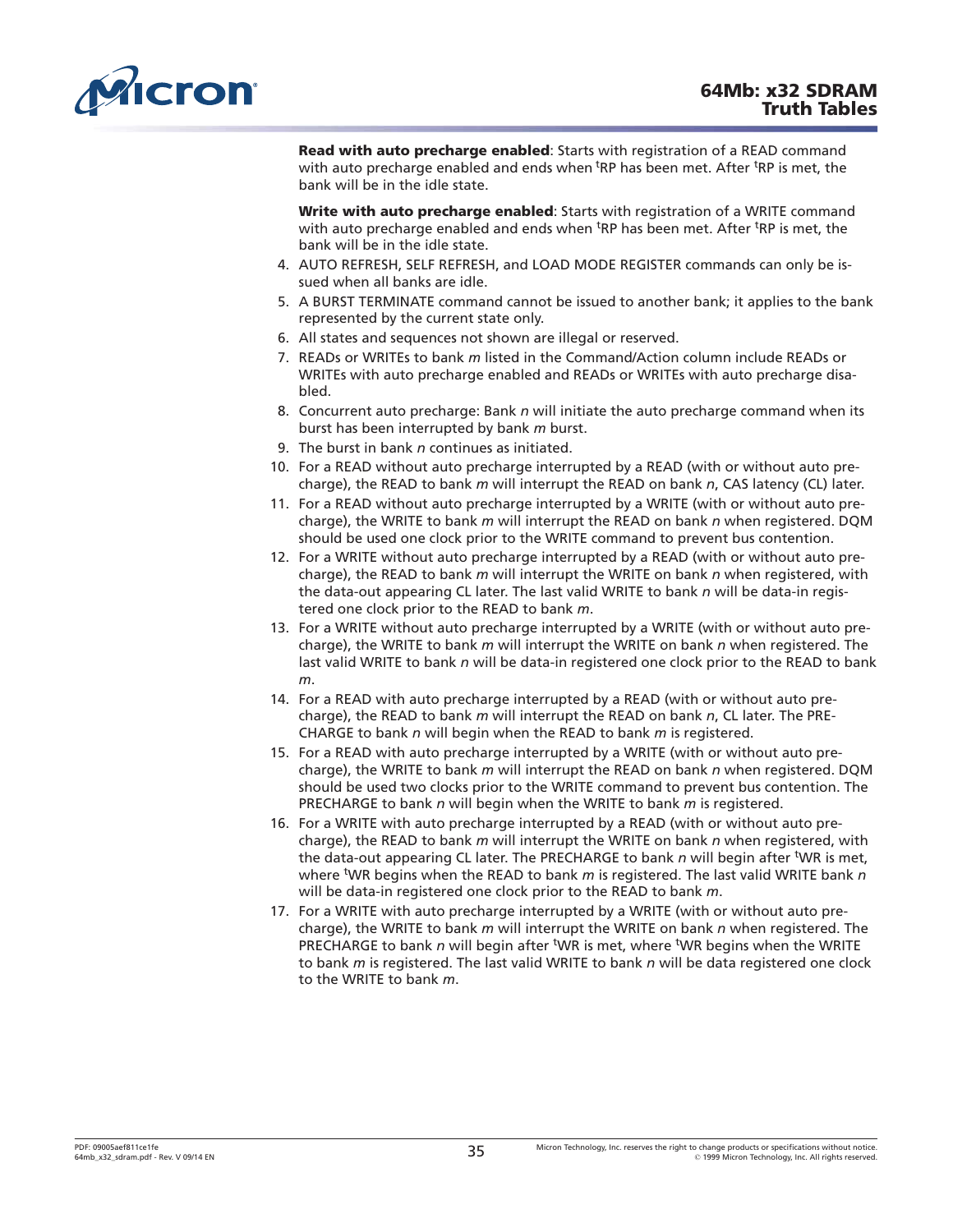<span id="page-35-0"></span>

#### **Table 17: Truth Table – CKE**

Notes 1–4 apply to all parameters and conditions

| <b>Current State</b> | $CKE_{n-1}$ | CKE <sub>n</sub> | Commonmod <sub>n</sub>        | <b>Action</b> <sub>n</sub> | <b>Notes</b> |
|----------------------|-------------|------------------|-------------------------------|----------------------------|--------------|
| Power-down           | L.          |                  | X                             | Maintain power-down        |              |
| Self refresh         |             |                  | X                             | Maintain self refresh      |              |
| Clock suspend        |             |                  | X                             | Maintain clock suspend     |              |
| Power-down           |             | н                | <b>COMMAND INHIBIT or NOP</b> | Exit power-down            | 5            |
| Self refresh         |             |                  | <b>COMMAND INHIBIT or NOP</b> | Exit self refresh          | 6            |
| Clock suspend        |             |                  | X                             | Exit clock suspend         |              |
| All banks idle       | н           |                  | <b>COMMAND INHIBIT or NOP</b> | Power-down entry           |              |
| All banks idle       |             |                  | <b>AUTO REFRESH</b>           | Self refresh entry         |              |
| Reading or writing   |             |                  | <b>VALID</b>                  | Clock suspend entry        |              |
|                      | н           | н                | See Table 16 (page 34).       |                            |              |

Notes: 1.  $CKE_n$  is the logic state of CKE at clock edge n;  $CKE_{n-1}$  was the state of CKE at the previous clock edge.

- 2. Current state is the state of the SDRAM immediately prior to clock edge *n*.
- 3. COMMAND<sub>n</sub> is the command registered at clock edge *n*, and ACTION<sub>n</sub> is a result of COMMAND<sub>n</sub>.
- 4. All states and sequences not shown are illegal or reserved.
- 5. Exiting power-down at clock edge *n* will put the device in the all banks idle state in time for clock edge  $n + 1$  (provided that <sup>t</sup>CKS is met).
- 6. Exiting self refresh at clock edge *n* will put the device in the all banks idle state after <sup>t</sup>XSR is met. COMMAND INHIBIT or NOP commands should be issued on any clock edges occurring during the <sup>t</sup>XSR period. A minimum of two NOP commands must be provided during the <sup>t</sup>XSR period.
- 7. After exiting clock suspend at clock edge *n*, the device will resume operation and recognize the next command at clock edge *n* + 1.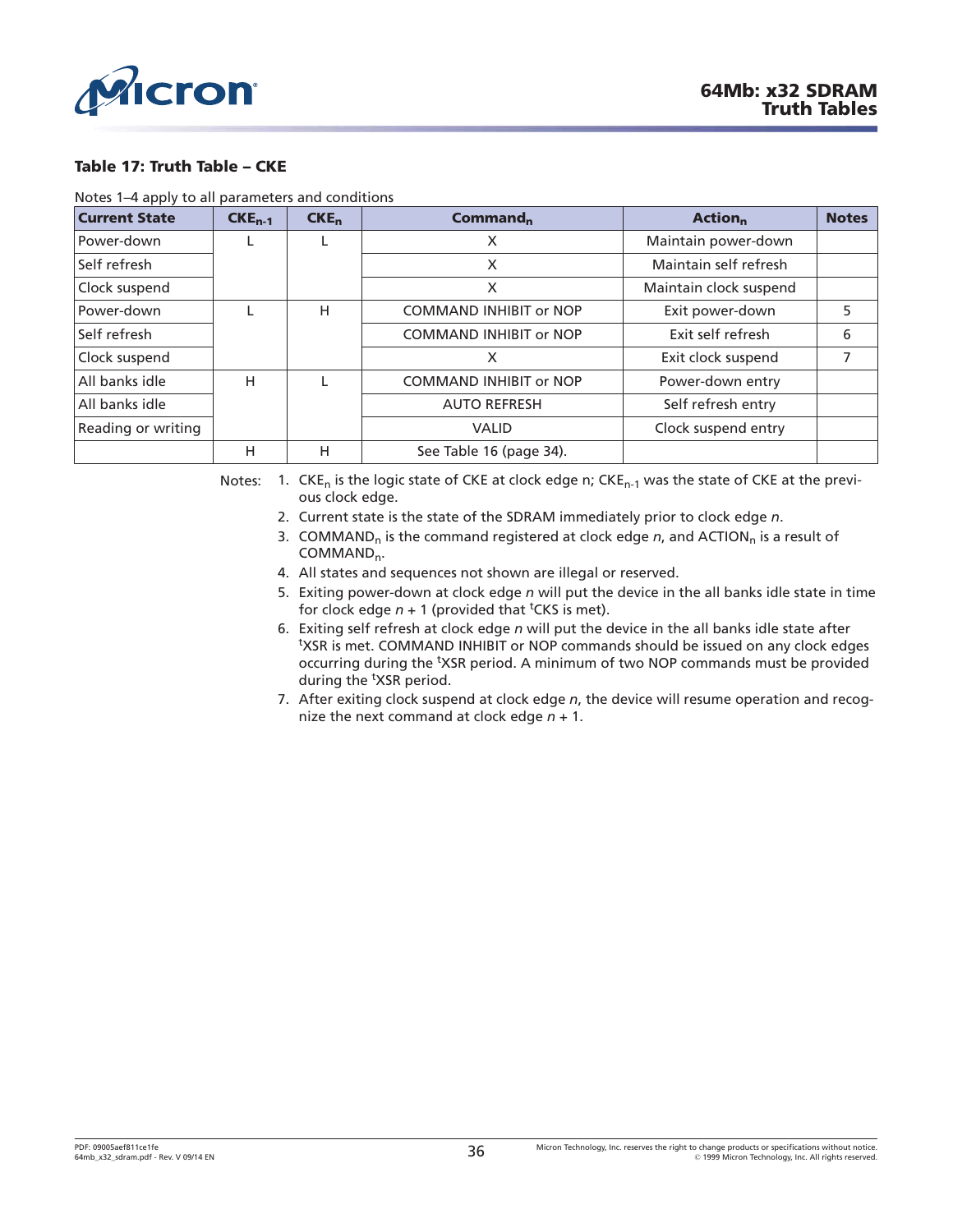

# **Initialization**

SDRAM must be powered up and initialized in a predefined manner. Operational procedures other than those specified may result in undefined operation. After power is applied to  $V_{DD}$  and  $V_{DDO}$  (simultaneously) and the clock is stable (stable clock is defined as a signal cycling within timing constraints specified for the clock pin), the SDRAM requires a 100˩s delay prior to issuing any command other than a COMMAND INHIBIT or NOP. Starting at some point during this 100µs period and continuing at least through the end of this period, COMMAND INHIBIT or NOP commands must be applied.

After the 100˩s delay has been satisfied with at least one COMMAND INHIBIT or NOP command having been applied, a PRECHARGE command should be applied. All banks must then be precharged, thereby placing the device in the all banks idle state.

Once in the idle state, at least two AUTO REFRESH cycles must be performed. After the AUTO REFRESH cycles are complete, the SDRAM is ready for mode register programming. Because the mode register will power up in an unknown state, it must be loaded prior to applying any operational command. If desired, the two AUTO REFRESH commands can be issued after the LMR command.

The recommended power-up sequence for SDRAM:

- 1. Simultaneously apply power to  $V_{DD}$  and  $V_{DDO}$ .
- 2. Assert and hold CKE at a LVTTL logic LOW since all inputs and outputs are LVTTLcompatible.
- 3. Provide stable CLOCK signal. Stable clock is defined as a signal cycling within timing constraints specified for the clock pin.
- 4. Wait at least 100˩s prior to issuing any command other than a COMMAND INHIB-IT or NOP.
- 5. Starting at some point during this 100µs period, bring CKE HIGH. Continuing at least through the end of this period, 1 or more COMMAND INHIBIT or NOP commands must be applied.
- 6. Perform a PRECHARGE ALL command.
- 7. Wait at least t RP time; during this time NOPs or DESELECT commands must be given. All banks will complete their precharge, thereby placing the device in the all banks idle state.
- 8. Issue an AUTO REFRESH command.
- 9. Wait at least t RFC time, during which only NOPs or COMMAND INHIBIT commands are allowed.
- 10. Issue an AUTO REFRESH command.
- 11. Wait at least <sup>t</sup> RFC time, during which only NOPs or COMMAND INHIBIT commands are allowed.
- 12. The SDRAM is now ready for mode register programming. Because the mode register will power up in an unknown state, it should be loaded with desired bit values prior to applying any operational command. Using the LMR command, program the mode register. The mode register is programmed via the MODE REGISTER SET command with  $BA1 = 0$ ,  $BA0 = 0$  and retains the stored information until it is programmed again or the device loses power. Not programming the mode register upon initialization will result in default settings which may not be desired. Outputs are guaranteed High-Z after the LMR command is issued. Outputs should be High-Z already before the LMR command is issued.
- 13. Wait at least 'MRD time, during which only NOP or DESELECT commands are allowed.

At this point the DRAM is ready for any valid command.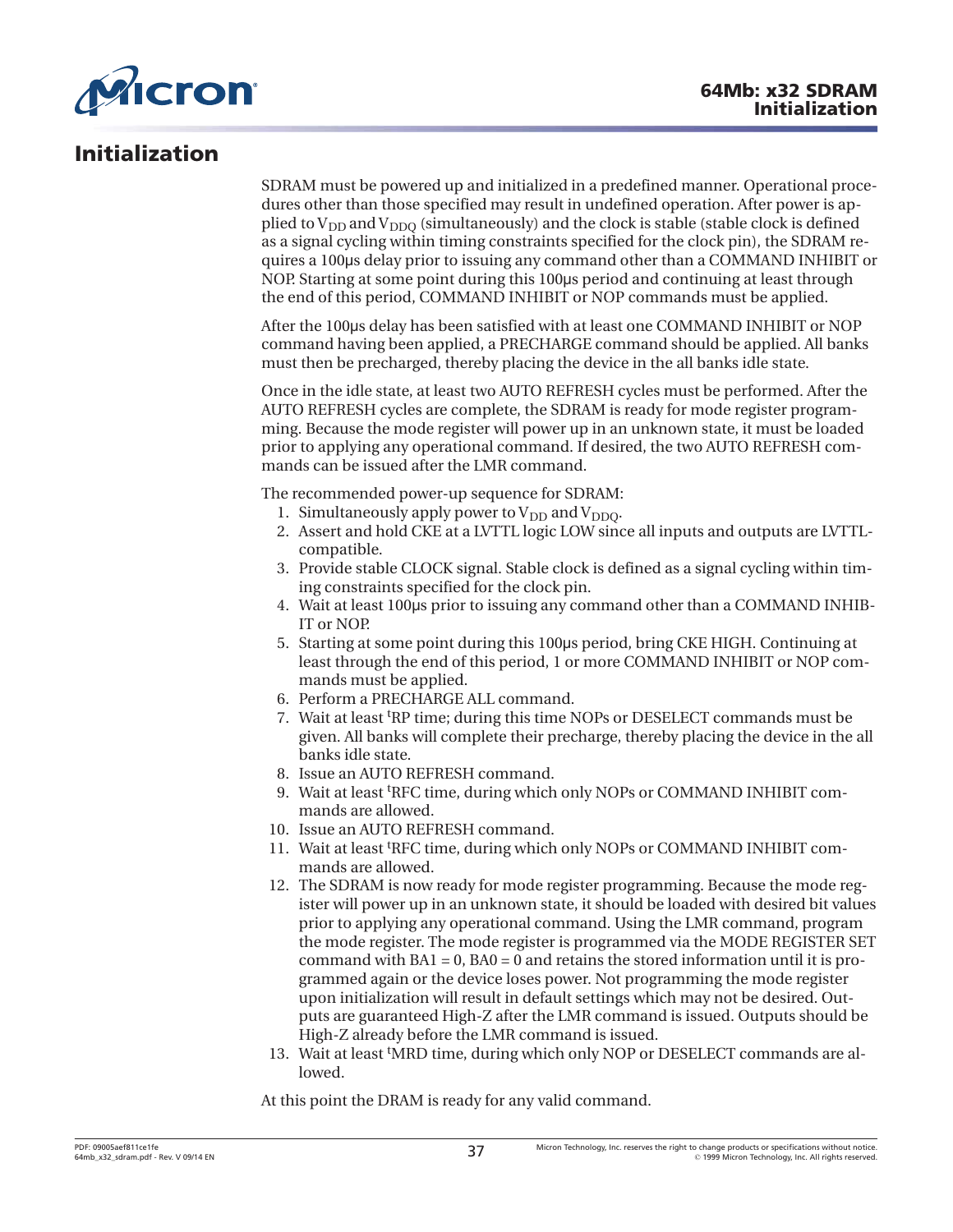

### **Note:**

More than two AUTO REFRESH commands can be issued in the sequence. After steps 9 and 10 are complete, repeat them until the desired number of AUTO REFRESH + <sup>t</sup>RFC loops is achieved.

# **Figure 12: Initialize and Load Mode Register**



- Notes: 1. The mode register may be loaded prior to the AUTO REFRESH cycles if desired.
	- 2. If CS is HIGH at clock HIGH time, all commands applied are NOP.
	- 3. JEDEC and PC100 specify three clocks.
	- 4. Outputs are guaranteed High-Z after command is issued.
	- 5. A12 should be a LOW at  $tp + 1$ .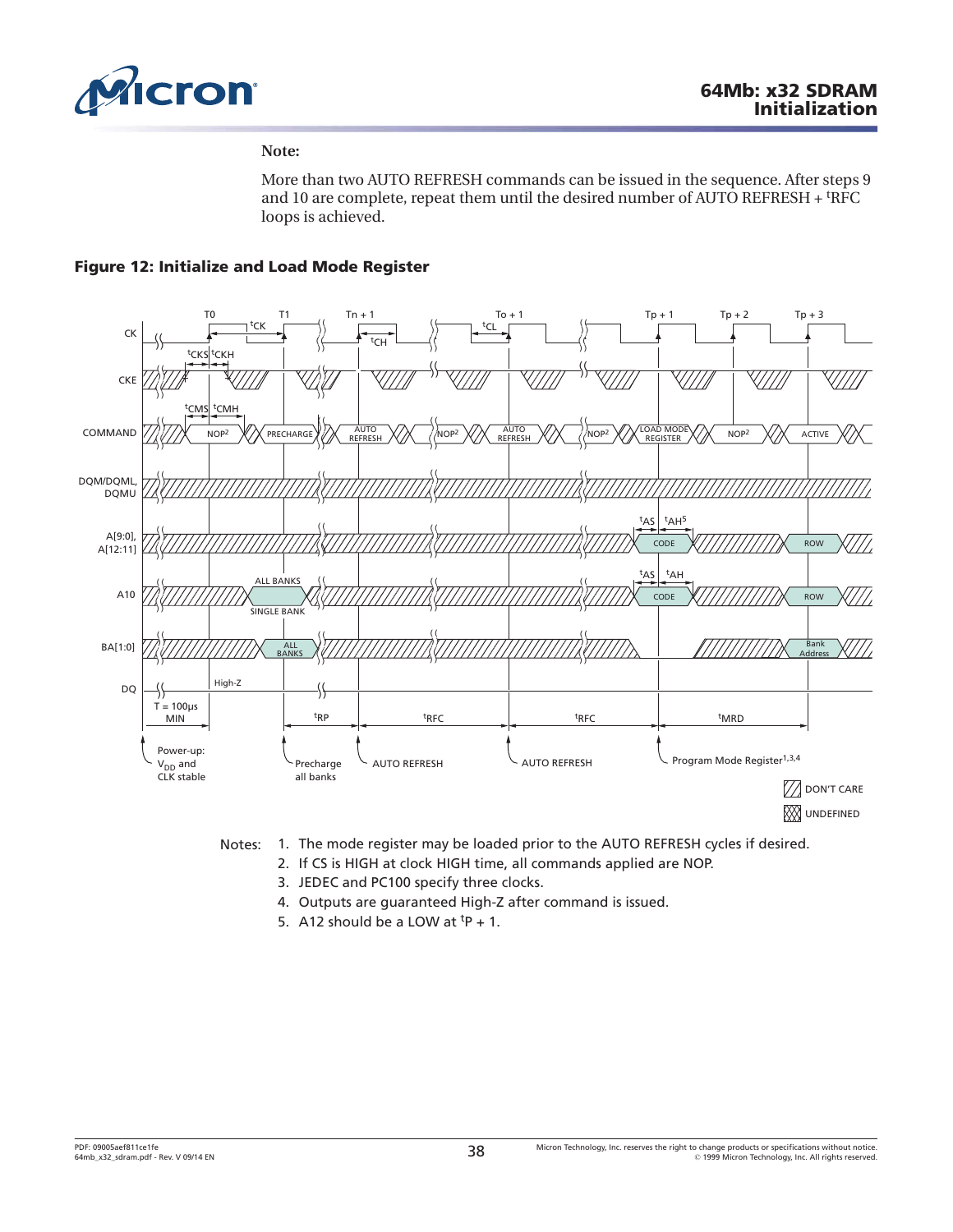

# **Mode Register**

The mode register defines the specific mode of operation, including burst length (BL), burst type, CAS latency (CL), operating mode, and write burst mode. The mode register is programmed via the LOAD MODE REGISTER command and retains the stored information until it is programmed again or the device loses power.

Mode register bits  $M[2:0]$  specify the BL; M3 specifies the type of burst;  $M[6:4]$  specify the CL; M7 and M8 specify the operating mode; M9 specifies the write burst mode; and M10–M*n* should be set to zero to ensure compatibility with future revisions. M $n + 1$  and M*n* + 2 should be set to zero to select the mode register.

The mode registers must be loaded when all banks are idle, and the controller must wait t MRD before initiating the subsequent operation. Violating either of these requirements will result in unspecified operation.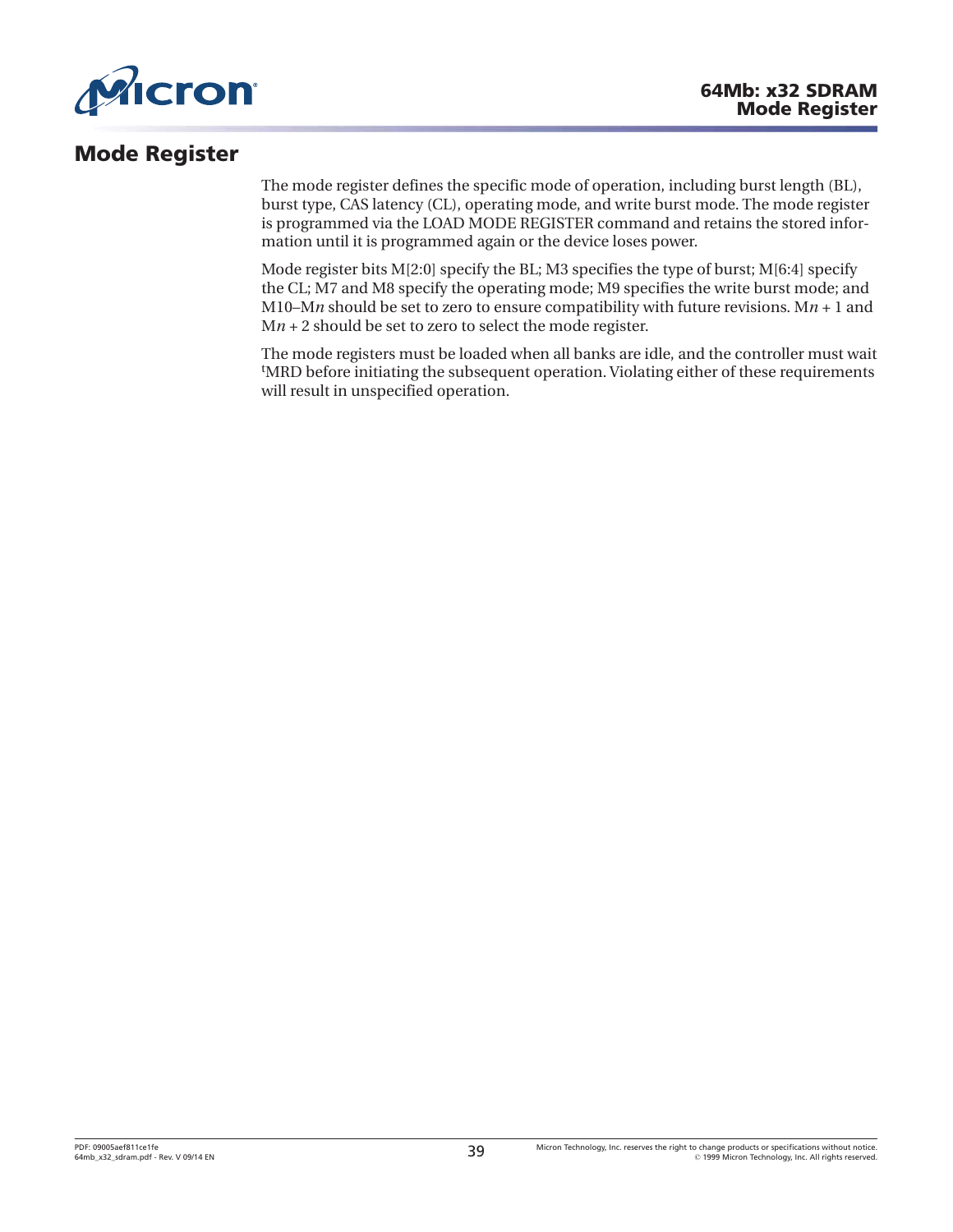

# **Figure 13: Mode Register Definition**

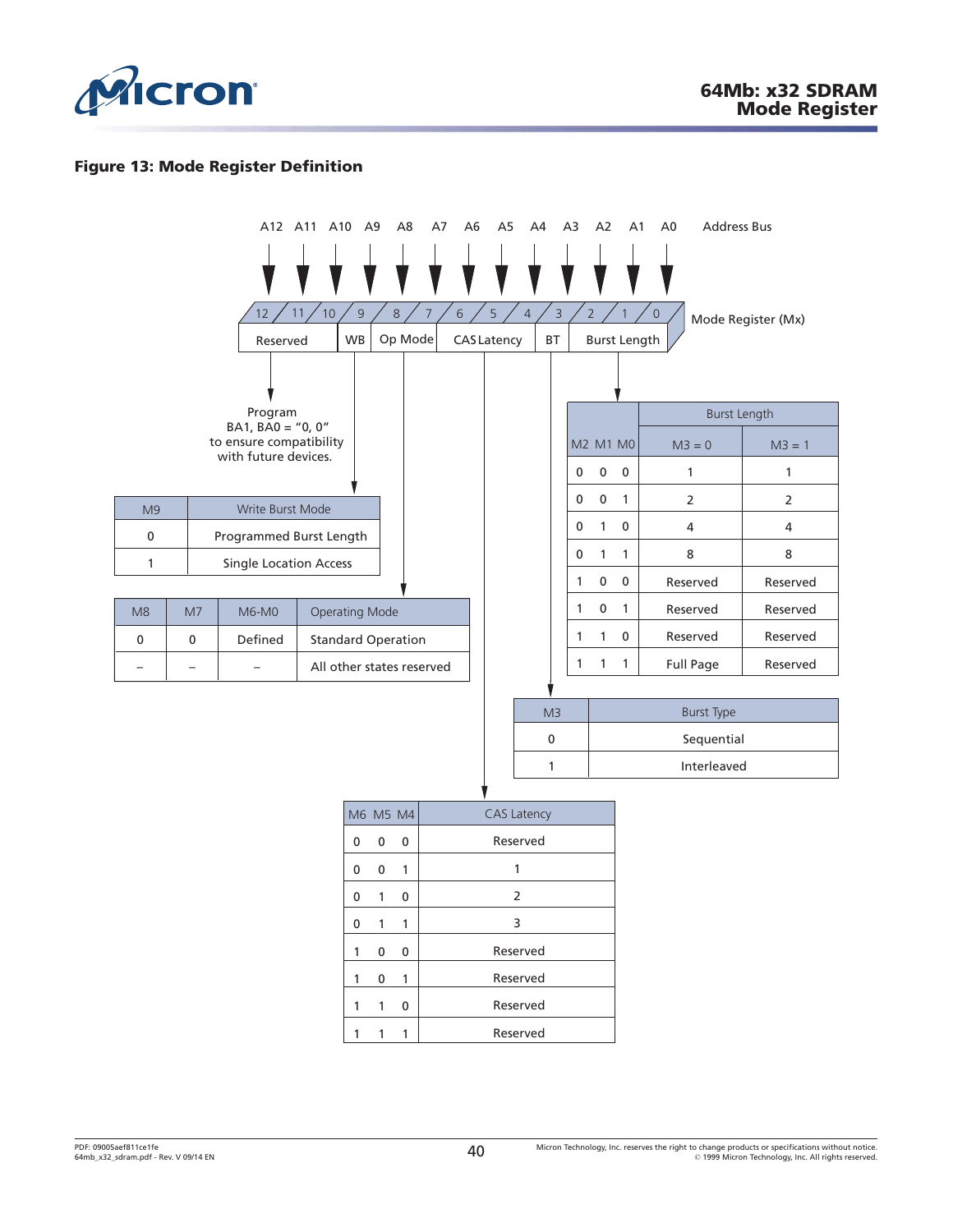<span id="page-40-0"></span>

# **Burst Length**

Read and write accesses to the device are burst oriented, and the burst length (BL) is programmable. The burst length determines the maximum number of column locations that can be accessed for a given READ or WRITE command. Burst lengths of 1, 2, 4, 8, or continuous locations are available for both the sequential and the interleaved burst types, and a continuous page burst is available for the sequential type. The continuous page burst is used in conjunction with the BURST TERMINATE command to generate arbitrary burst lengths.

Reserved states should not be used, as unknown operation or incompatibility with future versions may result.

When a READ or WRITE command is issued, a block of columns equal to the burst length is effectively selected. All accesses for that burst take place within this block, meaning that the burst wraps within the block when a boundary is reached. The block is uniquely selected by  $A[8:1]$  when  $BL = 2$ ,  $A[8:2]$  when  $BL = 4$ , and  $A[8:3]$  when  $BL = 8$ . The remaining (least significant) address bit(s) is (are) used to select the starting location within the block. Continuous page bursts wrap within the page when the boundary is reached.

# **Burst Type**

Accesses within a given burst can be programmed to be either sequential or interleaved; this is referred to as the burst type and is selected via bit M3.

The ordering of accesses within a burst is determined by the burst length, the burst type, and the starting column address.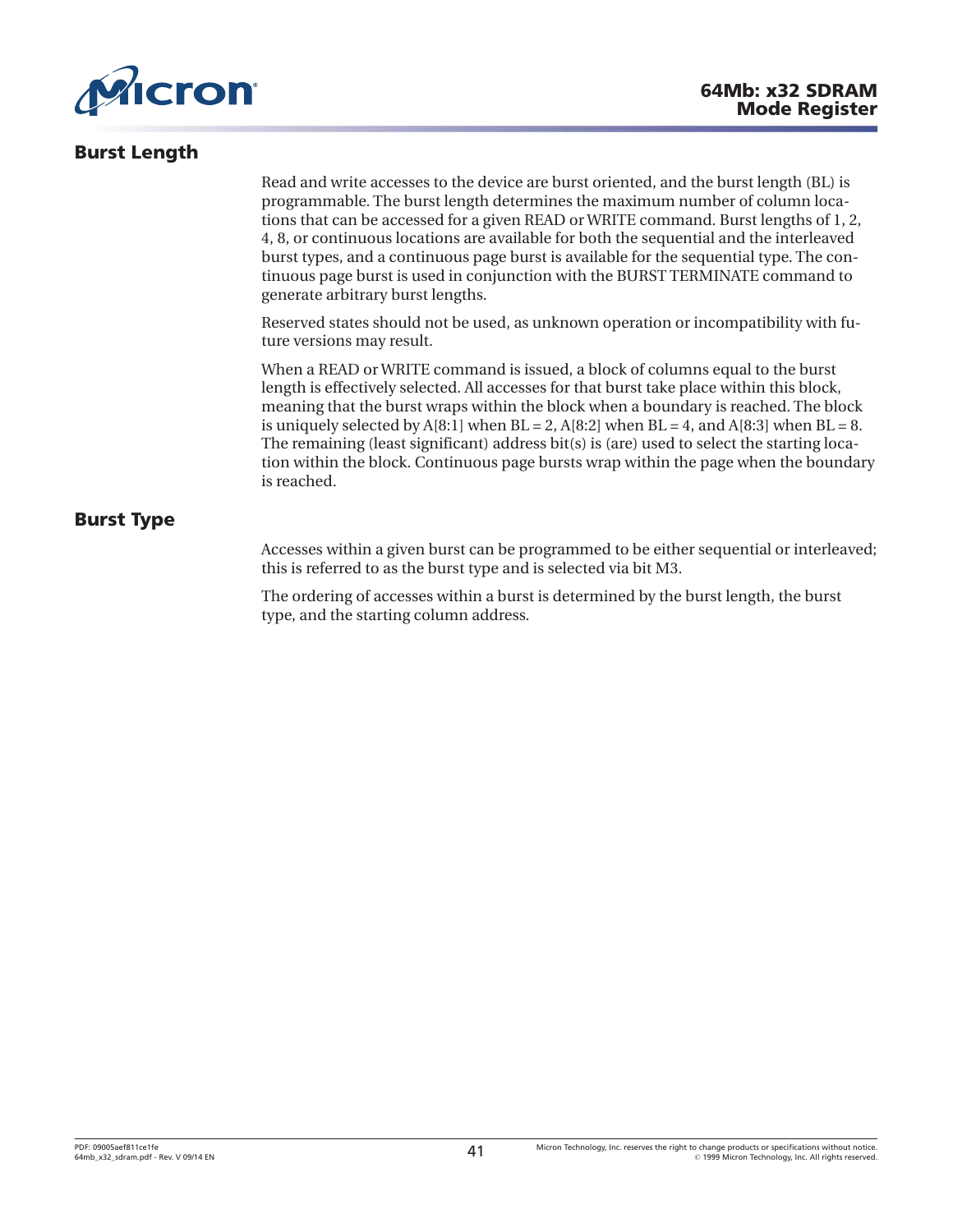

#### **Table 18: Burst Definition Table**

|                     | <b>Starting Column Address</b>   |                |                | <b>Order of Accesses Within a Burst</b> |                                 |
|---------------------|----------------------------------|----------------|----------------|-----------------------------------------|---------------------------------|
| <b>Burst Length</b> |                                  |                |                | <b>Type = Sequential</b>                | <b>Type = Interleaved</b>       |
| $\overline{2}$      |                                  |                | A <sub>0</sub> |                                         |                                 |
|                     |                                  |                | $\mathbf{0}$   | $0 - 1$                                 | $0 - 1$                         |
|                     |                                  |                | 1              | $1 - 0$                                 | $1 - 0$                         |
| $\overline{4}$      |                                  | A <sub>1</sub> | A <sub>0</sub> |                                         |                                 |
|                     |                                  | $\mathbf{0}$   | $\mathbf 0$    | $0 - 1 - 2 - 3$                         | $0 - 1 - 2 - 3$                 |
|                     |                                  | $\mathbf{0}$   | $\mathbf{1}$   | $1 - 2 - 3 - 0$                         | $1 - 0 - 3 - 2$                 |
|                     |                                  | 1              | $\mathbf{0}$   | $2 - 3 - 0 - 1$                         | $2 - 3 - 0 - 1$                 |
|                     |                                  | 1              | 1              | $3 - 0 - 1 - 2$                         | $3 - 2 - 1 - 0$                 |
| 8                   | A <sub>2</sub>                   | A <sub>1</sub> | A <sub>0</sub> |                                         |                                 |
|                     | $\Omega$                         | $\Omega$       | $\mathbf{0}$   | $0 - 1 - 2 - 3 - 4 - 5 - 6 - 7$         | $0 - 1 - 2 - 3 - 4 - 5 - 6 - 7$ |
|                     | $\mathbf{0}$                     | $\mathbf{0}$   | $\mathbf{1}$   | $1 - 2 - 3 - 4 - 5 - 6 - 7 - 0$         | $1 - 0 - 3 - 2 - 5 - 4 - 7 - 6$ |
|                     | $\mathbf{0}$                     | 1              | $\mathbf 0$    | $2 - 3 - 4 - 5 - 6 - 7 - 0 - 1$         | $2 - 3 - 0 - 1 - 6 - 7 - 4 - 5$ |
|                     | $\mathbf{0}$                     | 1              | 1              | $3 - 4 - 5 - 6 - 7 - 0 - 1 - 2$         | $3 - 2 - 1 - 0 - 7 - 6 - 5 - 4$ |
|                     | 1                                | $\Omega$       | $\mathbf{0}$   | 4-5-6-7-0-1-2-3                         | 4-5-6-7-0-1-2-3                 |
|                     | 1                                | $\mathbf{0}$   | 1              | $5 - 6 - 7 - 0 - 1 - 2 - 3 - 4$         | $5 - 4 - 7 - 6 - 1 - 0 - 3 - 2$ |
|                     | 1                                | 1              | $\mathbf 0$    | $6 - 7 - 0 - 1 - 2 - 3 - 4 - 5$         | $6 - 7 - 4 - 5 - 2 - 3 - 0 - 1$ |
|                     | 1                                | 1              | 1              | $7 - 0 - 1 - 2 - 3 - 4 - 5 - 6$         | $7 - 6 - 5 - 4 - 3 - 2 - 1 - 0$ |
| Continuous          |                                  |                |                |                                         |                                 |
|                     | $n = A0 - An/9/8$ (location 0-y) |                |                | Cn, Cn + 1, Cn + 2, Cn + 3Cn - 1,<br>Cn | Not supported                   |

Notes: 1. For full-page accesses:  $y = 2048$  (x4);  $y = 1024$  (x8);  $y = 512$  (x16).

- 2. For BL = 2, A1–A9, A11 (x4); A1–A9 (x8); or A1–A8 (x16) select the block-of-two burst; A0 selects the starting column within the block.
- 3. For BL = 4, A2-A9, A11 (x4); A2-A9 (x8); or A2-A8 (x16) select the block-of-four burst; A0–A1 select the starting column within the block.
- 4. For BL = 8, A3–A9, A11 (x4); A3–A9 (x8); or A3–A8 (x16) select the block-of-eight burst; A0–A2 select the starting column within the block.
- 5. For a full-page burst, the full row is selected and A0–A9, A11 (x4); A0–A9 (x8); or A0–A8 (x16) select the starting column.
- 6. Whenever a boundary of the block is reached within a given sequence above, the following access wraps within the block.
- 7. For BL = 1, A0–A9, A11 (x4); A0–A9 (x8); or A0–A8 (x16) select the unique column to be accessed, and mode register bit M3 is ignored.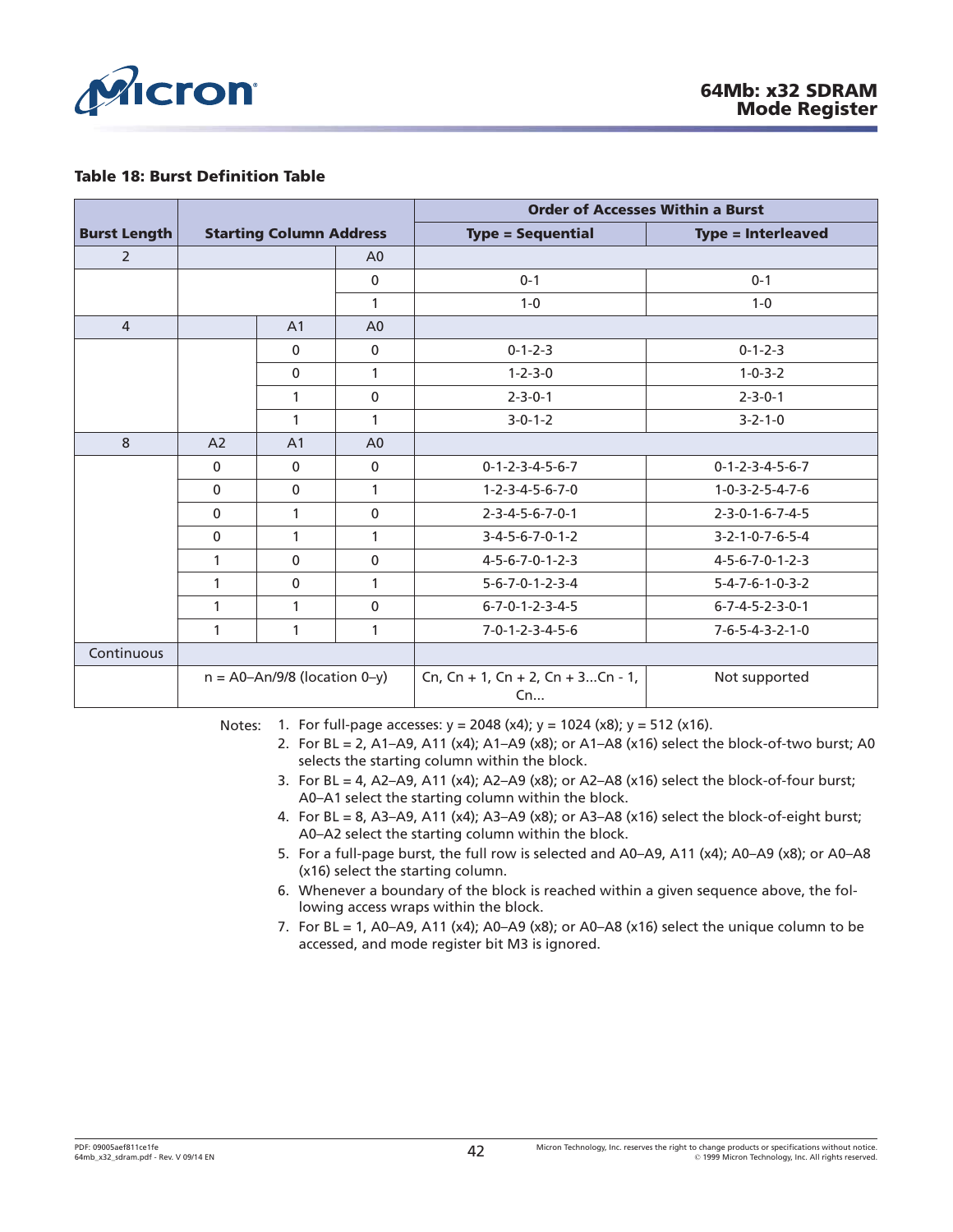

# **CAS Latency**

The CAS latency (CL) is the delay, in clock cycles, between the registration of a READ command and the availability of the output data. The latency can be set to two or three clocks.

If a READ command is registered at clock edge *n*, and the latency is *m* clocks, the data will be available by clock edge *n + m*. The DQ start driving as a result of the clock edge one cycle earlier  $(n + m - 1)$ , and provided that the relevant access times are met, the data is valid by clock edge *n + m*. For example, assuming that the clock cycle time is such that all relevant access times are met, if a READ command is registered at T0 and the latency is programmed to two clocks, the DQ start driving after T1 and the data is valid by T2.

Reserved states should not be used as unknown operation or incompatibility with future versions may result.

# **Figure 14: CAS Latency**



# **Operating Mode**

The normal operating mode is selected by setting M7 and M8 to zero; the other combinations of values for M7 and M8 are reserved for future use. Reserved states should not be used because unknown operation or incompatibility with future versions may result.

# **Write Burst Mode**

When M9 = 0, the burst length programmed via M[2:0] applies to both READ and WRITE bursts; when  $M9 = 1$ , the programmed burst length applies to READ bursts, but write accesses are single-location (nonburst) accesses.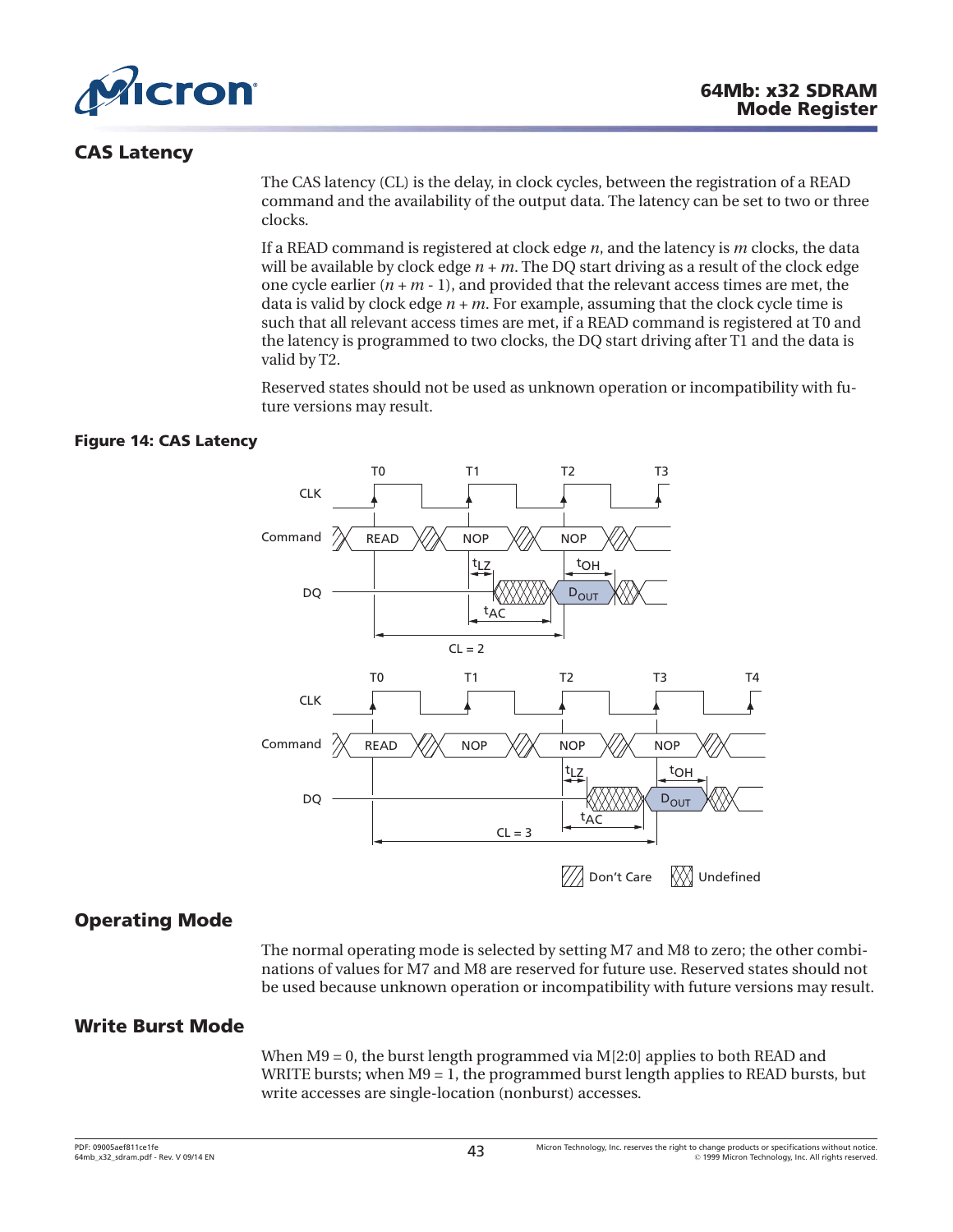

# **Bank/Row Activation**

Before any READ or WRITE commands can be issued to a bank within the SDRAM, a row in that bank must be opened. This is accomplished via the ACTIVE command, which selects both the bank and the row to be activated.

After a row is opened with the ACTIVE command, a READ or WRITE command can be issued to that row, subject to the <sup>t</sup>RCD specification. <sup>t</sup>RCD (MIN) should be divided by the clock period and rounded up to the next whole number to determine the earliest clock edge after the ACTIVE command on which a READ or WRITE command can be entered. For example, a <sup>t</sup> RCD specification of 20ns with a 125 MHz clock (8ns period) results in 2.5 clocks, rounded to 3. This is reflected in Figure 15 (page 44), which covers any case where  $2 <$  <sup>t</sup>RCD (MIN)/<sup>t</sup>CK  $\leq$  3. (The same procedure is used to convert other specification limits from time units to clock cycles.)

A subsequent ACTIVE command to a different row in the same bank can only be issued after the previous active row has been precharged. The minimum time interval between successive ACTIVE commands to the same bank is defined by <sup>t</sup>RC.

A subsequent ACTIVE command to another bank can be issued while the first bank is being accessed, which results in a reduction of total row-access overhead. The minimum time interval between successive ACTIVE commands to different banks is defined by t RRD.

# **Figure 15: Example: Meeting <sup>t</sup> RCD (MIN) When 2 < <sup>t</sup> RCD (MIN)/<sup>t</sup> CK < 3**

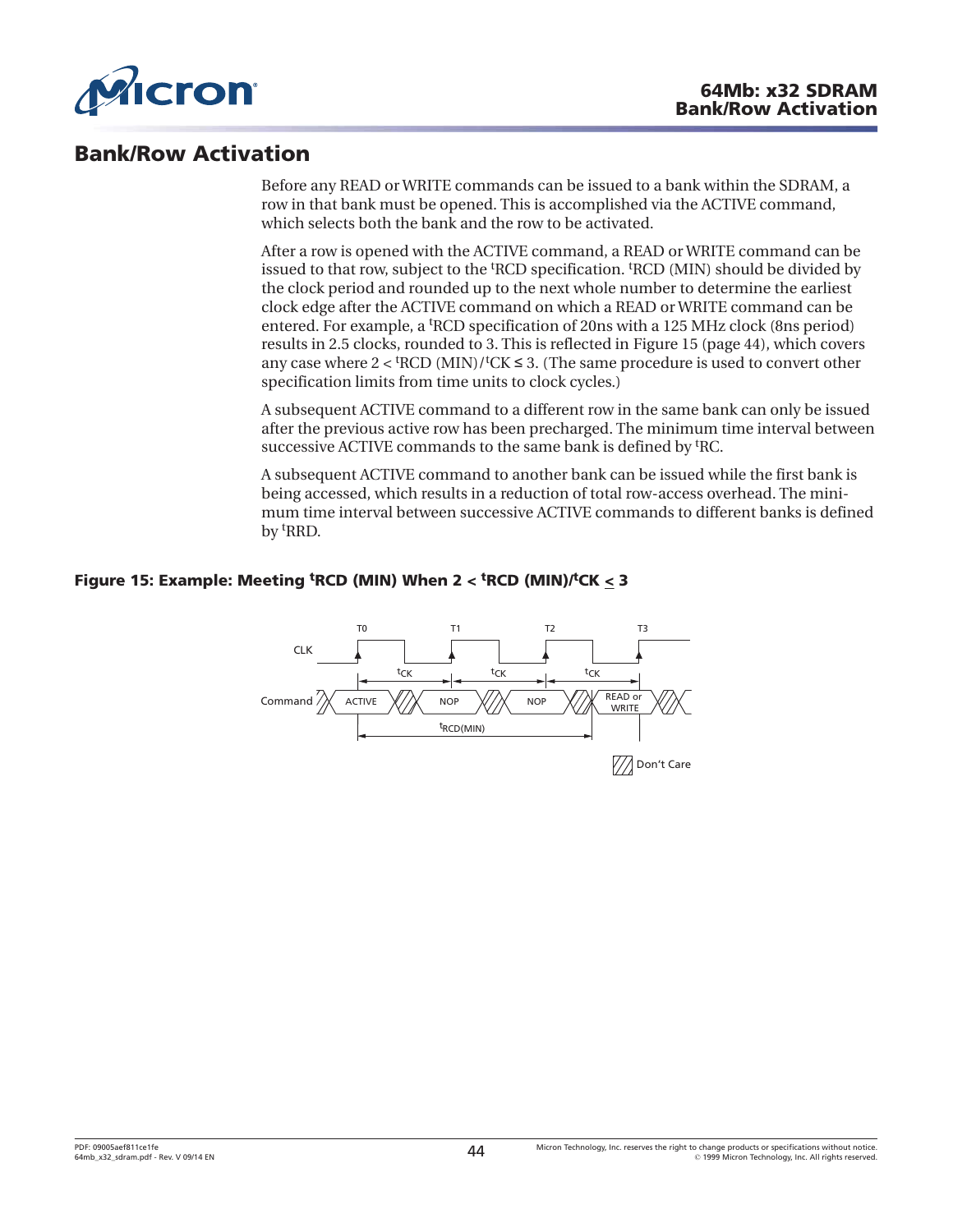

# **READ Operation**

READ bursts are initiated with a READ command, as shown in [Figure 9 \(page 28\)](#page-27-0). The starting column and bank addresses are provided with the READ command, and auto precharge is either enabled or disabled for that burst access. If auto precharge is enabled, the row being accessed is precharged at the completion of the burst. In the following figures, auto precharge is disabled.

During READ bursts, the valid data-out element from the starting column address is available following the CAS latency after the READ command. Each subsequent dataout element will be valid by the next positive clock edge. [Figure 17](#page-46-0) ([page 47](#page-46-0)) shows general timing for each possible CAS latency setting.

Upon completion of a burst, assuming no other commands have been initiated, the DQ signals will go to High-Z. A continuous page burst continues until terminated. At the end of the page, it wraps to column 0 and continues.

Data from any READ burst can be truncated with a subsequent READ command, and data from a fixed-length READ burst can be followed immediately by data from a READ command. In either case, a continuous flow of data can be maintained. The first data element from the new burst either follows the last element of a completed burst or the last desired data element of a longer burst that is being truncated. The new READ command should be issued *x* cycles before the clock edge at which the last desired data element is valid, where  $x = CL - 1$ . This is shown in [Figure 17](#page-46-0) [\(page 47\)](#page-46-0) for CL2 and CL3.

SDRAM devices use a pipelined architecture and therefore do not require the 2*n* rule associated with a prefetch architecture. A READ command can be initiated on any clock cycle following a READ command. Full-speed random read accesses can be performed to the same bank, or each subsequent READ can be performed to a different bank.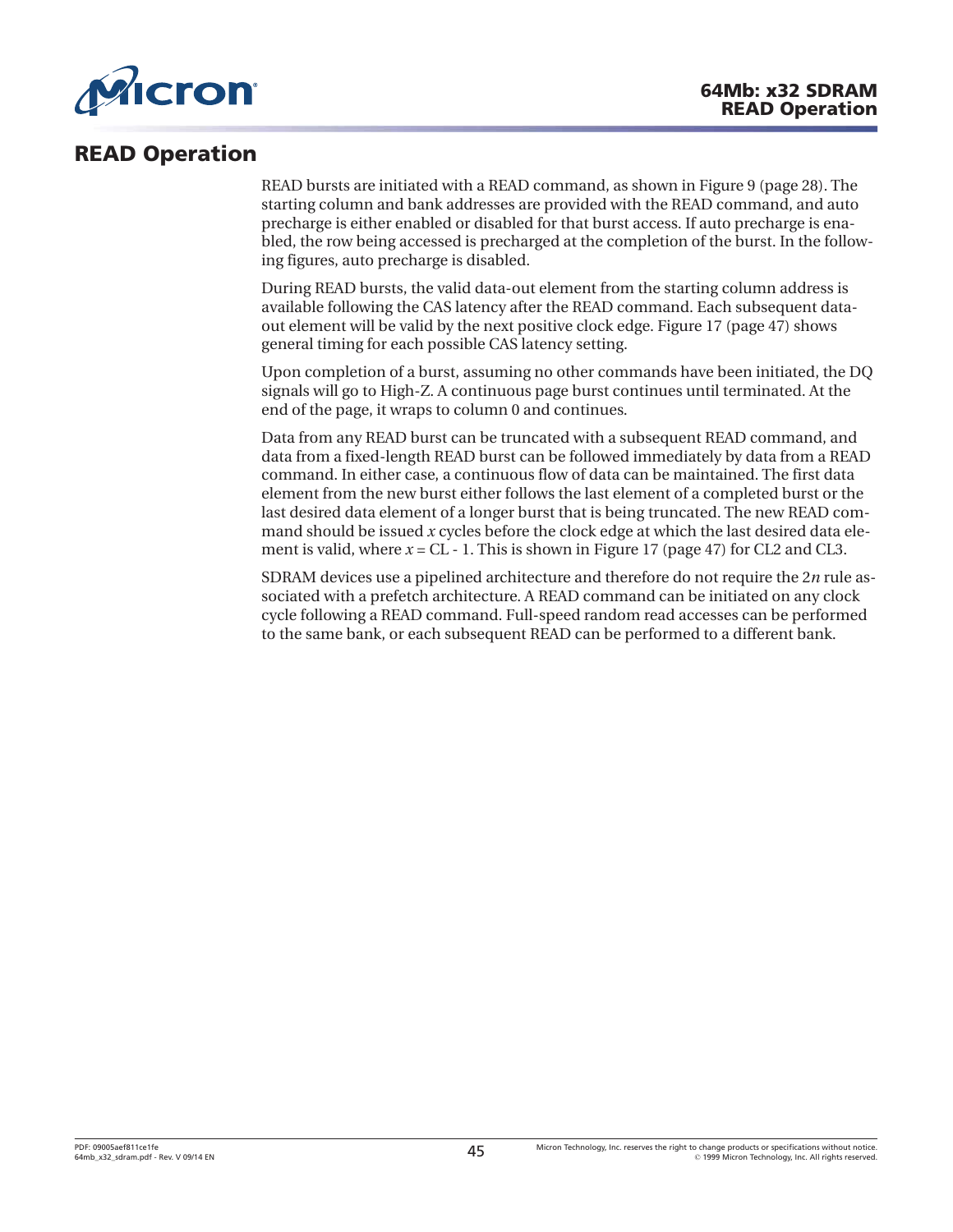

#### **Figure 16: Consecutive READ Bursts**



Note: 1. Each READ command can be issued to any bank. DQM is LOW.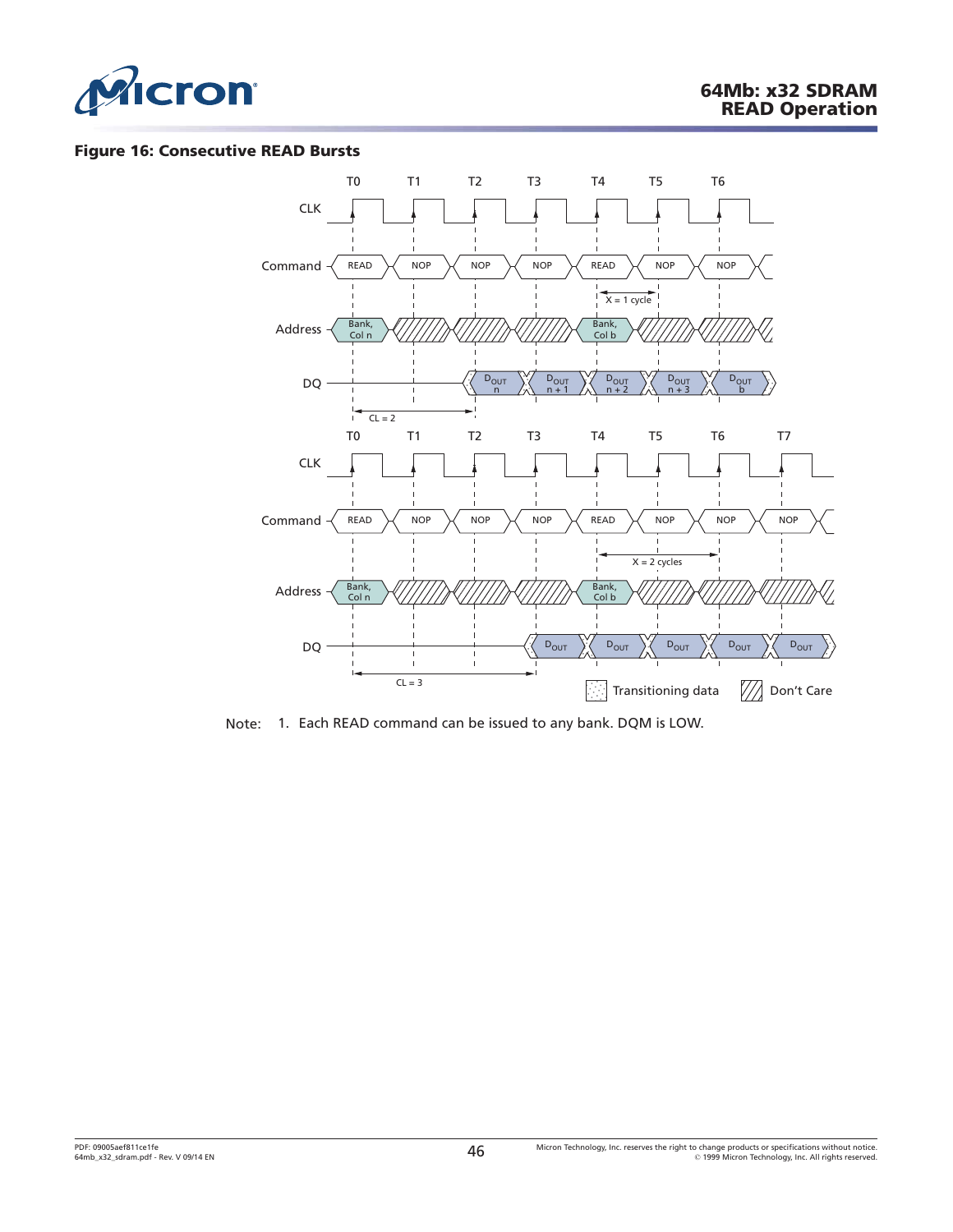<span id="page-46-0"></span>

#### **Figure 17: Random READ Accesses**



Note: 1. Each READ command can be issued to any bank. DQM is LOW.

Data from any READ burst can be truncated with a subsequent WRITE command, and data from a fixed-length READ burst can be followed immediately by data from a WRITE command (subject to bus turnaround limitations). The WRITE burst can be initiated on the clock edge immediately following the last (or last desired) data element from the READ burst, provided that I/O contention can be avoided. In a given system design, there is a possibility that the device driving the input data will go Low-Z before the DQ go High-Z. In this case, at least a single-cycle delay should occur between the last read data and the WRITE command.

The DQM input is used to avoid I/O contention, as shown in [Figure 18](#page-47-0) ([page 48](#page-47-0)) and [Figure 19 \(page 49\)](#page-48-0). The DQM signal must be asserted (HIGH) at least two clocks prior to the WRITE command (DQM latency is two clocks for output buffers) to suppress data-out from the READ. After the WRITE command is registered, the DQ will go to High-Z (or remain High-Z), regardless of the state of the DQM signal, provided the DQM was active on the clock just prior to the WRITE command that truncated the READ command. If not, the second WRITE will be an invalid WRITE. For example, if DQM was LOW during T4, then the WRITEs at T5 and T7 would be valid, and the WRITE at T6 would be invalid.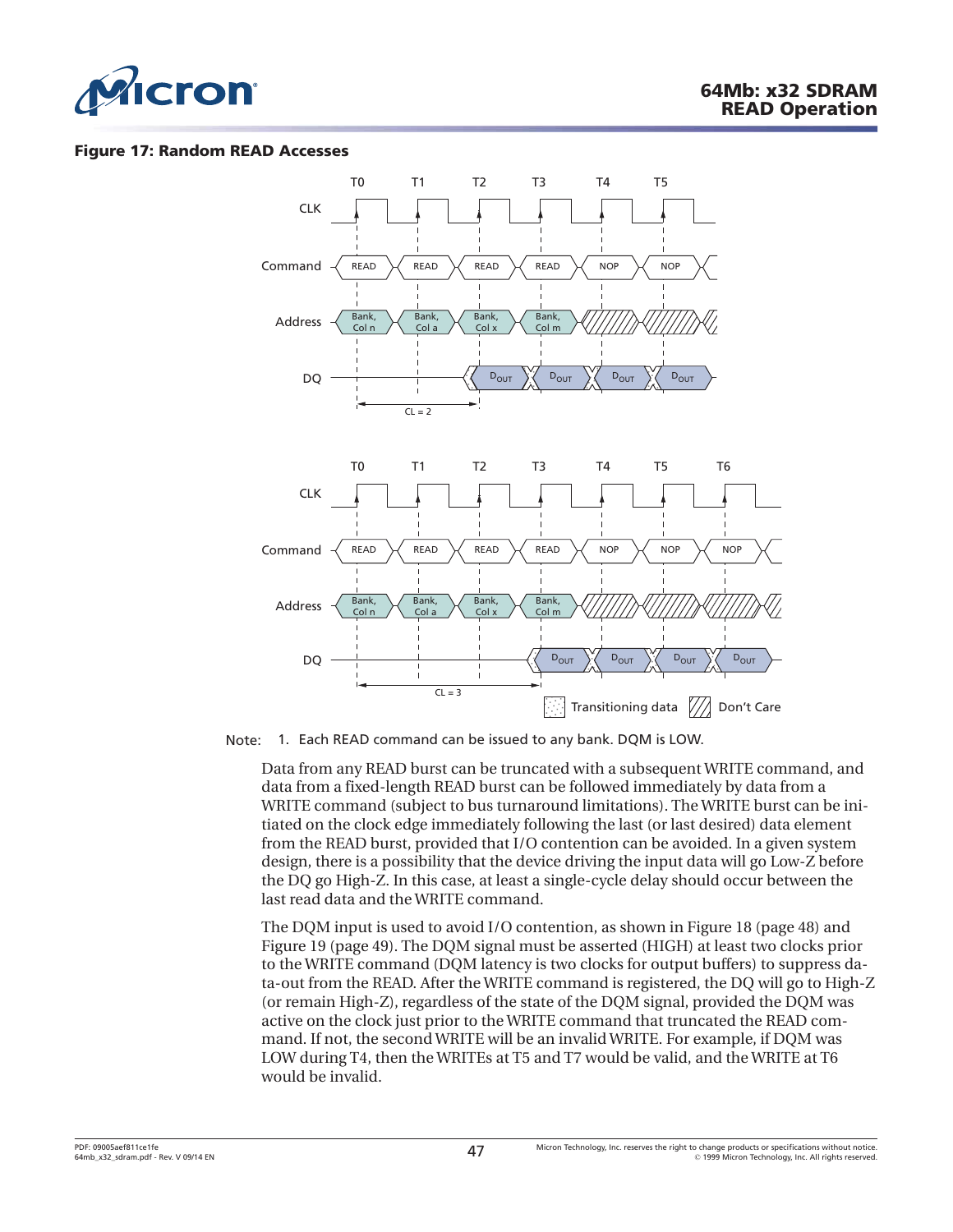<span id="page-47-0"></span>

The DQM signal must be de-asserted prior to the WRITE command (DQM latency is zero clocks for input buffers) to ensure that the written data is not masked. Figure 18 (page 48) shows where, due to the clock cycle frequency, bus contention is avoided without having to add a NOP cycle, while [Figure 19](#page-48-0) [\(page 49\)](#page-48-0) shows the case where an additional NOP cycle is required.

A fixed-length READ burst may be followed by or truncated with a PRECHARGE command to the same bank, provided that auto precharge was not activated. The PRE-CHARGE command should be issued *x* cycles before the clock edge at which the last desired data element is valid, where  $x = CL - 1$ . This is shown in [Figure 20](#page-48-0) ([page 49](#page-48-0)) for each possible CL; data element  $n + 3$  is either the last of a burst of four or the last desired data element of a longer burst. Following the PRECHARGE command, a subsequent command to the same bank cannot be issued until <sup>t</sup>RP is met. Note that part of the row precharge time is hidden during the access of the last data element(s).

In the case of a fixed-length burst being executed to completion, a PRECHARGE command issued at the optimum time (as described above) provides the same operation that would result from the same fixed-length burst with auto precharge. The disadvantage of the PRECHARGE command is that it requires that the command and address buses be available at the appropriate time to issue the command. The advantage of the PRECHARGE command is that it can be used to truncate fixed-length or continuous page bursts.

## **Figure 18: READ-to-WRITE**



Note: 1. CL = 3. The READ command can be issued to any bank, and the WRITE command can be to any bank. If a burst of one is used, DQM is not required.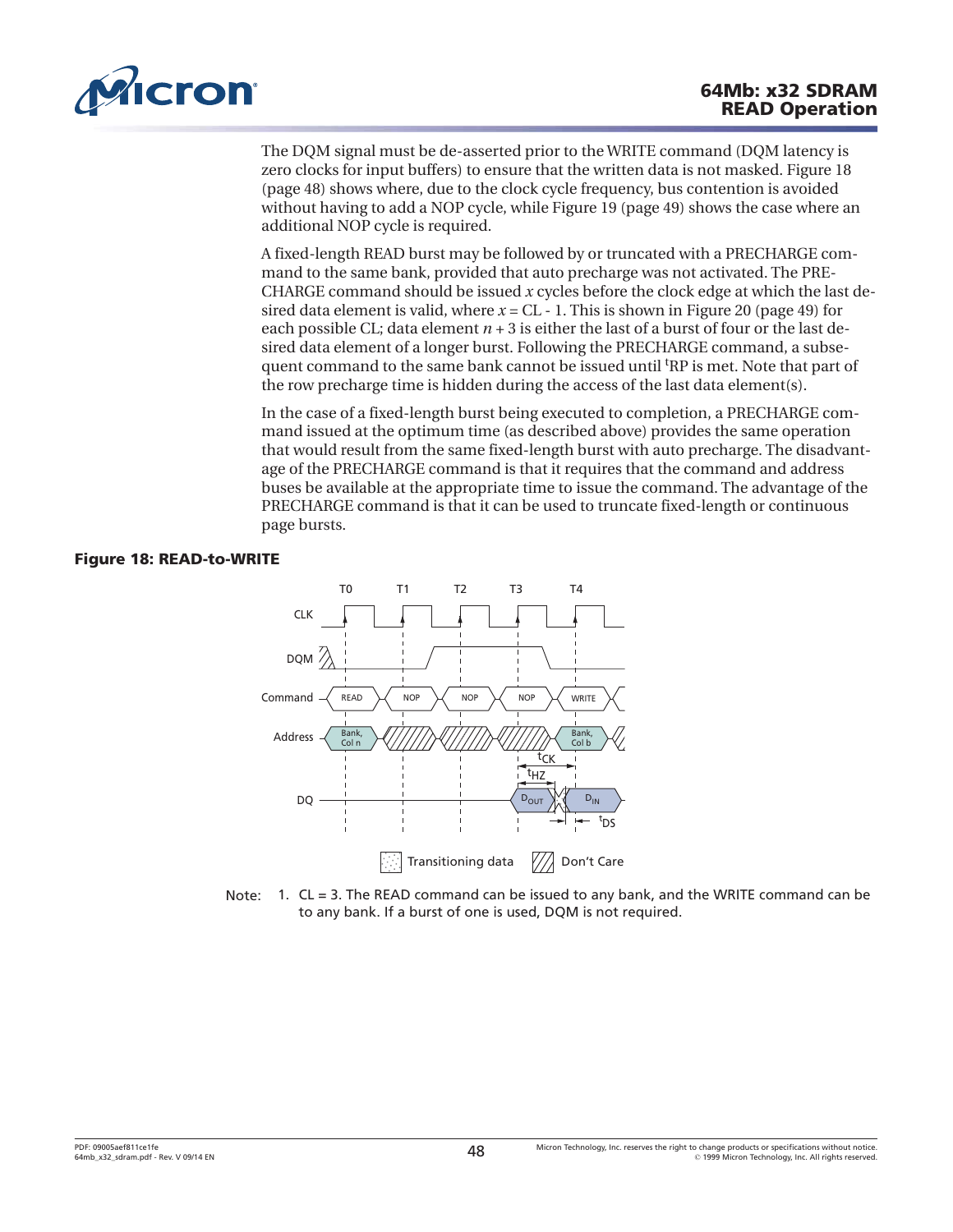<span id="page-48-0"></span>

#### **Figure 19: READ-to-WRITE With Extra Clock Cycle**



Note: 1. CL = 3. The READ command can be issued to any bank, and the WRITE command can be to any bank.

#### **Figure 20: READ-to-PRECHARGE**



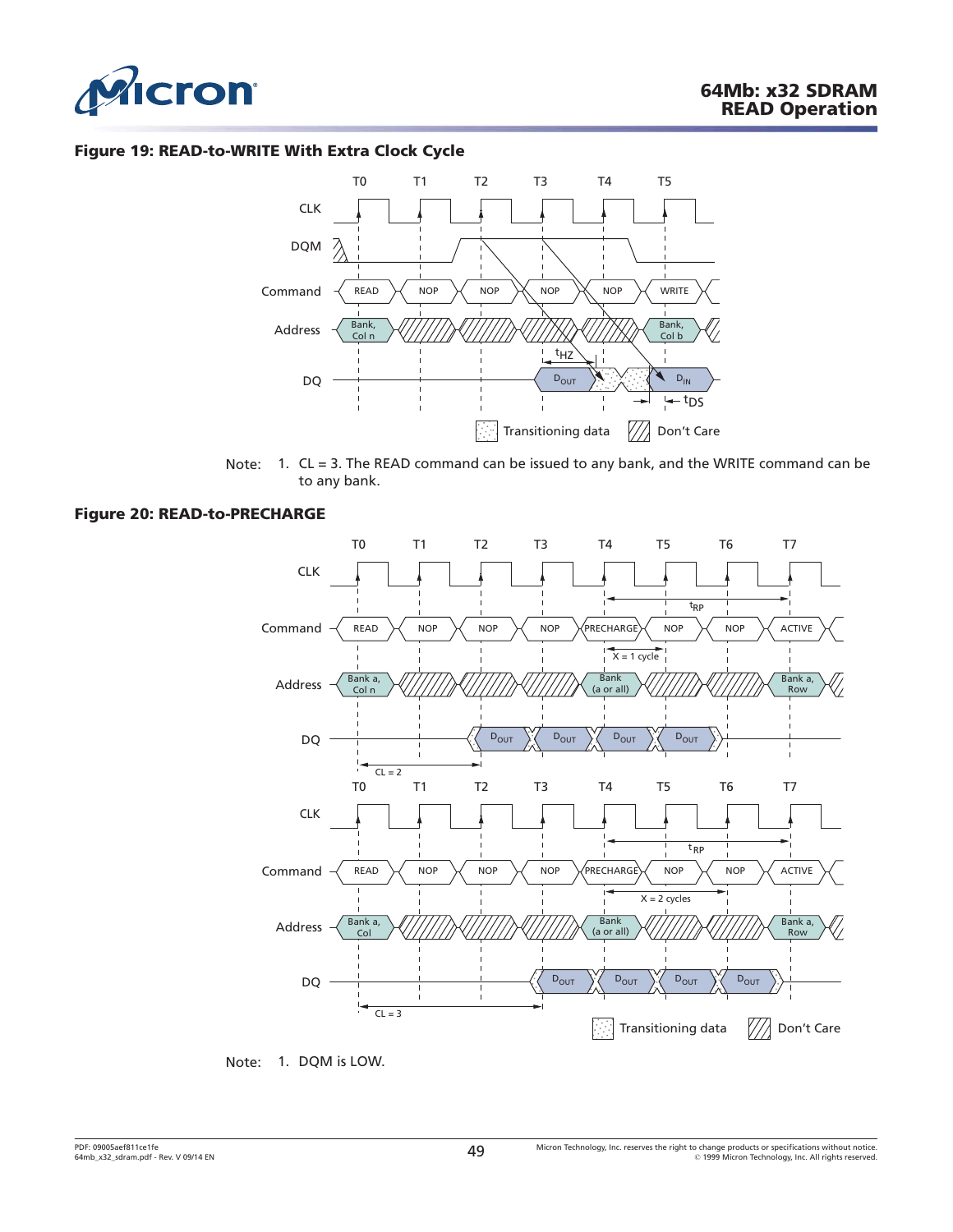

Continuous-page READ bursts can be truncated with a BURST TERMINATE command and fixed-length READ bursts can be truncated with a BURST TERMINATE command, provided that auto precharge was not activated. The BURST TERMINATE command should be issued *x* cycles before the clock edge at which the last desired data element is valid, where  $x = CL - 1$ . This is shown in Figure 21 (page 50) for each possible CAS latency; data element  $n + 3$  is the last desired data element of a longer burst.

# **Figure 21: Terminating a READ Burst**



Note: 1. DQM is LOW.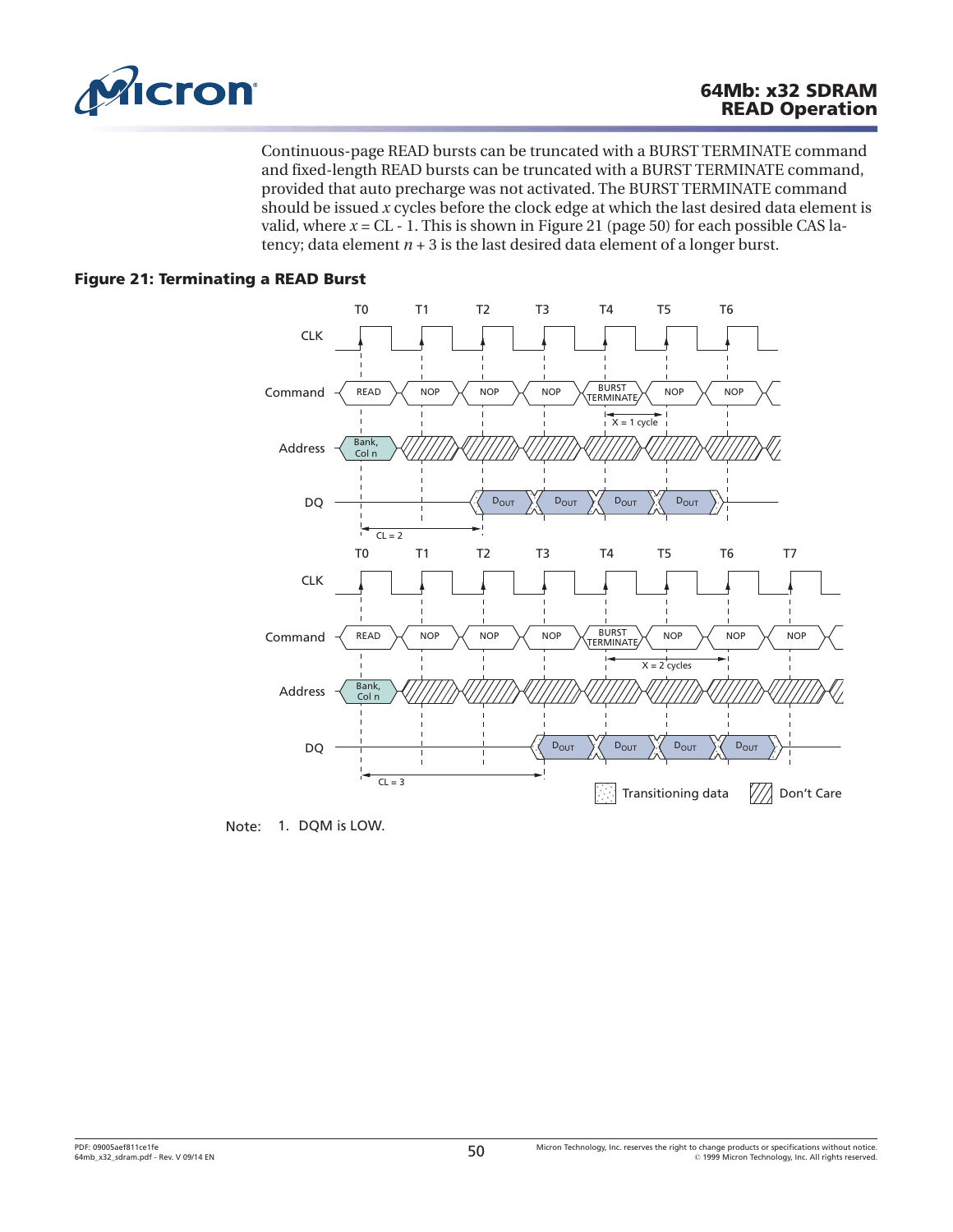

## **Figure 22: Alternating Bank Read Accesses**



Note: 1. For this example,  $BL = 4$  and  $CL = 2$ .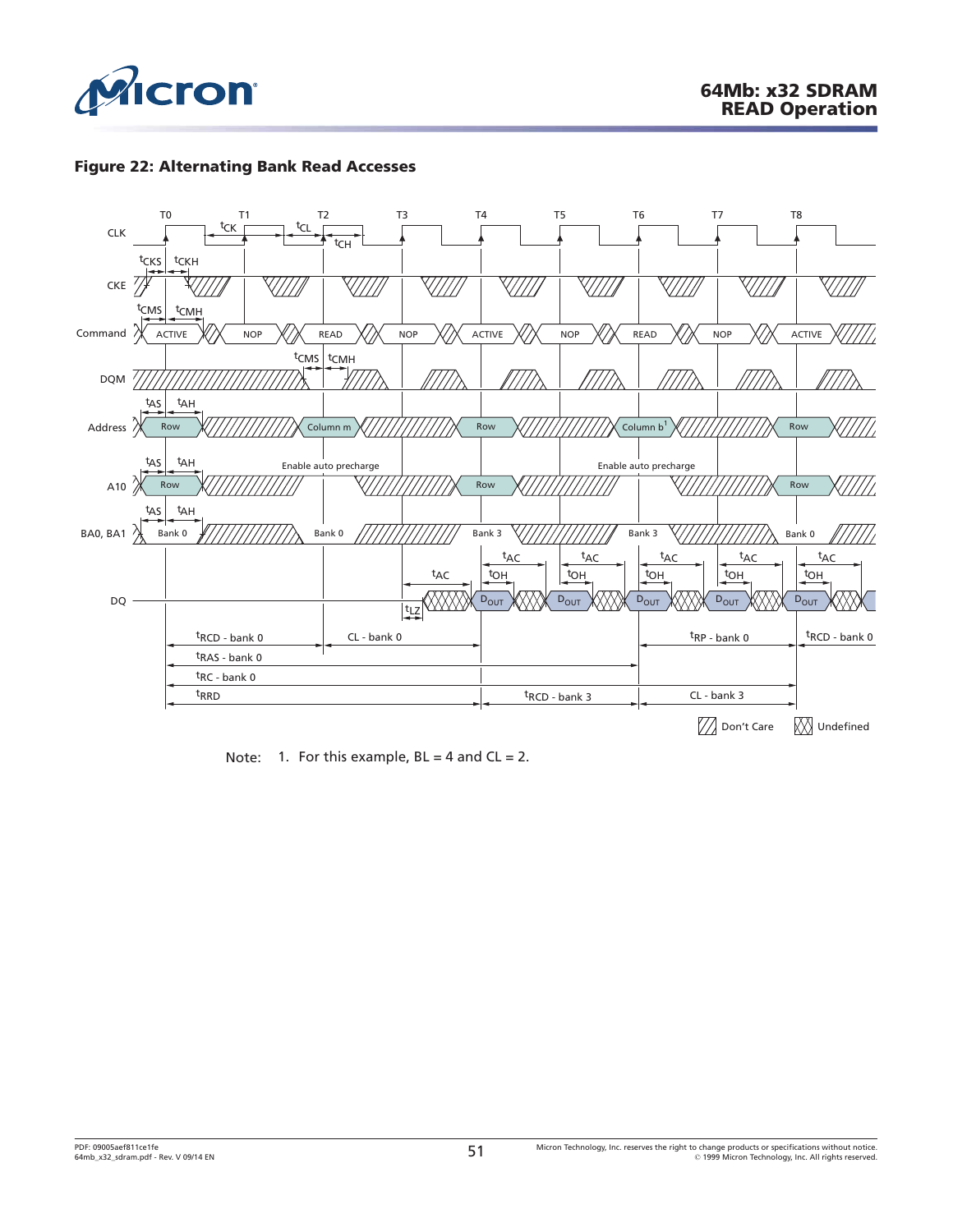

## **Figure 23: READ Continuous Page Burst**



Note: 1. For this example,  $CL = 2$ .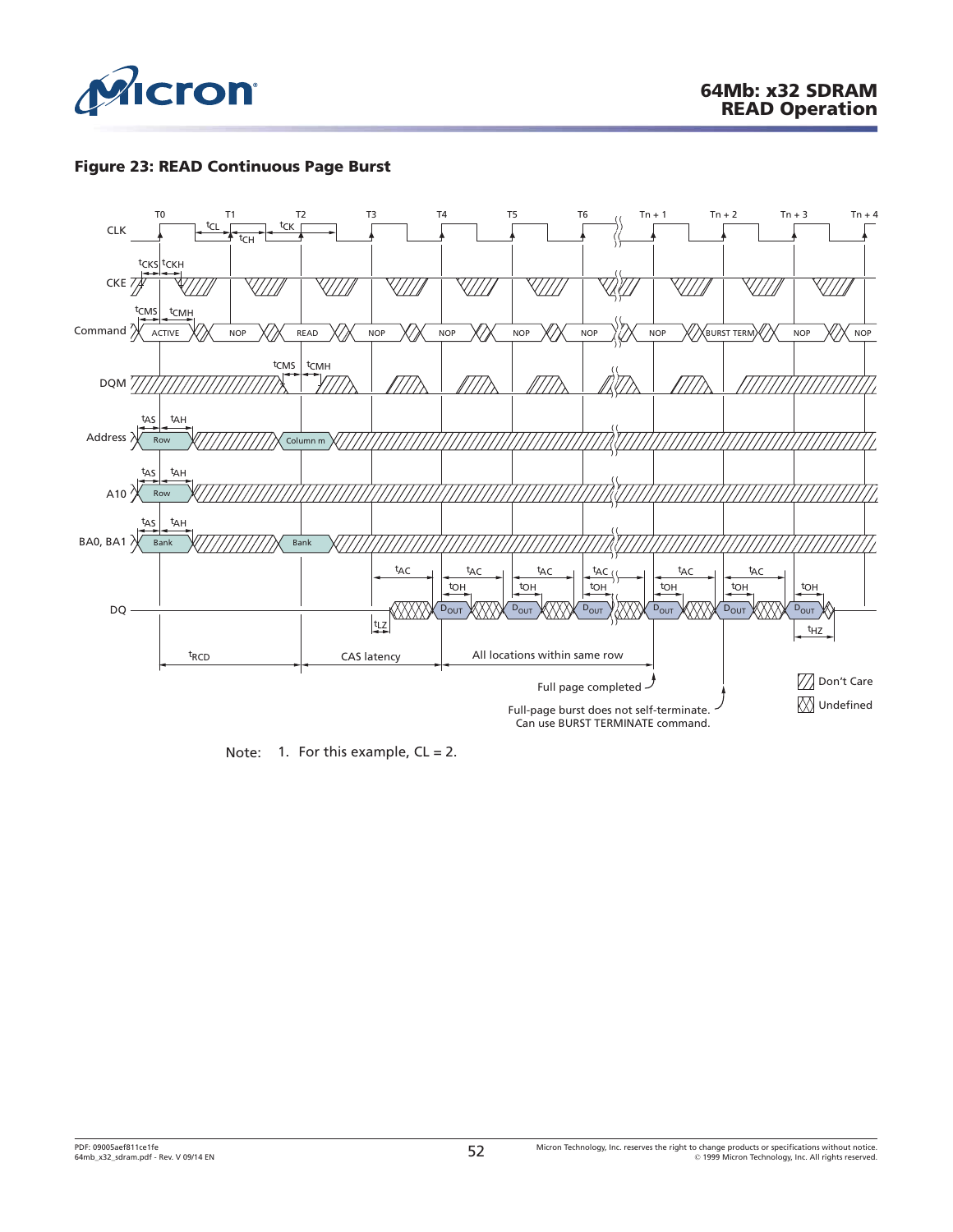

# **Figure 24: READ – DQM Operation**



Note: 1. For this example,  $BL = 4$  and  $CL = 2$ .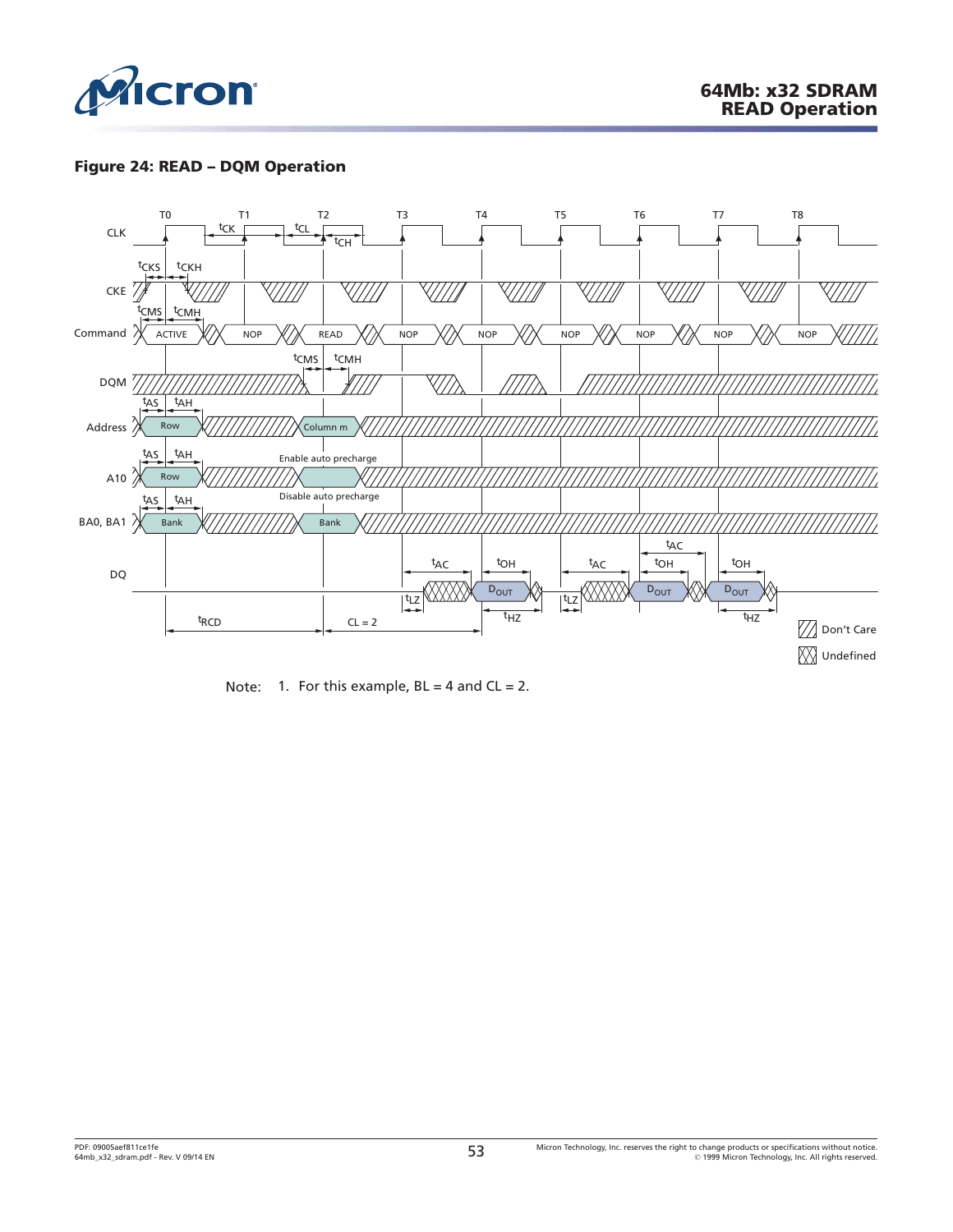

# **WRITE Operation**

WRITE bursts are initiated with a WRITE command, as shown in [Figure 10](#page-28-0) ([page 29](#page-28-0)). The starting column and bank addresses are provided with the WRITE command and auto precharge is either enabled or disabled for that access. If auto precharge is enabled, the row being accessed is precharged at the completion of the burst. For the generic WRITE commands used in the following figures, auto precharge is disabled.

During WRITE bursts, the first valid data-in element is registered coincident with the WRITE command. Subsequent data elements are registered on each successive positive clock edge. Upon completion of a fixed-length burst, assuming no other commands have been initiated, the DQ will remain at High-Z and any additional input data will be ignored (see Figure 25 (page 54)). A continuous page burst continues until terminated; at the end of the page, it wraps to column 0 and continues.

Data for any WRITE burst can be truncated with a subsequent WRITE command, and data for a fixed-length WRITE burst can be followed immediately by data for a WRITE command. The new WRITE command can be issued on any clock following the previous WRITE command, and the data provided coincident with the new command applies to the new command (see [Figure 26](#page-54-0) ([page 55](#page-54-0))). Data *n* + 1 is either the last of a burst of two or the last desired data element of a longer burst.

SDRAM devices use a pipelined architecture and therefore do not require the 2*n* rule associated with a prefetch architecture. A WRITE command can be initiated on any clock cycle following a previous WRITE command. Full-speed random write accesses within a page can be performed to the same bank, as shown in [Figure 27](#page-55-0) [\(page 56\)](#page-55-0), or each subsequent WRITE can be performed to a different bank.

## **Figure 25: WRITE Burst**



Note:  $1.$  BL = 2. DQM is LOW.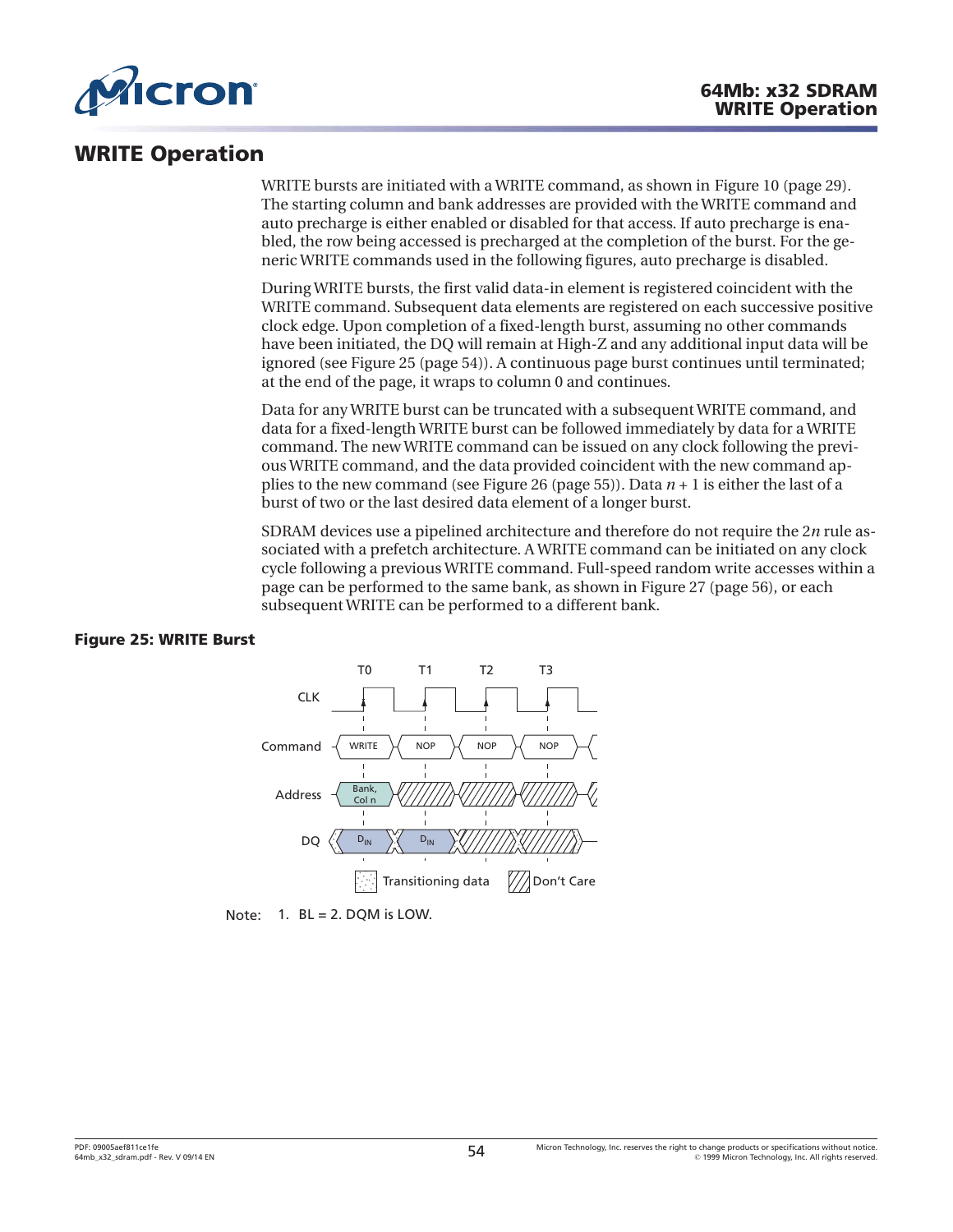<span id="page-54-0"></span>

#### **Figure 26: WRITE-to-WRITE**



Note: 1. DQM is LOW. Each WRITE command may be issued to any bank.

Data for any WRITE burst can be truncated with a subsequent READ command, and data for a fixed-length WRITE burst can be followed immediately by a READ command. After the READ command is registered, data input is ignored and WRITEs will not be executed (see [Figure 28](#page-55-0) ([page 56](#page-55-0))). Data  $n + 1$  is either the last of a burst of two or the last desired data element of a longer burst.

Data for a fixed-length WRITE burst can be followed by or truncated with a PRE-CHARGE command to the same bank, provided that auto precharge was not activated. A continuous-page WRITE burst can be truncated with a PRECHARGE command to the same bank. The PRECHARGE command should be issued <sup>t</sup>WR after the clock edge at which the last desired input data element is registered. The auto precharge mode requires a <sup>t</sup>WR of at least one clock with time to complete, regardless of frequency.

In addition, when truncating a WRITE burst at high clock frequencies (<sup>t</sup>CK < 15ns), the DQM signal must be used to mask input data for the clock edge prior to and the clock edge coincident with the PRECHARGE command (see [Figure 29](#page-56-0) ([page 57](#page-56-0))). Data *n* + 1 is either the last of a burst of two or the last desired data element of a longer burst. Following the PRECHARGE command, a subsequent command to the same bank cannot be issued until <sup>t</sup>RP is met.

In the case of a fixed-length burst being executed to completion, a PRECHARGE command issued at the optimum time (as described above) provides the same operation that would result from the same fixed-length burst with auto precharge. The disadvantage of the PRECHARGE command is that it requires that the command and address buses be available at the appropriate time to issue the command. The advantage of the PRECHARGE command is that it can be used to truncate fixed-length bursts or continuous page bursts.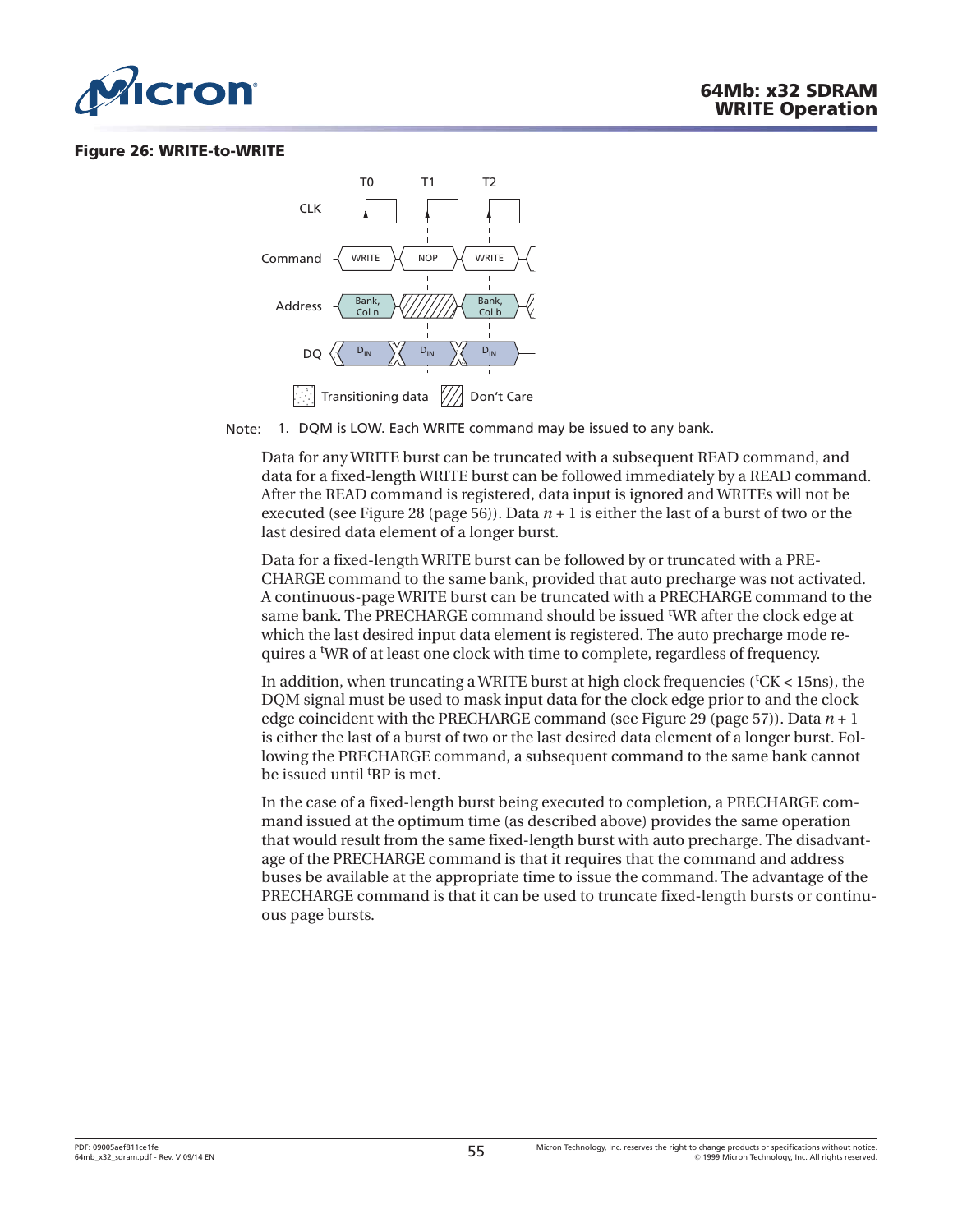<span id="page-55-0"></span>

#### **Figure 27: Random WRITE Cycles**



Note: 1. Each WRITE command can be issued to any bank. DQM is LOW.

#### **Figure 28: WRITE-to-READ**



Note: 1. The WRITE command can be issued to any bank, and the READ command can be to any bank. DQM is LOW. CL = 2 for illustration.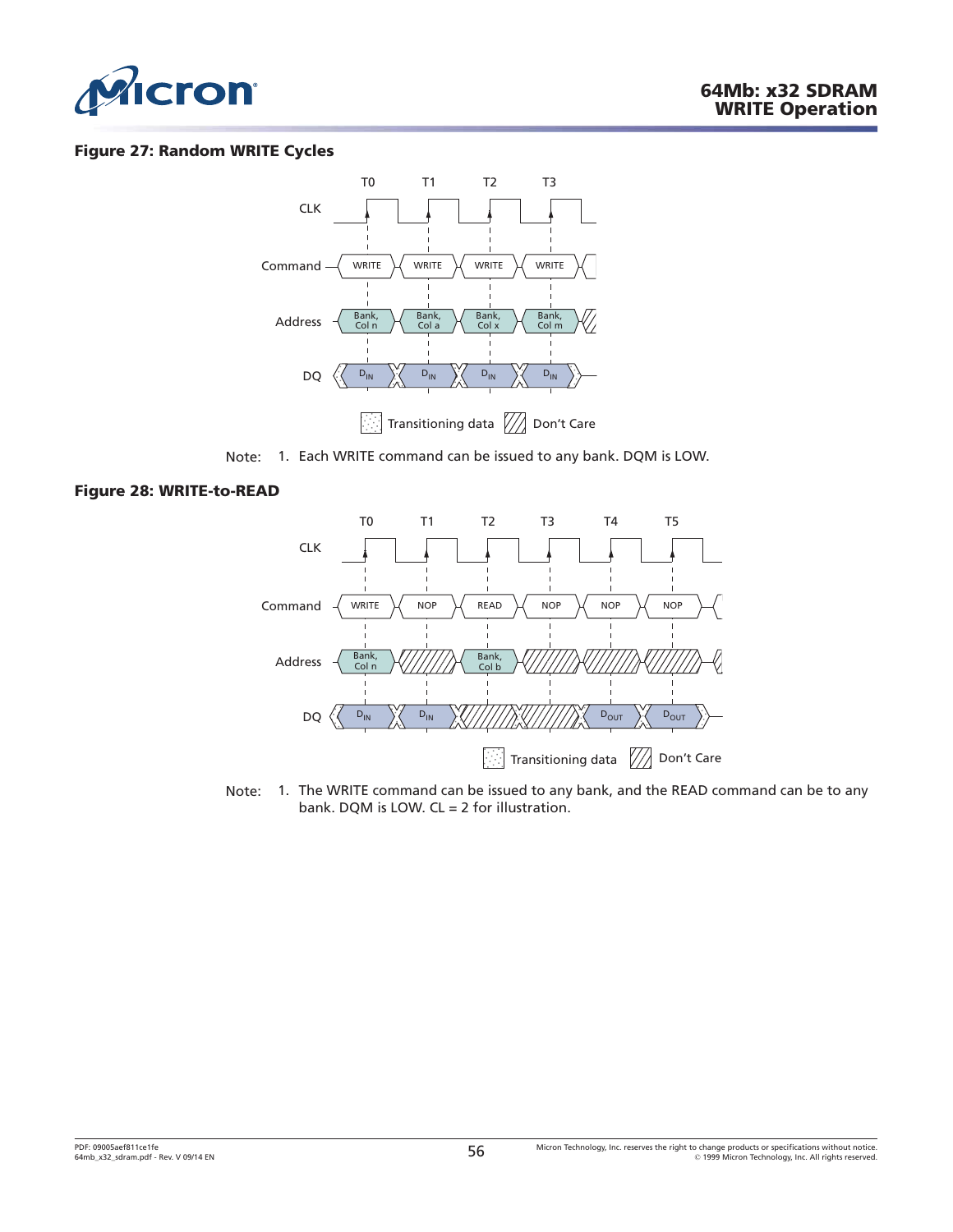<span id="page-56-0"></span>

#### **Figure 29: WRITE-to-PRECHARGE**



Note: 1. In this example DQM could remain LOW if the WRITE burst is a fixed length of two.

Fixed-length WRITE bursts can be truncated with the BURST TERMINATE command. When truncating a WRITE burst, the input data applied coincident with the BURST TERMINATE command is ignored. The last data written (provided that DQM is LOW at that time) will be the input data applied one clock previous to the BURST TERMINATE command. This is shown in [Figure 30 \(page 58\)](#page-57-0), where data *n* is the last desired data element of a longer burst.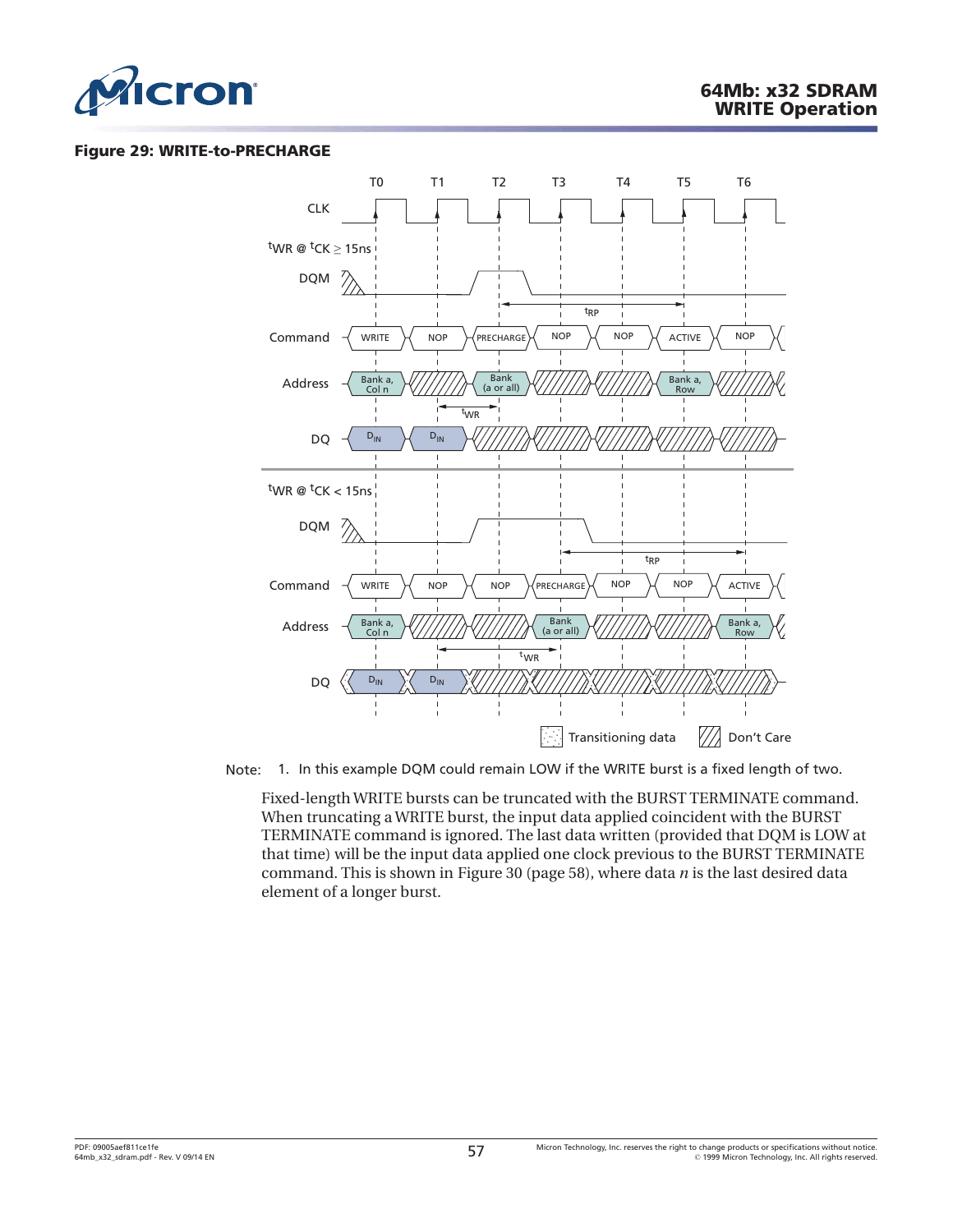<span id="page-57-0"></span>

### **Figure 30: Terminating a WRITE Burst**



Note: 1. DQM is LOW.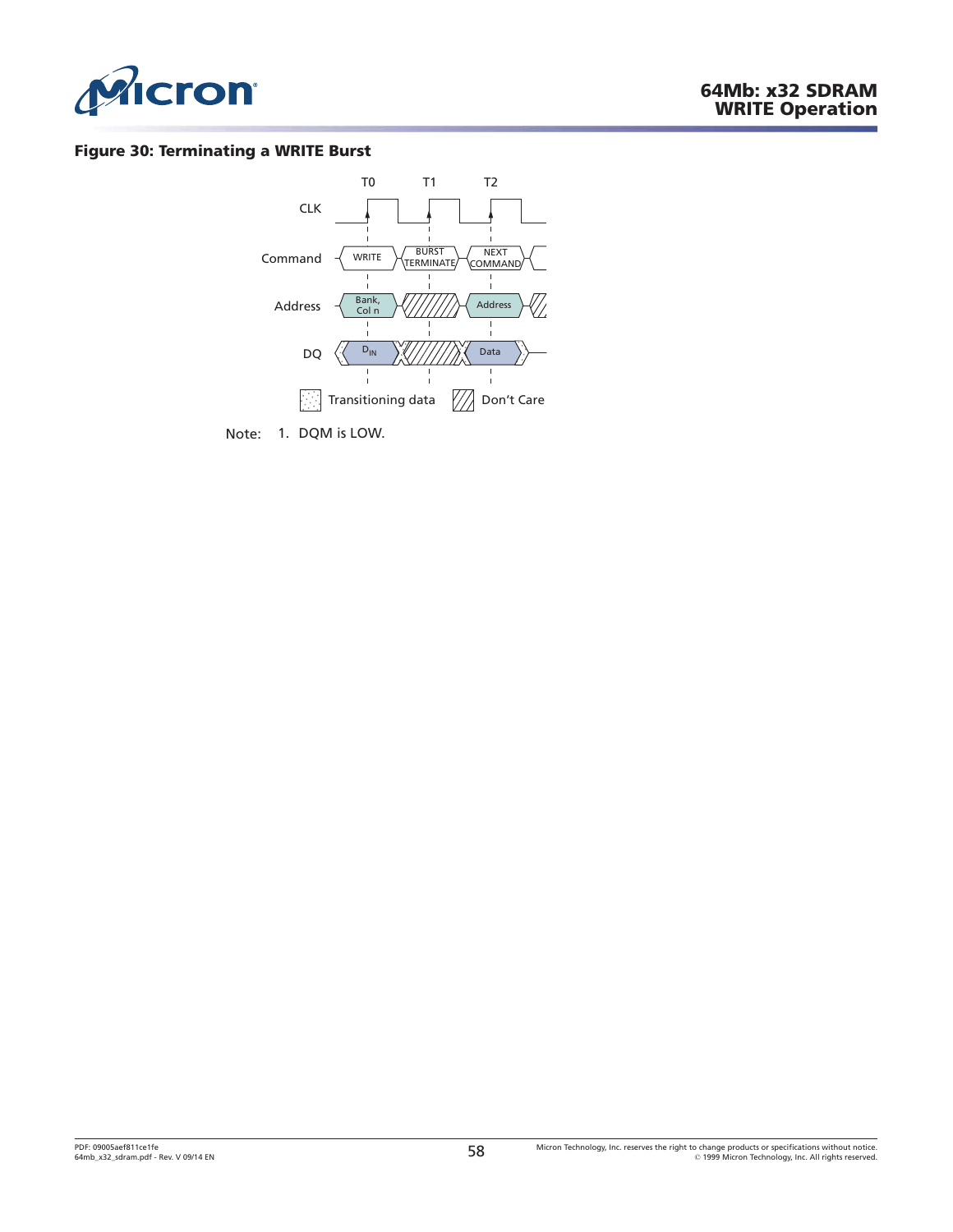

## **Figure 31: Alternating Bank Write Accesses**



Note: 1. For this example,  $BL = 4$ .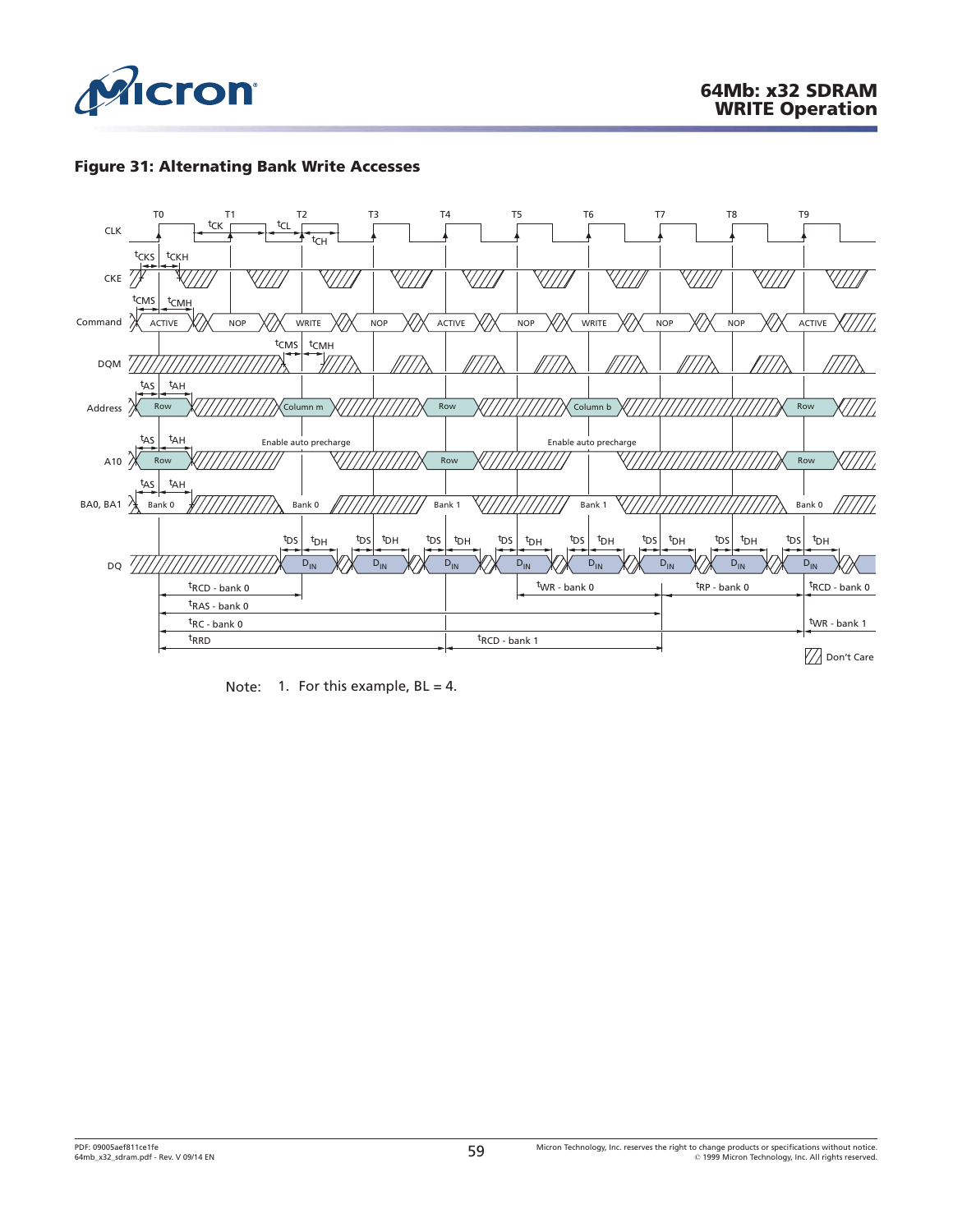

## **Figure 32: WRITE – Continuous Page Burst**



Notes: 1. WR must be satisfied prior to issuing a PRECHARGE command.

2. Page left open; no <sup>t</sup>RP.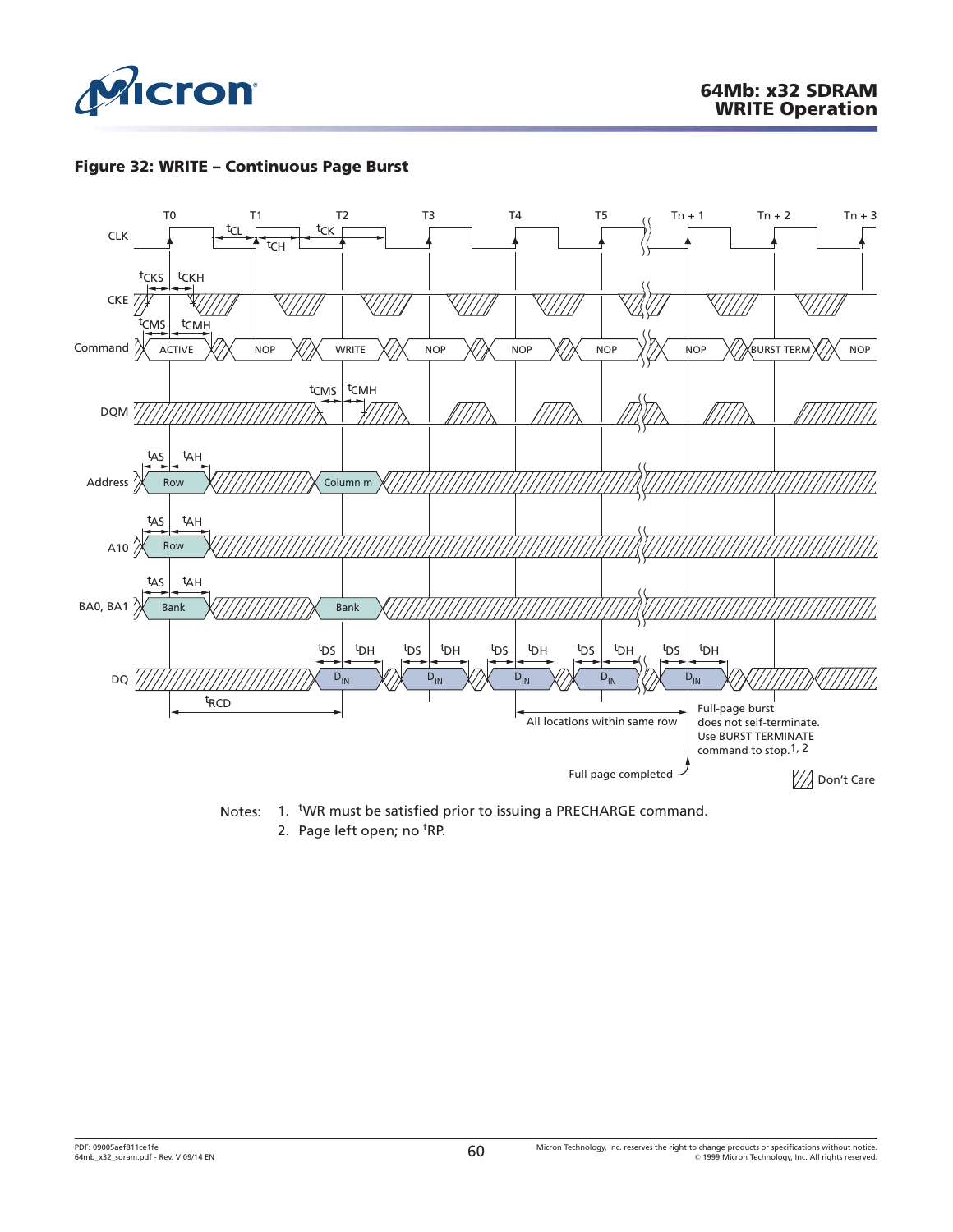

# **Figure 33: WRITE – DQM Operation**



Note: 1. For this example,  $BL = 4$ .

# **Burst Read/Single Write**

The burst read/single write mode is entered by programming the write burst mode bit (M9) in the mode register to a 1. In this mode, all WRITE commands result in the access of a single column location (burst of one), regardless of the programmed burst length. READ commands access columns according to the programmed burst length and sequence, just as in the normal mode of operation (M9 = 0).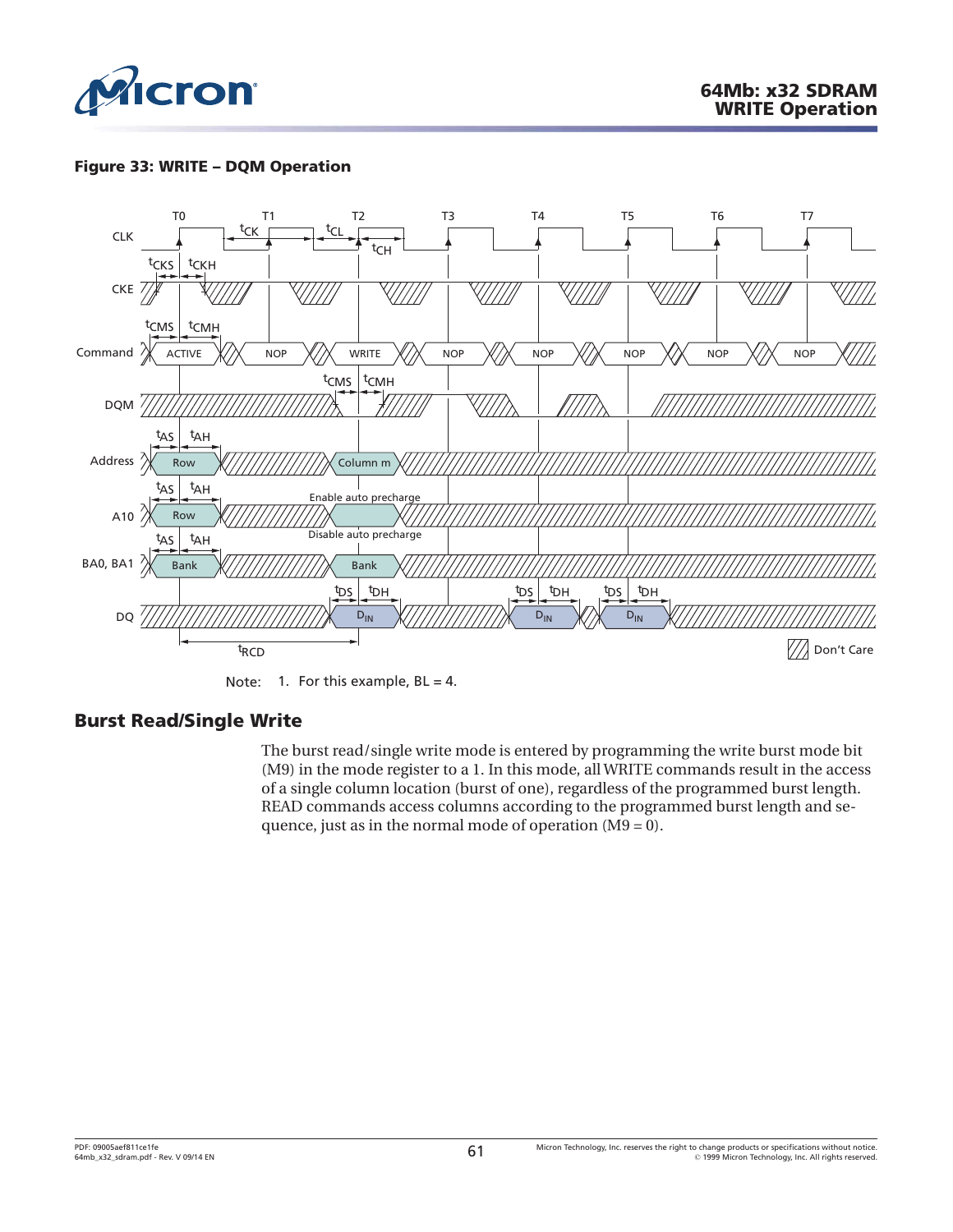

# **PRECHARGE Operation**

The PRECHARGE command (see [Figure 11](#page-29-0) ([page 30](#page-29-0))) is used to deactivate the open row in a particular bank or the open row in all banks. The bank(s) will be available for a subsequent row access some specified time ('RP) after the PRECHARGE command is issued. Input A10 determines whether one or all banks are to be precharged, and in the case where only one bank is to be precharged (A10 = LOW), inputs BA0 and BA1 select the bank. When all banks are to be precharged (A10 = HIGH), inputs BA0 and BA1 are treated as "Don't Care." After a bank has been precharged, it is in the idle state and must be activated prior to any READ or WRITE commands being issued to that bank.

# **Auto Precharge**

Auto precharge is a feature that performs the same individual-bank PRECHARGE function described previously, without requiring an explicit command. This is accomplished by using A10 to enable auto precharge in conjunction with a specific READ or WRITE command. A precharge of the bank/row that is addressed with the READ or WRITE command is automatically performed upon completion of the READ or WRITE burst, except in the continuous page burst mode where auto precharge does not apply. In the specific case of write burst mode set to single location access with burst length set to continuous, the burst length setting is the overriding setting and auto precharge does not apply. Auto precharge is nonpersistent in that it is either enabled or disabled for each individual READ or WRITE command.

Auto precharge ensures that the precharge is initiated at the earliest valid stage within a burst. Another command cannot be issued to the same bank until the precharge time (t RP) is completed. This is determined as if an explicit PRECHARGE command was issued at the earliest possible time, as described for each burst type in the [Burst Type](#page-40-0) ([page 41](#page-40-0)) section.

Micron SDRAM supports concurrent auto precharge; cases of concurrent auto precharge for READs and WRITEs are defined below.

**READ with auto precharge interrupted by a READ (with or without auto precharge)**

A READ to bank *m* will interrupt a READ on bank *n* following the programmed CAS latency. The precharge to bank *n* begins when the READ to bank *m* is registered (see [Fig](#page-62-0)[ure 34 \(page 63\)](#page-62-0)).

#### **READ with auto precharge interrupted by a WRITE (with or without auto precharge)**

A WRITE to bank *m* will interrupt a READ on bank *n* when registered. DQM should be used two clocks prior to the WRITE command to prevent bus contention. The precharge to bank *n* begins when the WRITE to bank *m* is registered (see [Figure 35](#page-63-0) ([page 64\)](#page-63-0)).

## **WRITE with auto precharge interrupted by a READ (with or without auto precharge)**

A READ to bank *m* will interrupt a WRITE on bank *n* when registered, with the data-out appearing CL later. The precharge to bank *n* will begin after <sup>t</sup>WR is met, where <sup>t</sup>WR begins when the READ to bank *m* is registered. The last valid WRITE to bank *n* will be data-in registered one clock prior to the READ to bank *m* (see [Figure 40](#page-68-0) ([page 69](#page-68-0))).

#### **WRITE with auto precharge interrupted by a WRITE (with or without auto precharge)**

A WRITE to bank *m* will interrupt a WRITE on bank *n* when registered. The precharge to bank *n* will begin after t WR is met, where <sup>t</sup> WR begins when the WRITE to bank *m* is reg-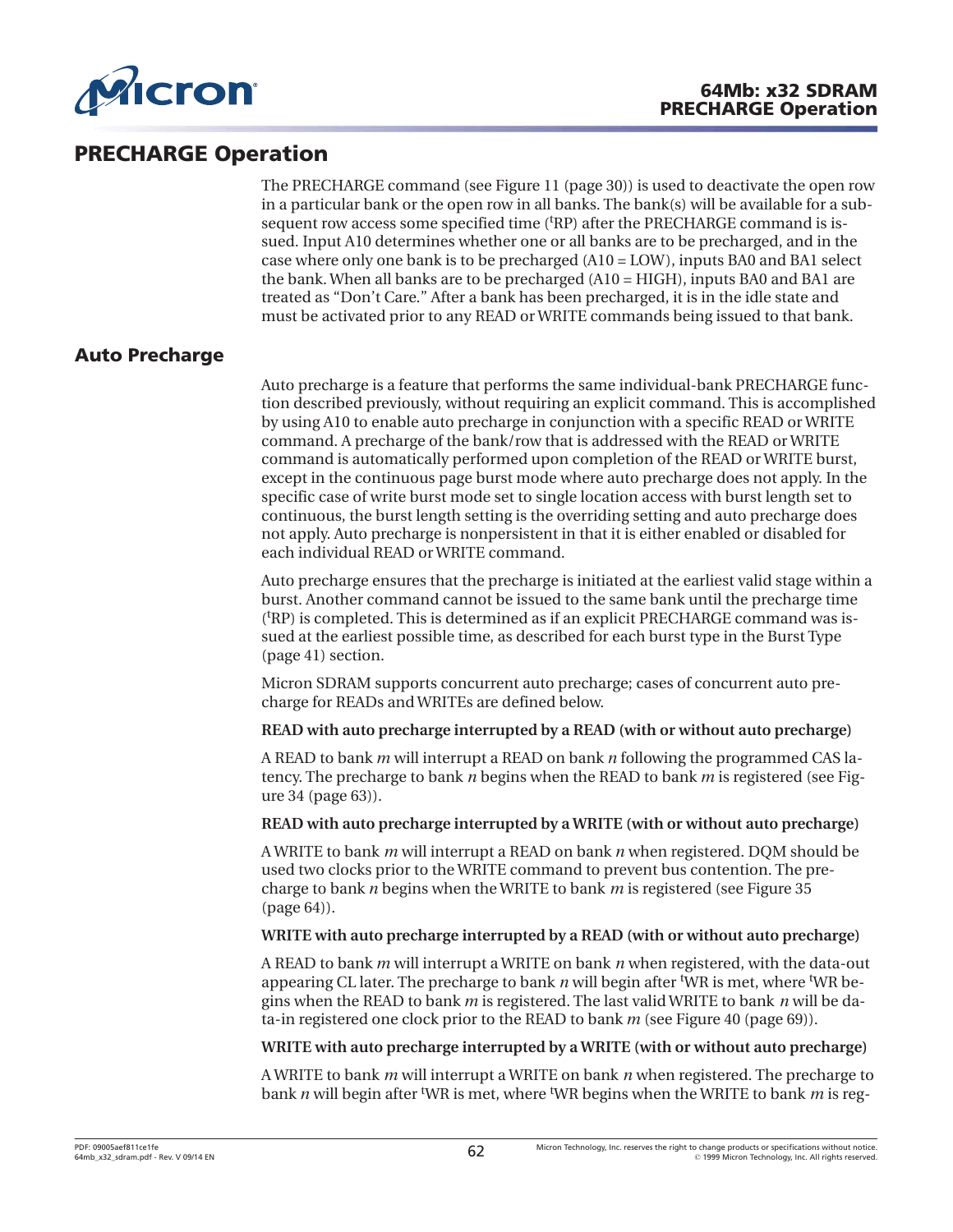<span id="page-62-0"></span>

# **64Mb: x32 SDRAM PRECHARGE Operation**

istered. The last valid data WRITE to bank *n* will be data registered one clock prior to a WRITE to bank *m* (see [Figure 41 \(page 69\)](#page-68-0)).



## **Figure 34: READ With Auto Precharge Interrupted by a READ**

Note: 1. DQM is LOW.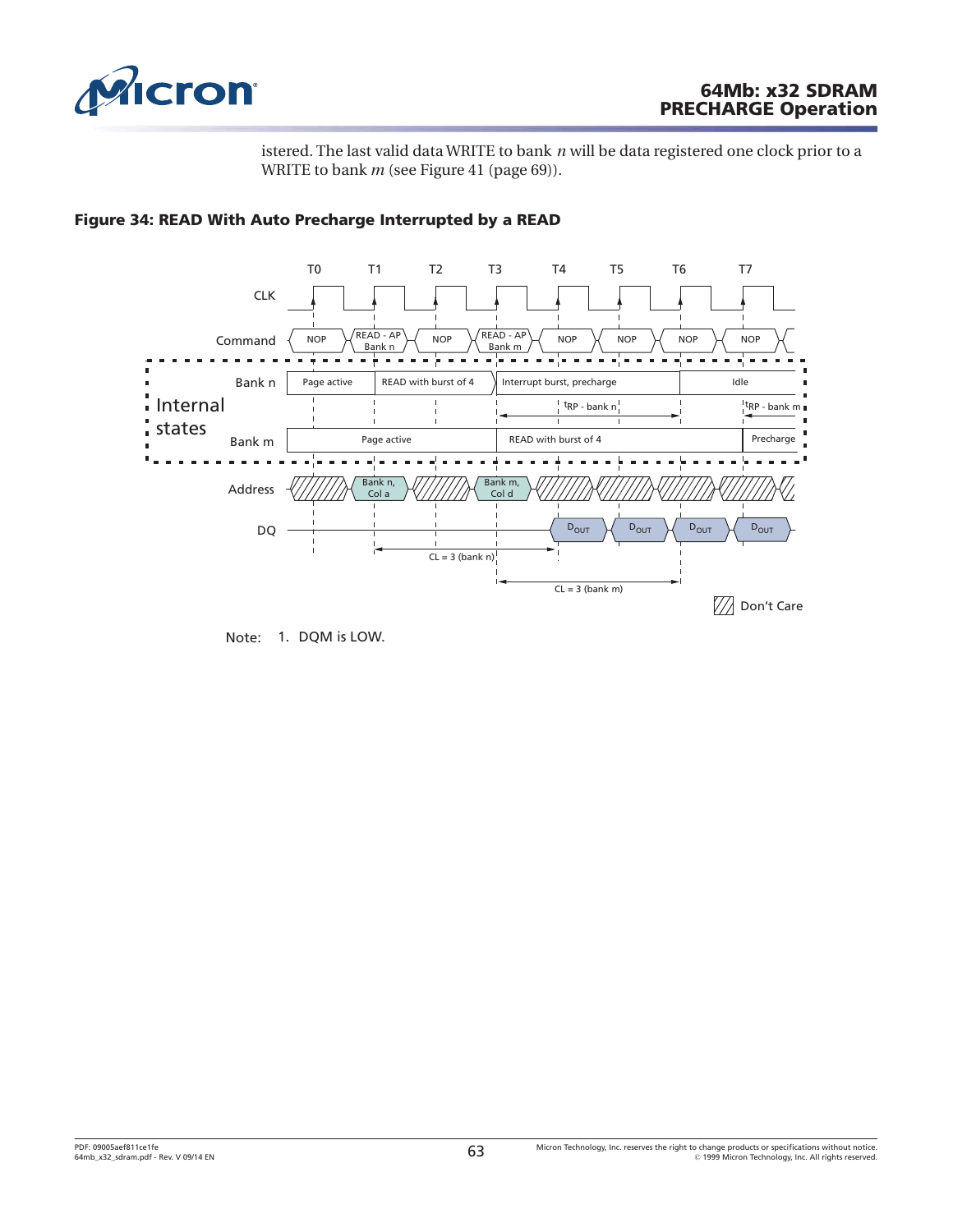<span id="page-63-0"></span>

# **Figure 35: READ With Auto Precharge Interrupted by a WRITE**



Note: 1. DQM is HIGH at T2 to prevent  $D_{OUT}a + 1$  from contending with  $D_{IN}d$  at T4.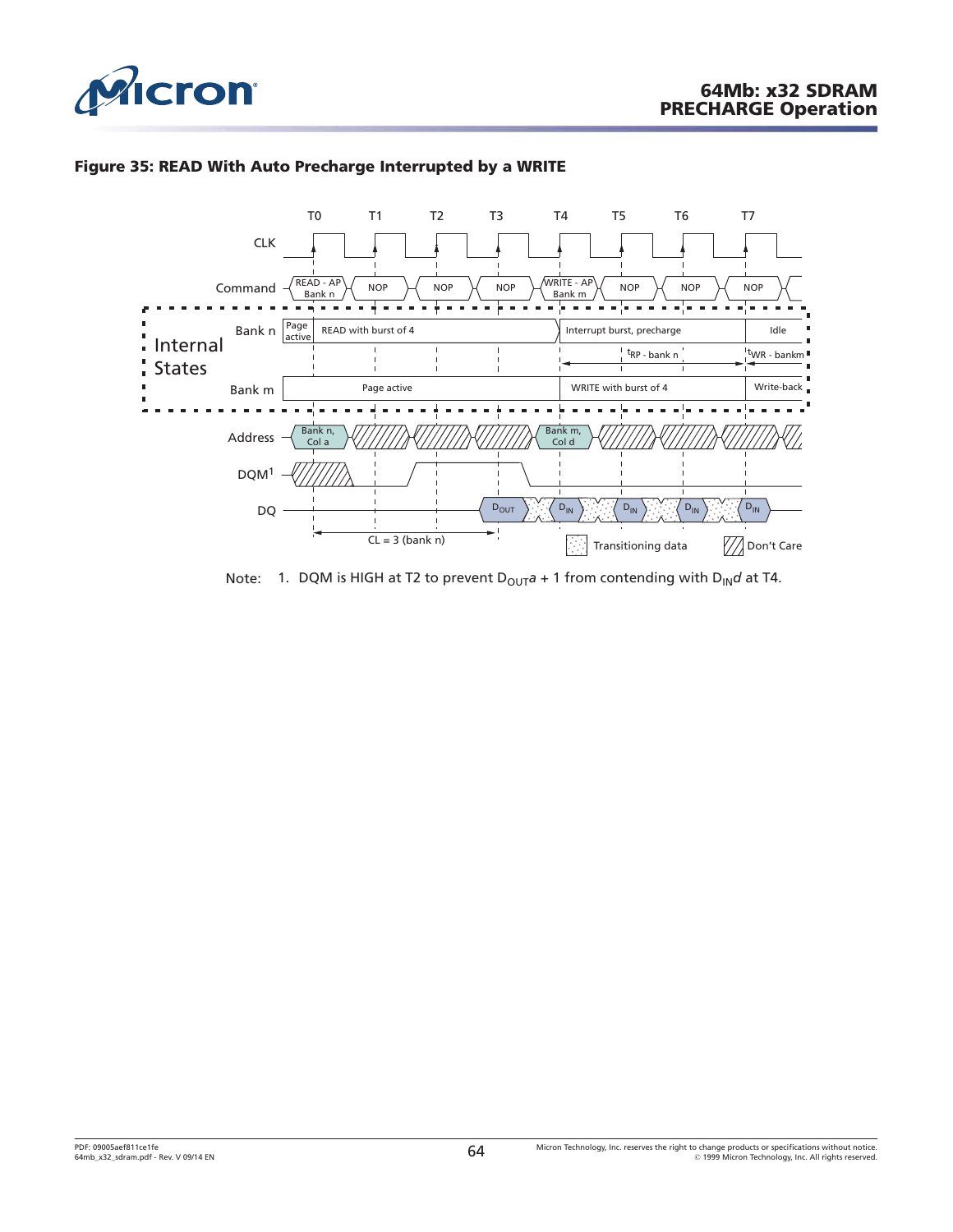

# **Figure 36: READ With Auto Precharge**



Note: 1. For this example,  $BL = 4$  and  $CL = 2$ .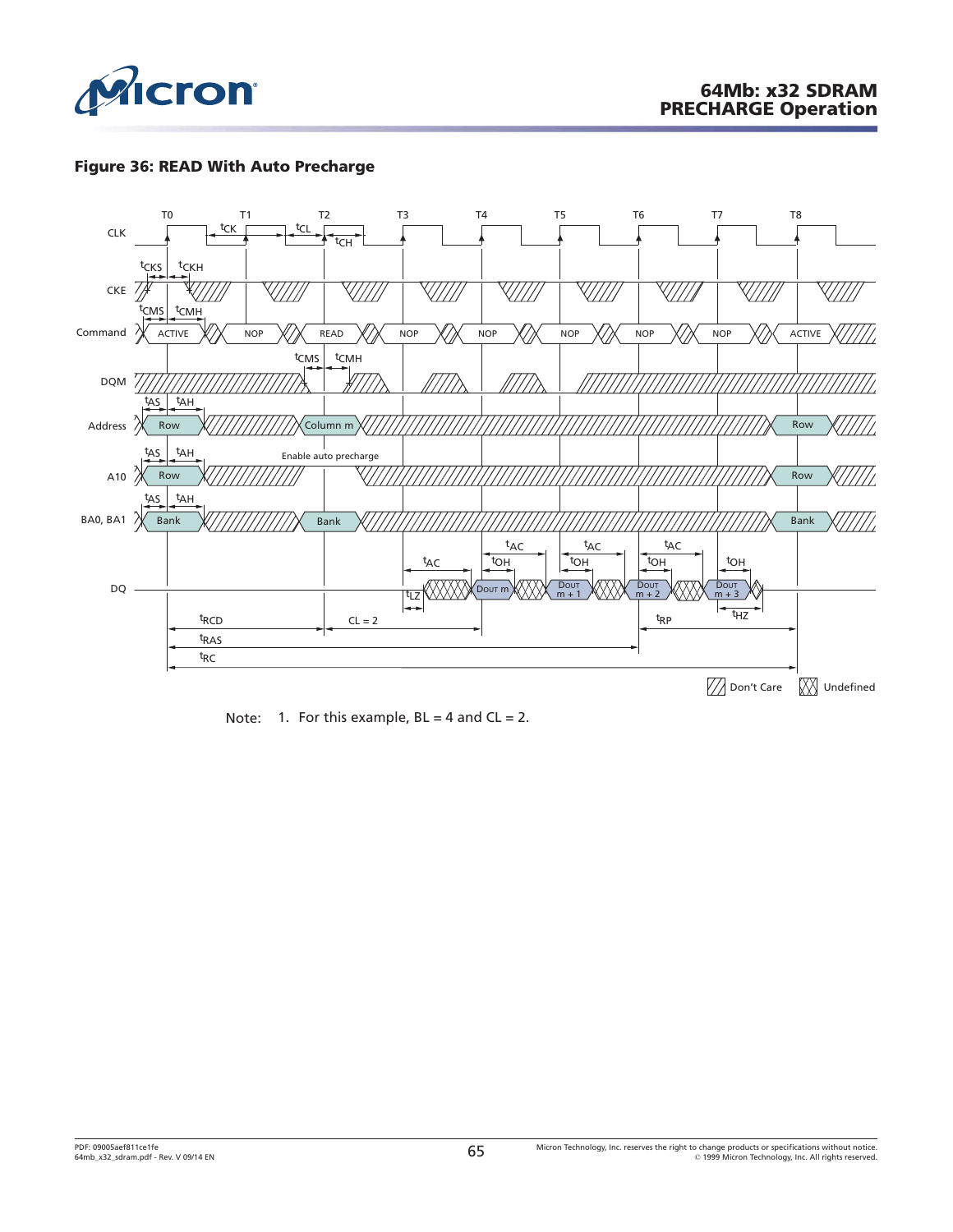

## **Figure 37: READ Without Auto Precharge**



Note: 1. For this example,  $BL = 4$ ,  $CL = 2$ , and the READ burst is followed by a manual PRE-CHARGE.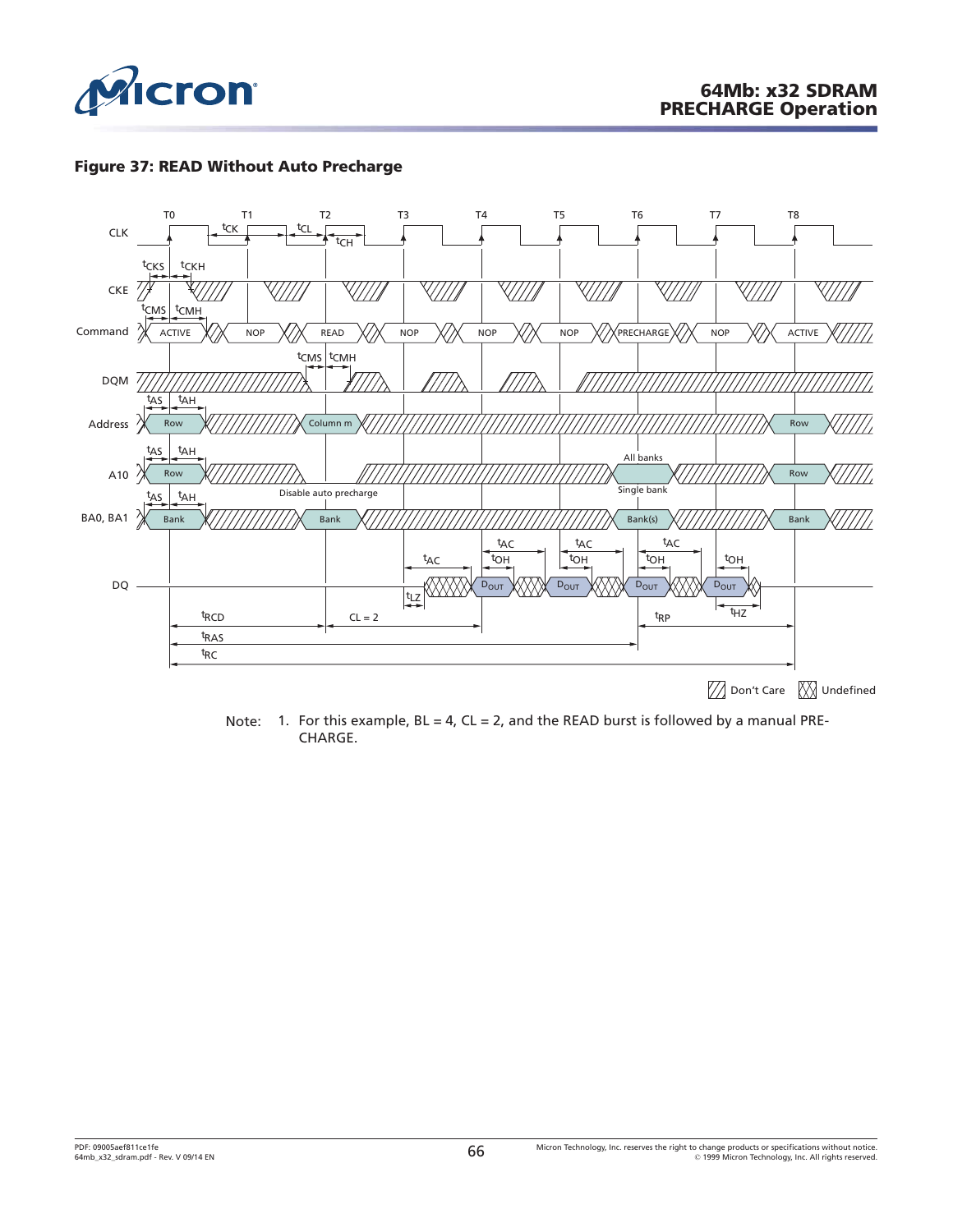





Note: 1. For this example,  $BL = 1$  and  $CL = 2$ .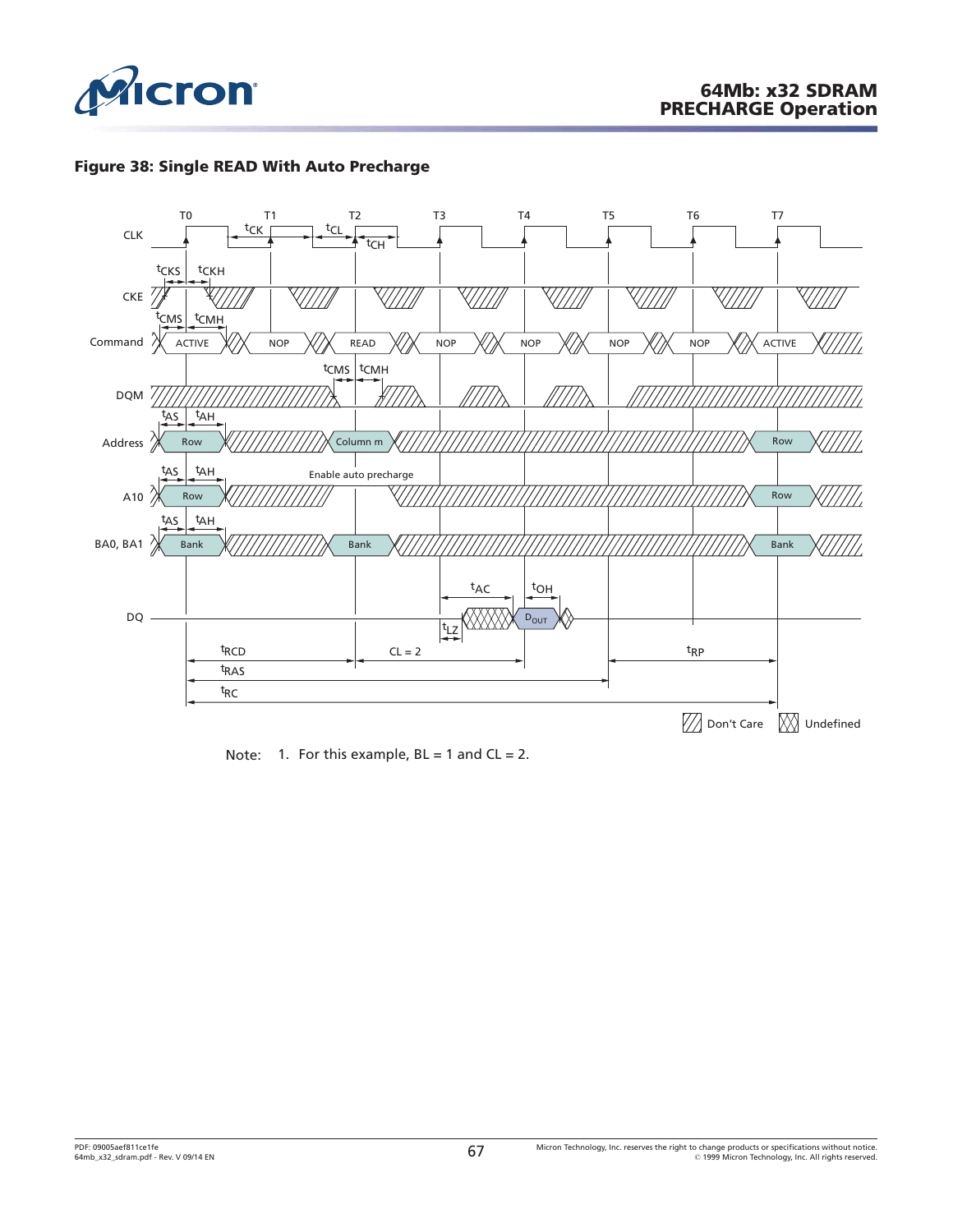





Note: 1. For this example,  $BL = 1$ ,  $CL = 2$ , and the READ burst is followed by a manual PRE-CHARGE.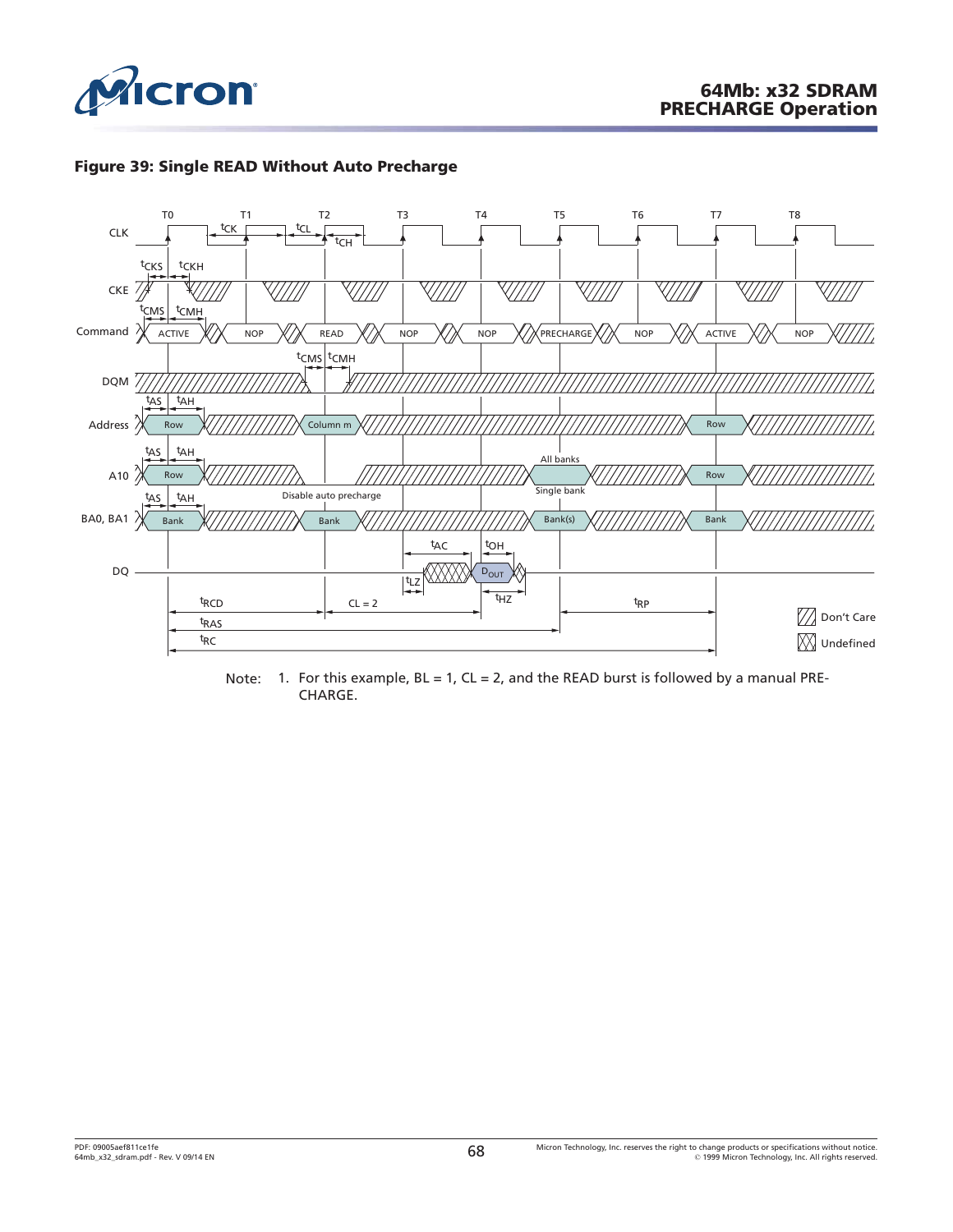

<span id="page-68-0"></span>

# **Figure 40: WRITE With Auto Precharge Interrupted by a READ**



Note: 1. DQM is LOW.

## **Figure 41: WRITE With Auto Precharge Interrupted by a WRITE**



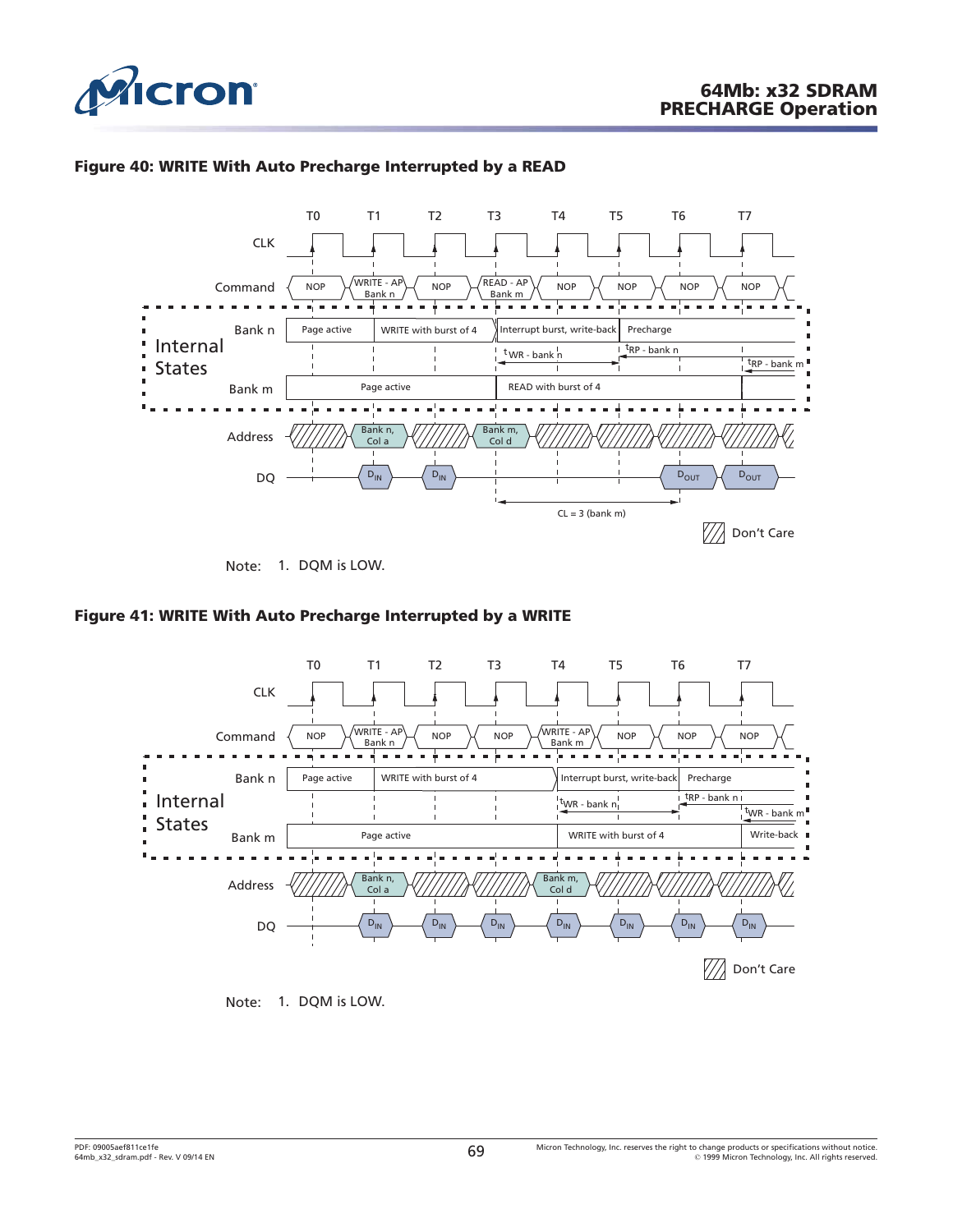

# **Figure 42: WRITE With Auto Precharge**



Note: 1. For this example,  $BL = 4$ .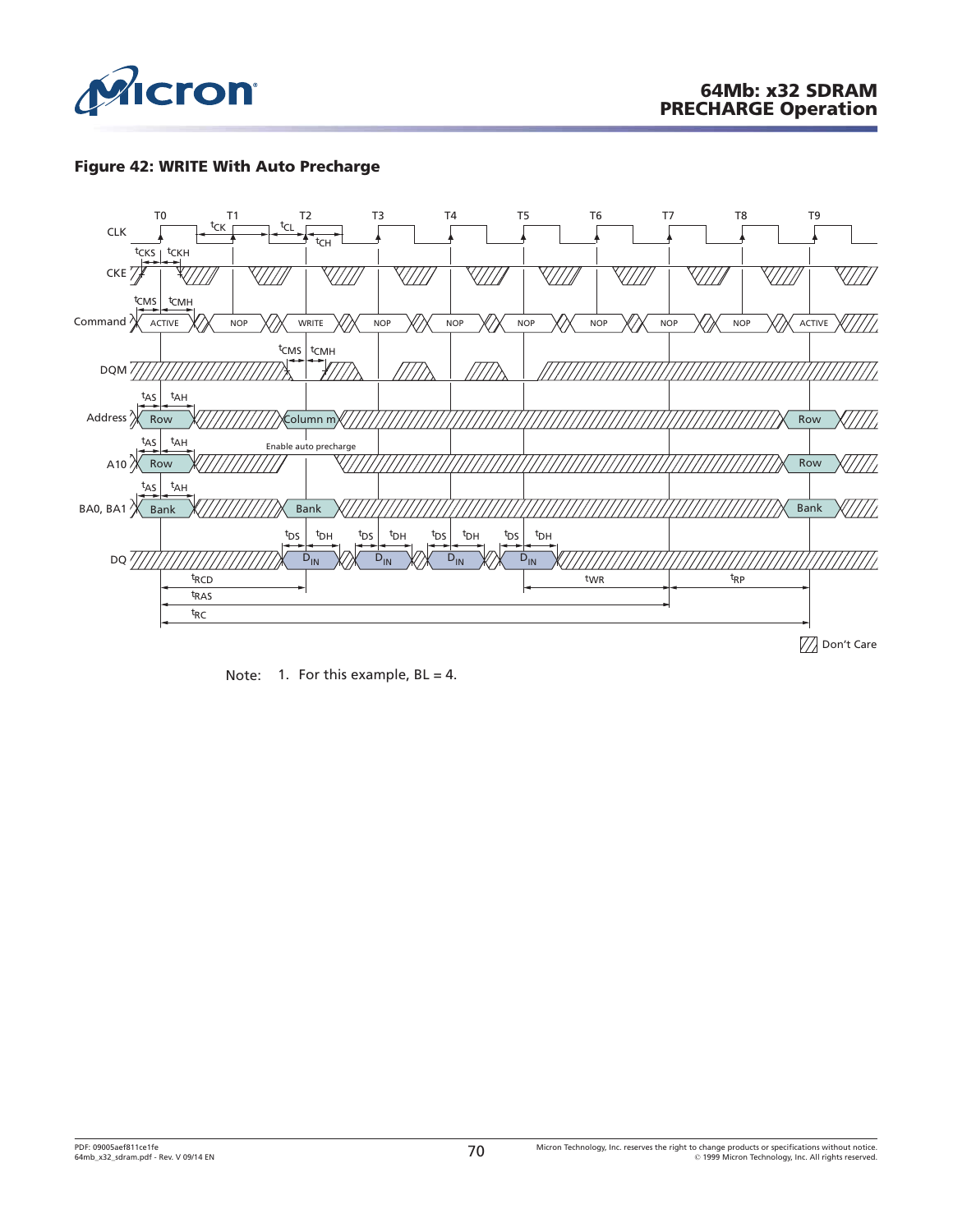

# **Figure 43: WRITE Without Auto Precharge**



Note: 1. For this example, BL = 4 and the WRITE burst is followed by a manual PRECHARGE.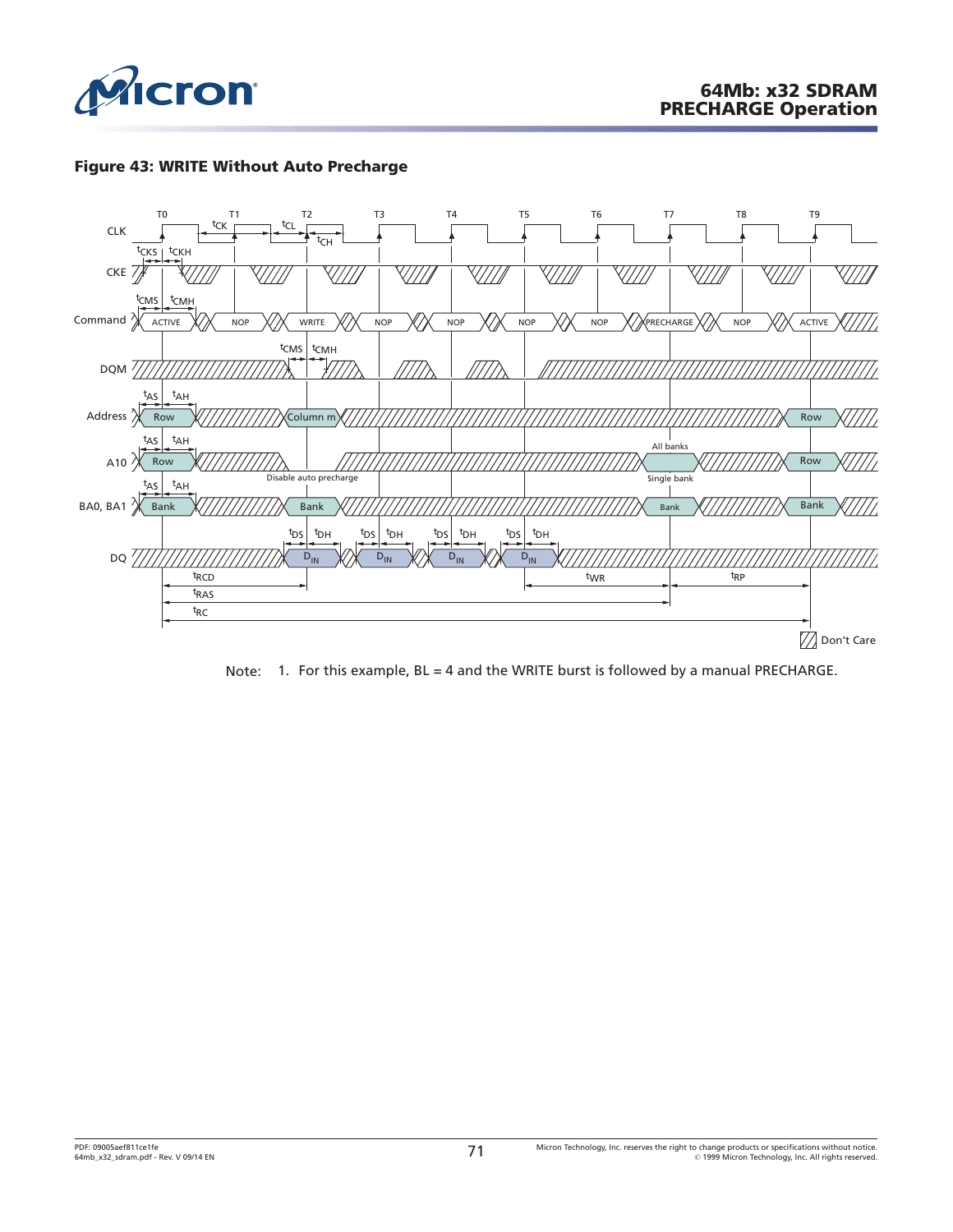

# **Figure 44: Single WRITE With Auto Precharge**



Note: 1. For this example,  $BL = 1$ .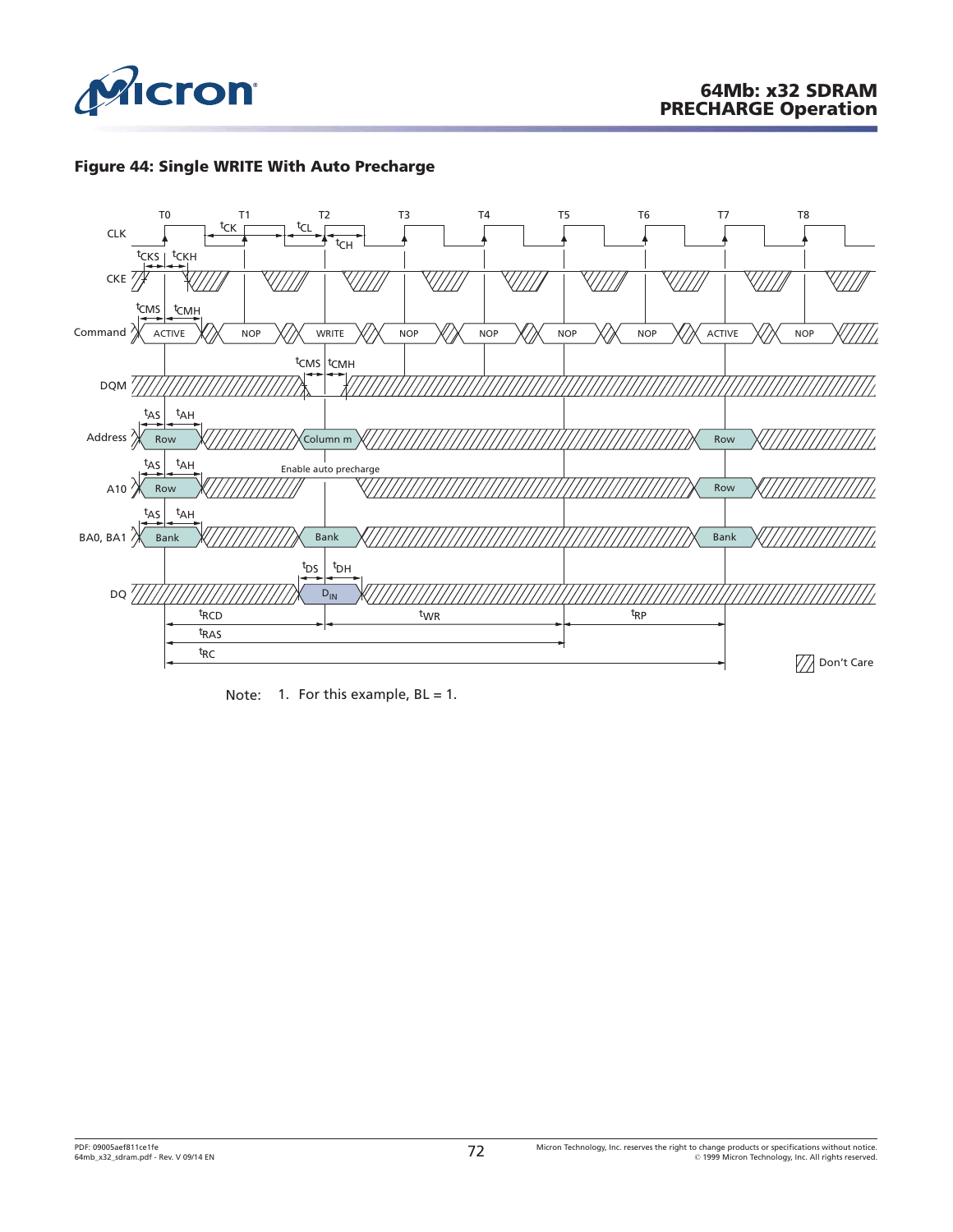





Note: 1. For this example, BL = 1 and the WRITE burst is followed by a manual PRECHARGE.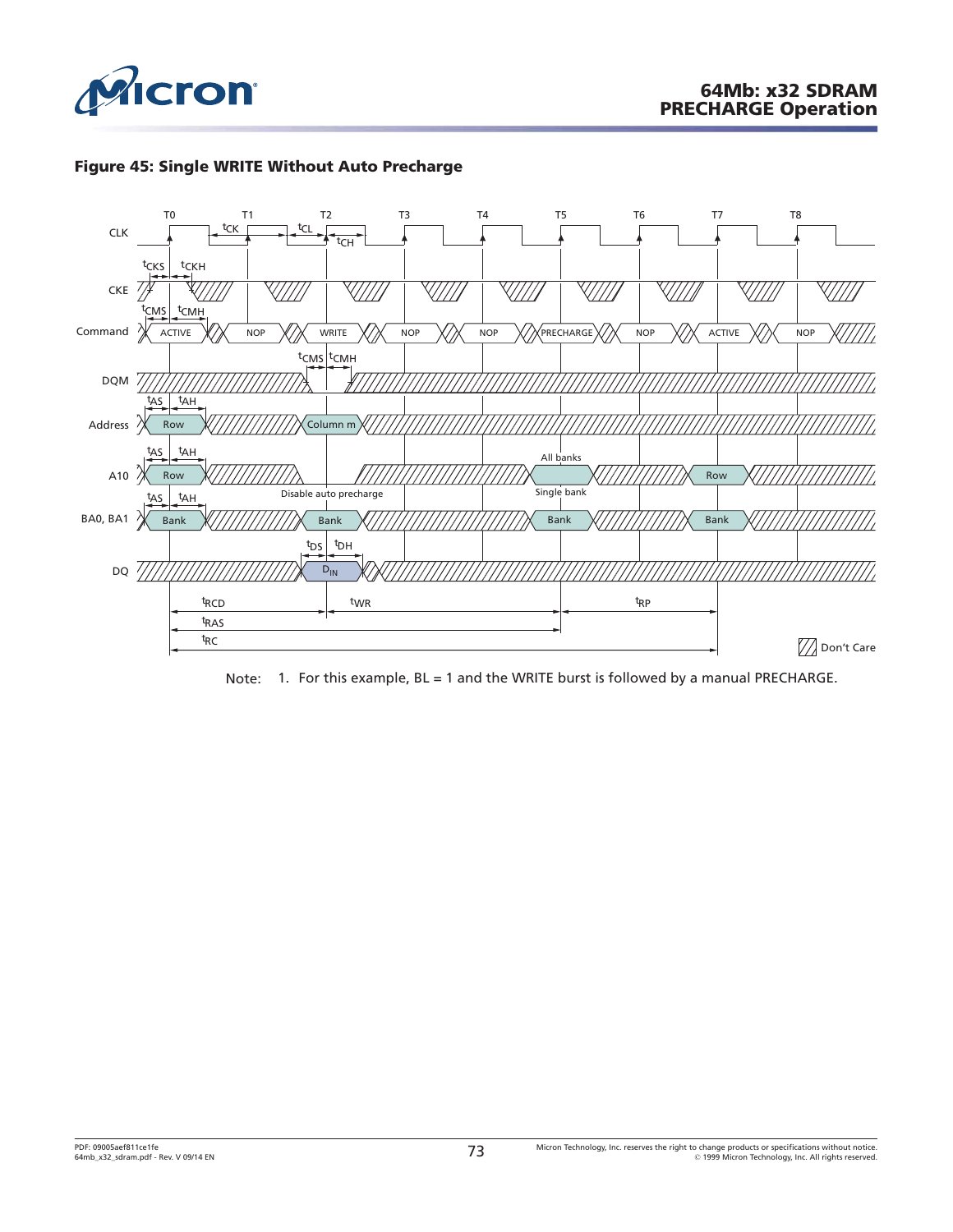

## **AUTO REFRESH Operation**

The AUTO REFRESH command is used during normal operation of the device to refresh the contents of the array. This command is nonpersistent, so it must be issued each time a refresh is required. All active banks must be precharged prior to issuing an AUTO REFRESH command. The AUTO REFRESH command should not be issued until the minimum t RP is met following the PRECHARGE command. Addressing is generated by the internal refresh controller. This makes the address bits "Don't Care" during an AU-TO REFRESH command.

After the AUTO REFRESH command is initiated, it must not be interrupted by any executable command until <sup>t</sup> RFC has been met. During <sup>t</sup> RFC time, COMMAND INHIBIT or NOP commands must be issued on each positive edge of the clock. The SDRAM requires that every row be refreshed each <sup>t</sup>REF period. Providing a distributed AUTO RE-FRESH command—calculated by dividing the refresh period ('REF) by the number of rows to be refreshed—meets the timing requirement and ensures that each row is refreshed. Alternatively, to satisfy the refresh requirement a burst refresh can be employed after every <sup>t</sup> REF period by issuing consecutive AUTO REFRESH commands for the number of rows to be refreshed at the minimum cycle rate ('RFC).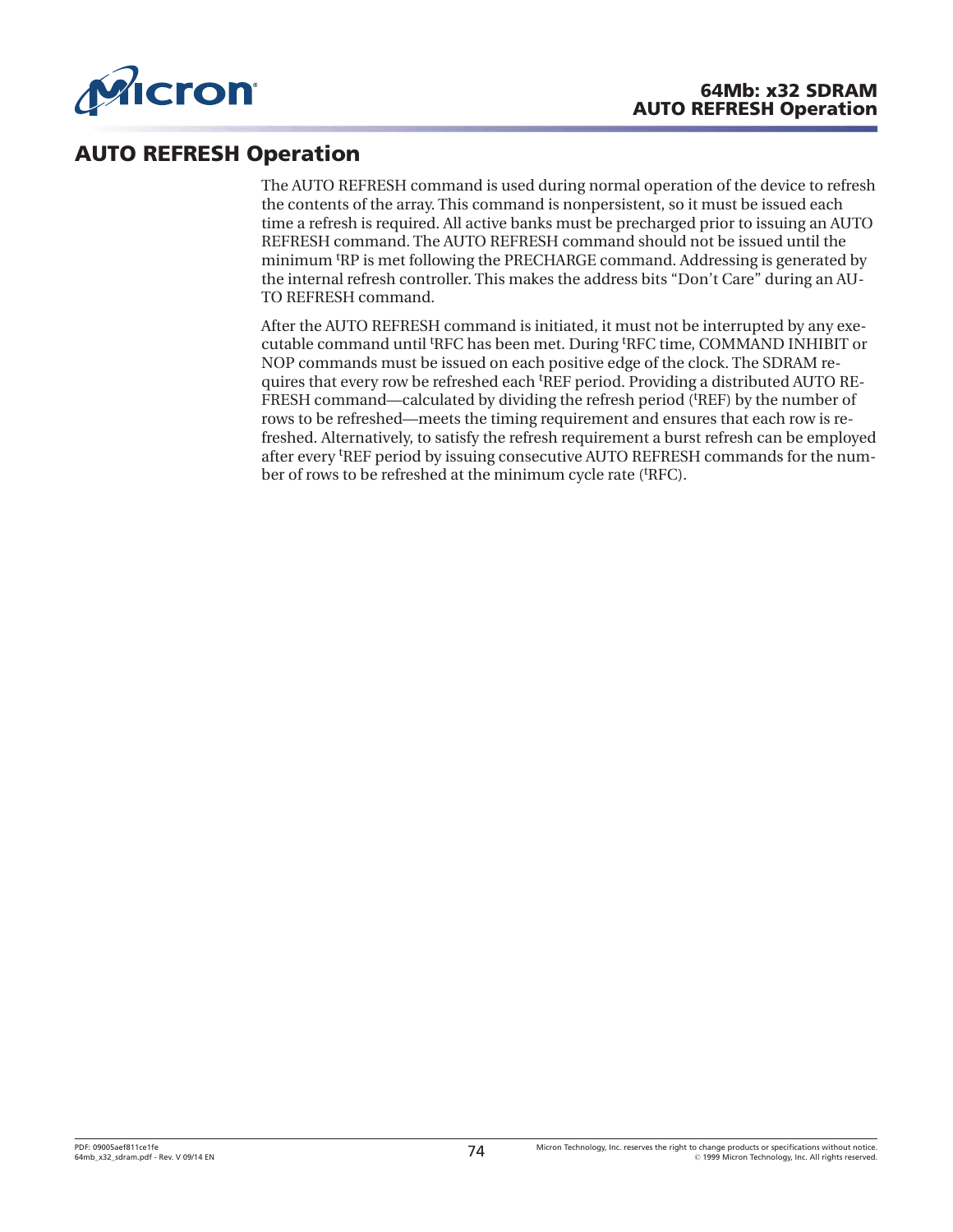

#### **Figure 46: Auto Refresh Mode**



Note: 1. Back-to-back AUTO REFRESH commands are not required.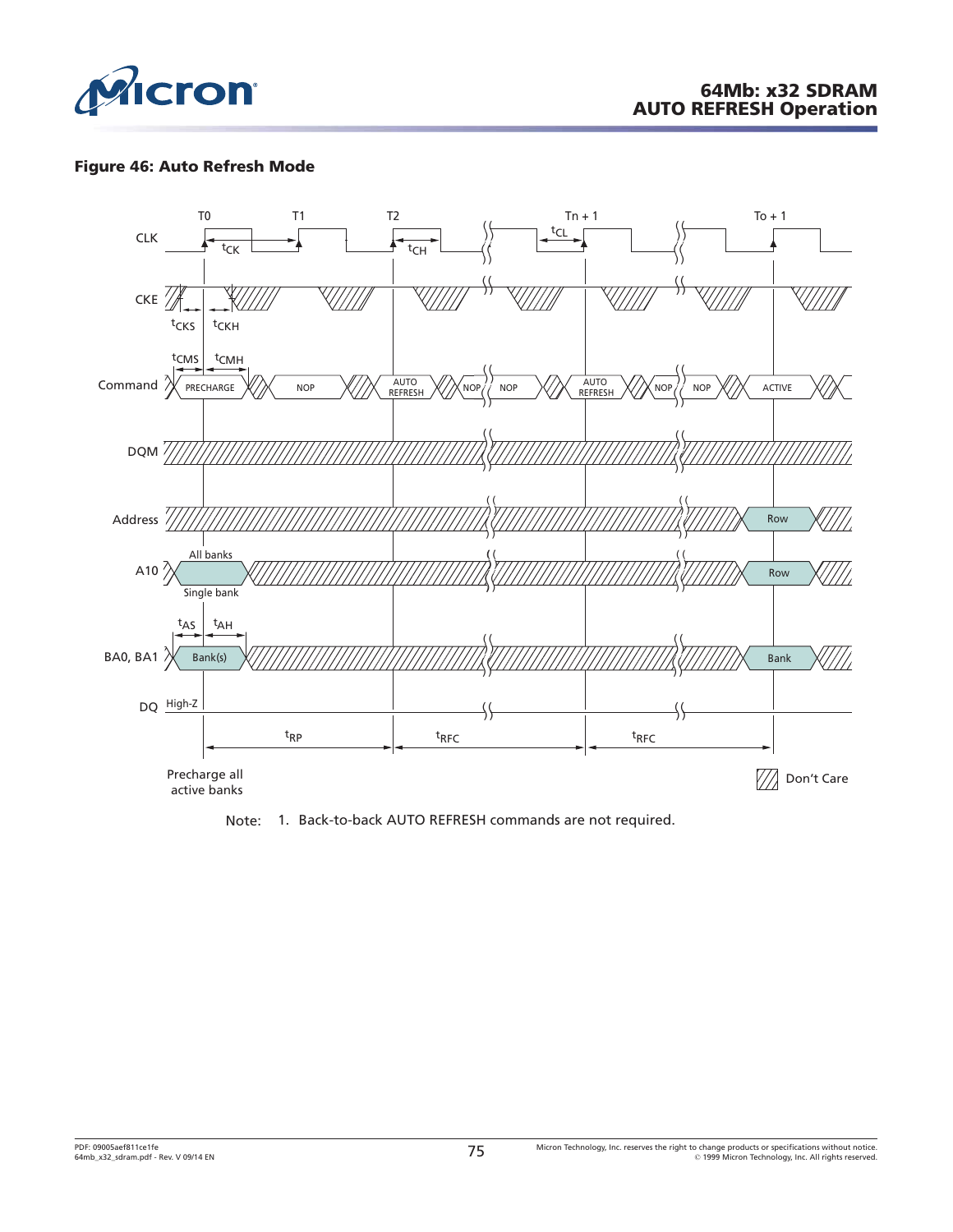

## **SELF REFRESH Operation**

The self refresh mode can be used to retain data in the device, even when the rest of the system is powered down. When in self refresh mode, the device retains data without external clocking. The SELF REFRESH command is initiated like an AUTO REFRESH command, except CKE is disabled (LOW). After the SELF REFRESH command is registered, all the inputs to the device become "Don't Care" with the exception of CKE, which must remain LOW.

After self refresh mode is engaged, the device provides its own internal clocking, enabling it to perform its own AUTO REFRESH cycles. The device must remain in self refresh mode for a minimum period equal to t RAS and remains in self refresh mode for an indefinite period beyond that.

The procedure for exiting self refresh requires a sequence of commands. First, CLK must be stable prior to CKE going back HIGH. (Stable clock is defined as a signal cycling within timing constraints specified for the clock ball.) After CKE is HIGH, the device must have NOP commands issued for a minimum of two clocks for <sup>t</sup> XSR because time is required for the completion of any internal refresh in progress.

Upon exiting the self refresh mode, AUTO REFRESH commands must be issued according to the distributed refresh rate ('REF/refresh row count) as both SELF REFRESH and AUTO REFRESH utilize the row refresh counter.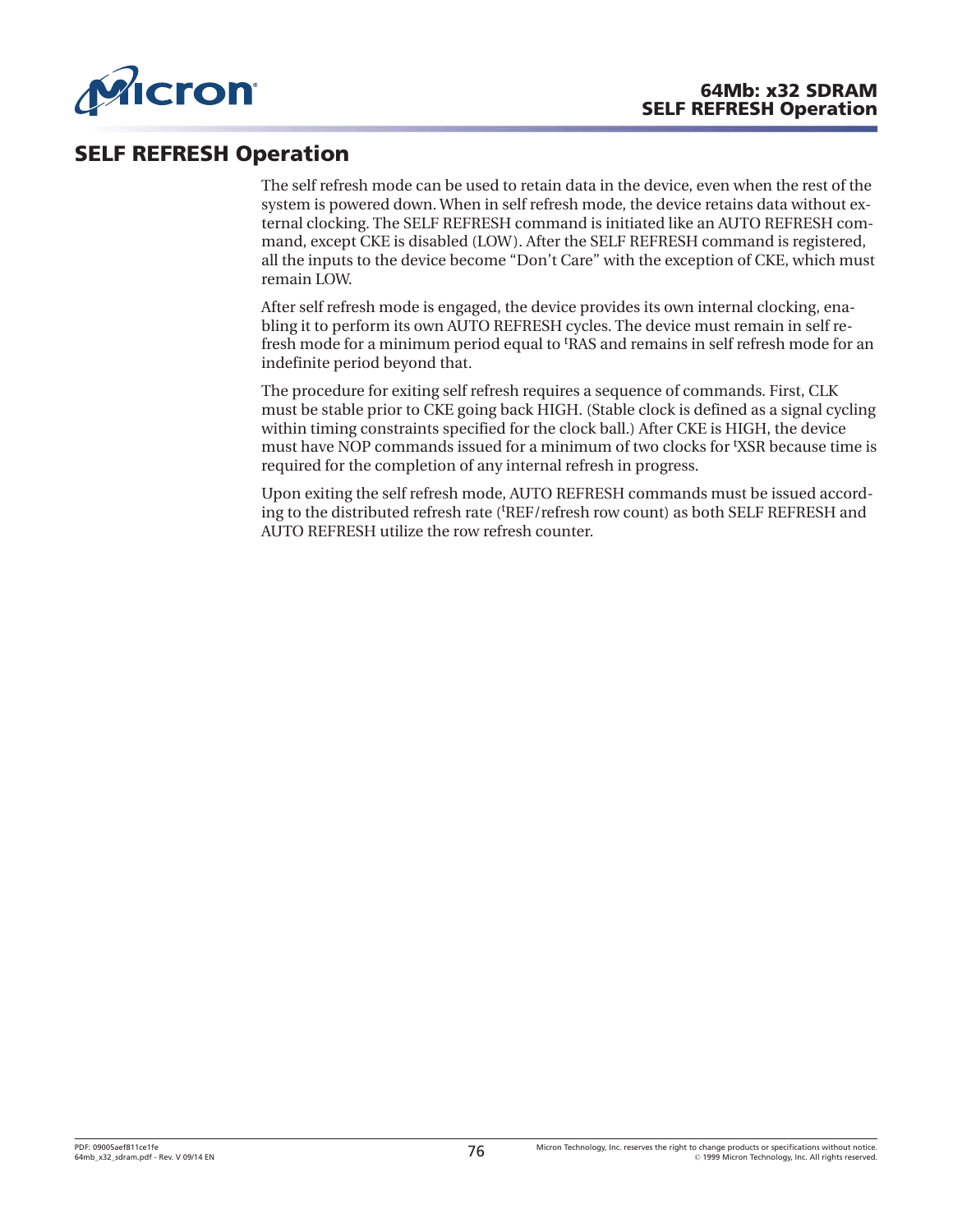

#### **Figure 47: Self Refresh Mode**



Note: 1. Each AUTO REFRESH command performs a REFRESH cycle. Back-to-back commands are not required.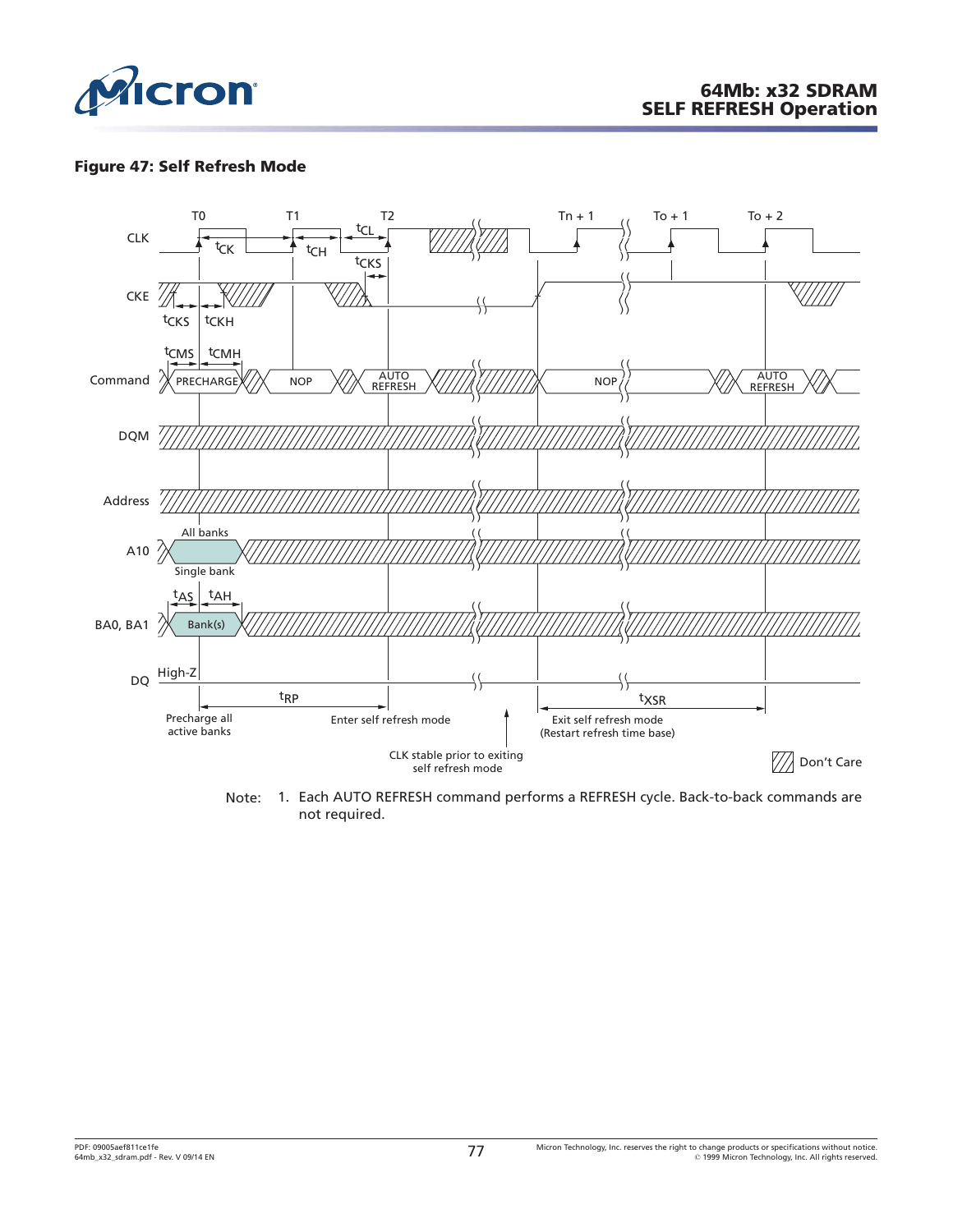

## **Power-Down**

Power-down occurs if CKE is registered LOW coincident with a NOP or COMMAND IN-HIBIT when no accesses are in progress. If power-down occurs when all banks are idle, this mode is referred to as precharge power-down; if power-down occurs when there is a row active in any bank, this mode is referred to as active power-down. Entering powerdown deactivates the input and output buffers, excluding CKE, for maximum power savings while in standby. The device cannot remain in the power-down state longer than the refresh period (64ms) because no REFRESH operations are performed in this mode.

The power-down state is exited by registering a NOP or COMMAND INHIBIT with CKE HIGH at the desired clock edge (meeting <sup>t</sup>CKS).

#### **Figure 48: Power-Down Mode**



Note: 1. Violating refresh requirements during power-down may result in a loss of data.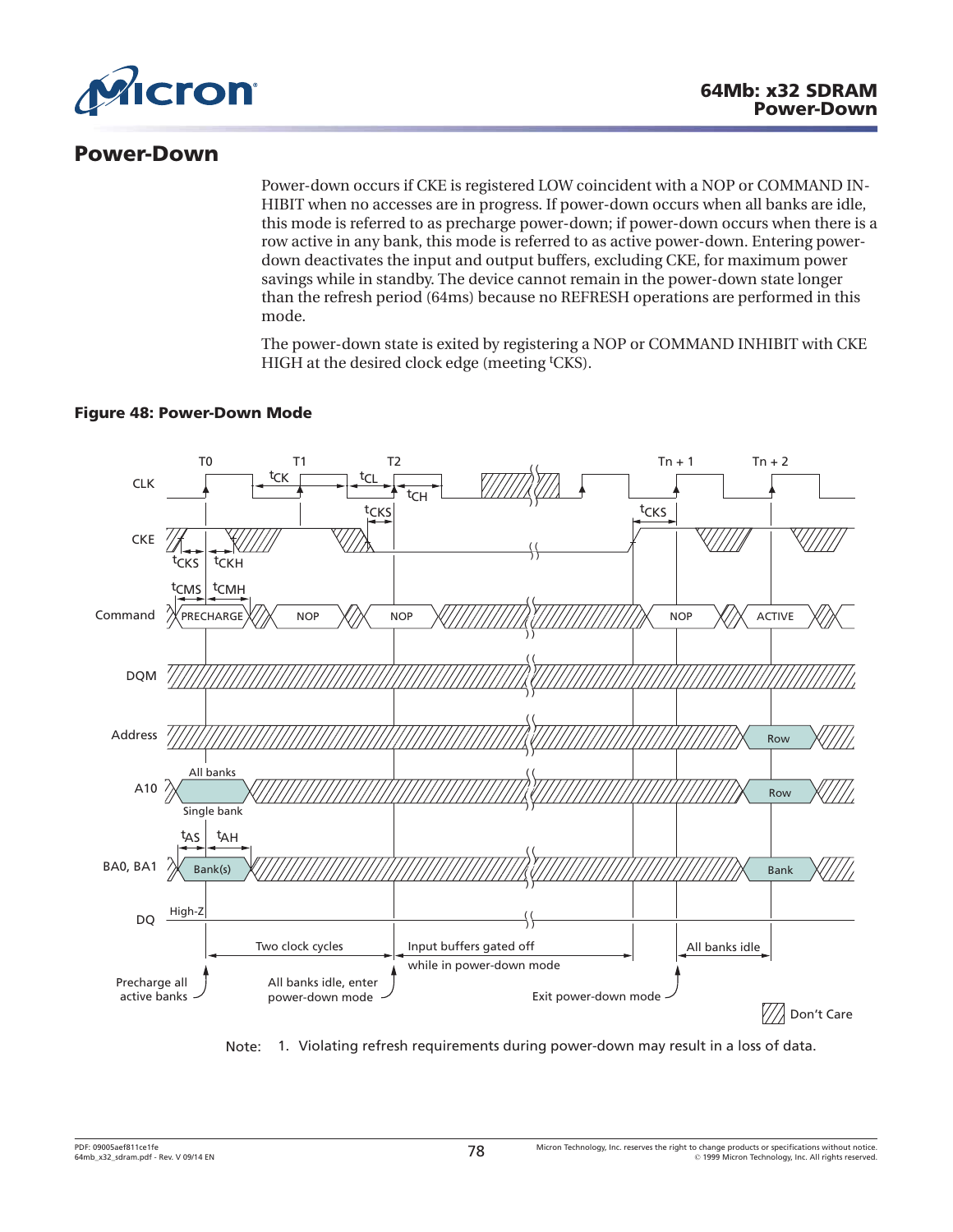

# **Clock Suspend**

The clock suspend mode occurs when a column access/burst is in progress and CKE is registered LOW. In the clock suspend mode, the internal clock is deactivated, freezing the synchronous logic.

For each positive clock edge on which CKE is sampled LOW, the next internal positive clock edge is suspended. Any command or data present on the input balls when an internal clock edge is suspended will be ignored; any data present on the DQ balls remains driven; and burst counters are not incremented, as long as the clock is suspended.

Exit clock suspend mode by registering CKE HIGH; the internal clock and related operation will resume on the subsequent positive clock edge.

#### **Figure 49: Clock Suspend During WRITE Burst**



Note: 1. For this example, BL = 4 or greater, and DQM is LOW.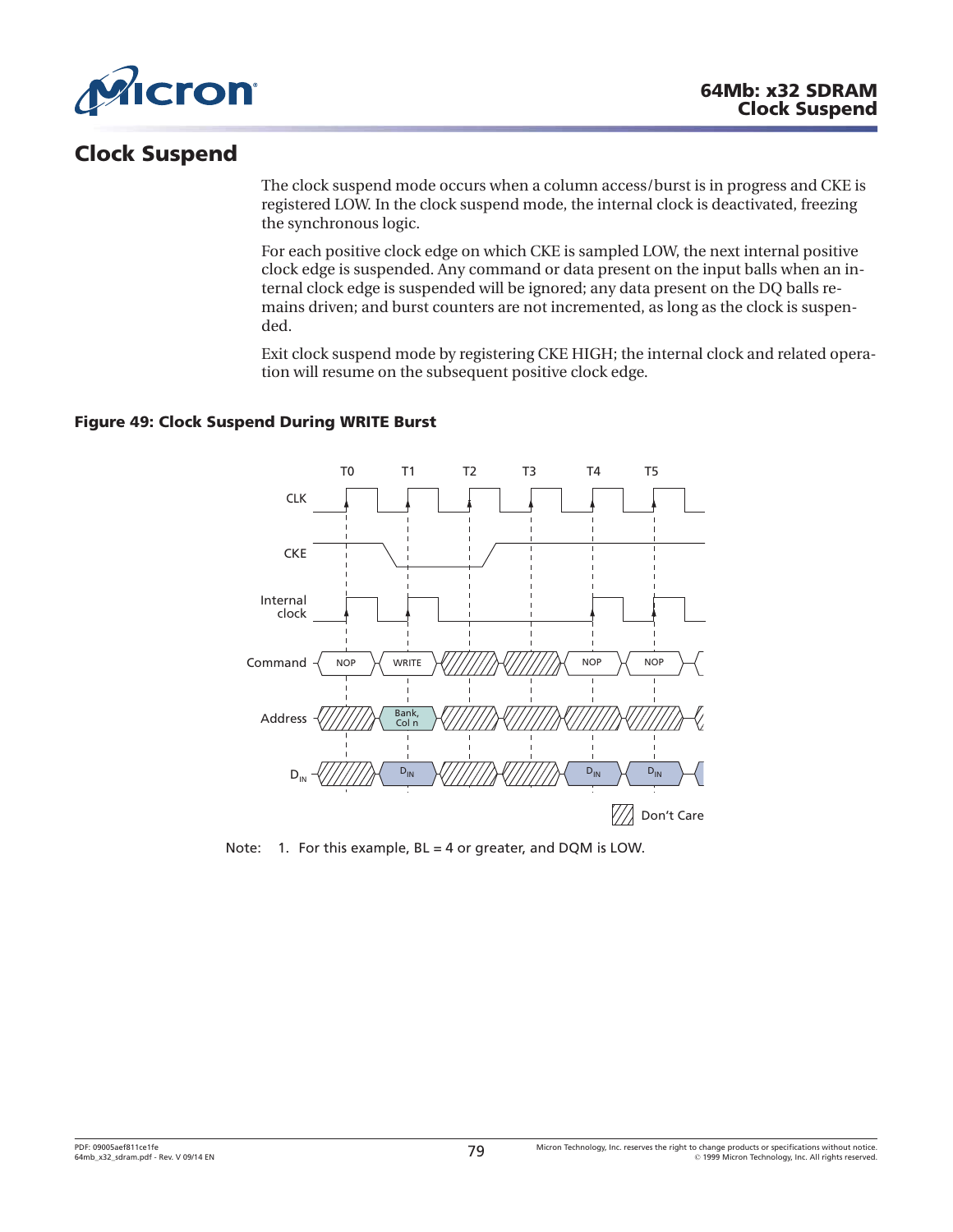

### **Figure 50: Clock Suspend During READ Burst**



Note: 1. For this example,  $CL = 2$ ,  $BL = 4$  or greater, and DQM is LOW.